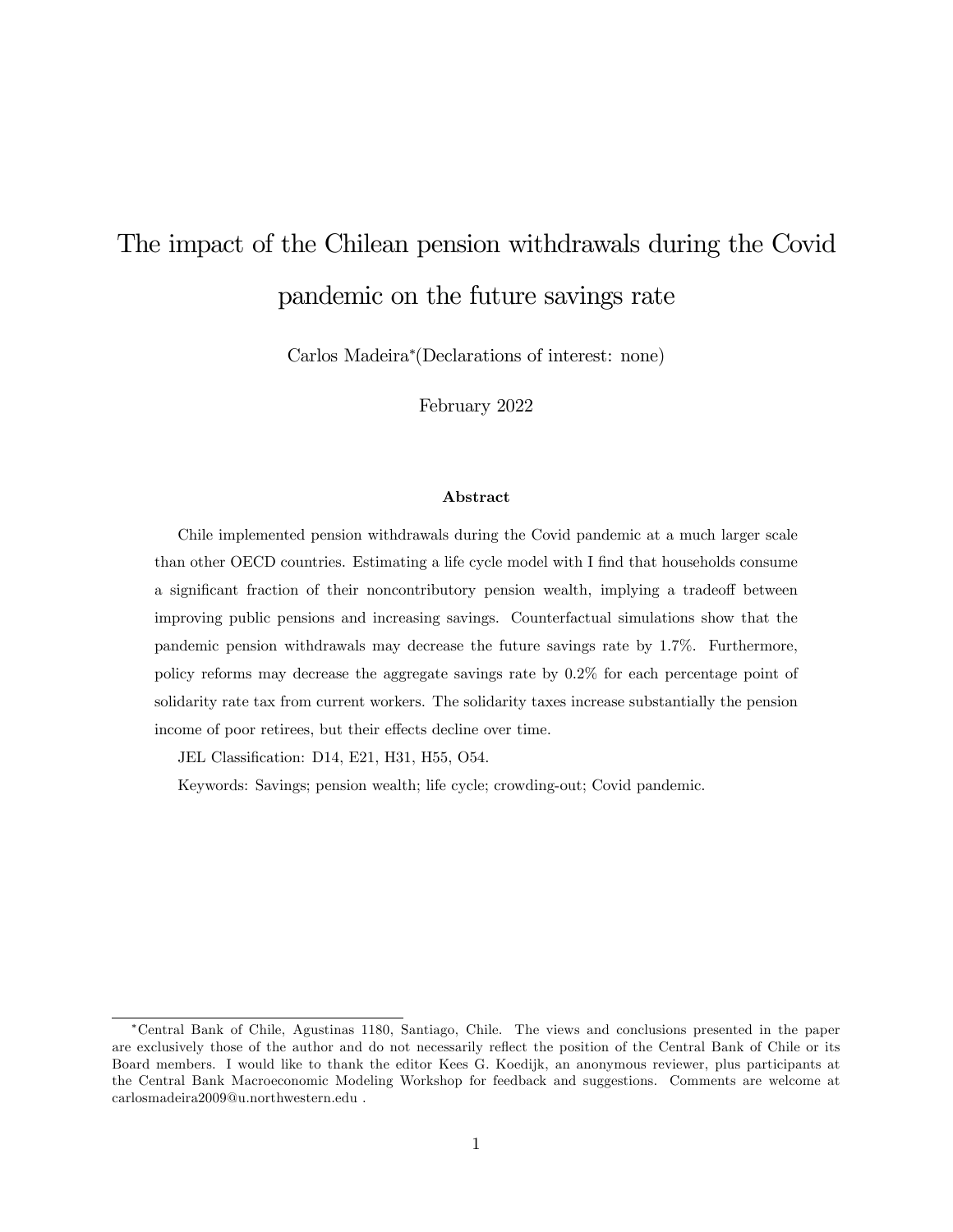# 1 Introduction

The determinants of household savings are an important question in economics, with wealth from accumulated savings being the main instrument that allows households to smooth consumption and leisure in the future and across positive and negative states of the world (Attanasio and Weber 2010). One of the most widely available form of savings and wealth across different countries comes from social security, either from personal accounts (which can be privately managed by companies or by a public institution, often through notional accounts) or from non-contributory public benefits (OECD 2021). This topic is more relevant now after the Covid pandemic, because several countries (such as Chile, Peru, Mexico, Australia, New Zealand, Portugal, Spain and Iceland) allowed their citizens to withdraw a substantial amount of funds from their individual pension accounts (OECD 2020), leaving their future contributory pension components at lower levels. This issue is especially relevant for Chile, because the size of their pension policy withdrawals was much larger relative to other OECD countries (OECD 2020), with the two withdrawals in 2020 and one withdrawal in 2021 representing a total rundown in pension assets around 20% of the GDP. Due to the size of the pension withdrawals in Chile it is relevant to study its implications for the future savings rate in Chile, especially as the economy will require domestic investment to recover its growth trajectory.

This article estimates a simple life cycle model of consumption and savings decisions (Attanasio and Brugiavini 2003, Attanasio and Rohwedder 2003) to simulate the potential impact on the savings rate and pension income of the pension withdrawals implemented in Chile in 2020 and 2021. I then analyze how different non-contributory pension benefits and different social security reforms under debate in Chile may affect the savings rate of working age households and the pension income of future cohorts of retirees. This analysis is particularly important now as Chile is facing several policy reform discussions in Parliament and the pension system became the main issue behind the large social disruption that Chile has faced since October 18, 2019 (Madeira 2022). A significant portion of the policy debate deals with how much income redistribution should be implemented through pensions. The depleted contributory pension savings imply that more households may receive some amount of public non-contributory pensions in the future. However, households may view the higher expected non-contributory benefits and their private wealth as substitutes, therefore decreasing their savings rate, with an impact on both individual wealth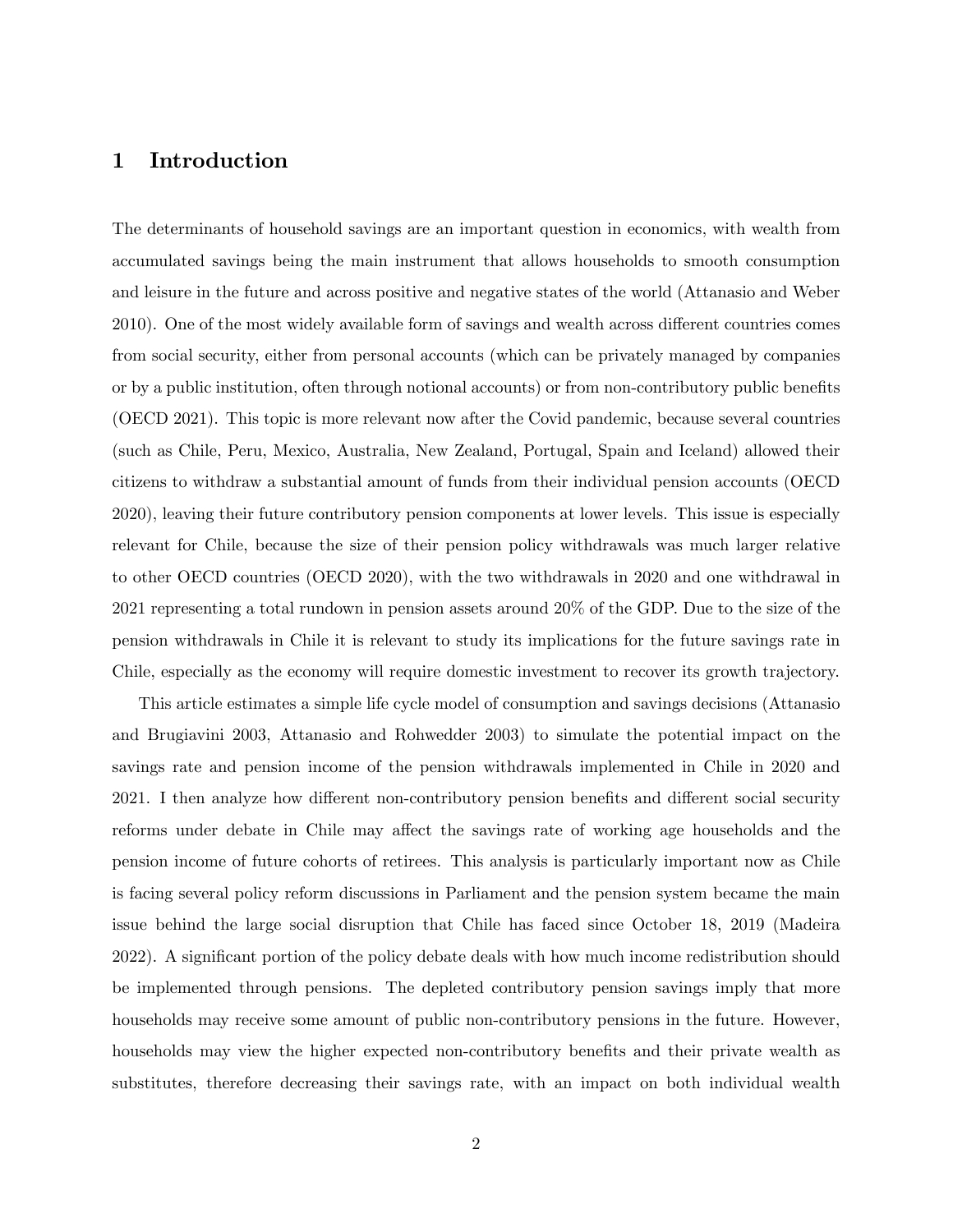(Hubbard 1986, Gale 1998, Attanasio and Brugiavini 2003, Attanasio and Rohwedder 2003) and aggregate investment (Feldstein 1974). Therefore one trade-off faced by policy makers in the future reforms is that a higher redistributive policy may improve social insurance and reduce longevity risk (Conesa and Krueger 1999), but at the cost of lower investment (Feldstein 1974).

Using the most recent Chilean Household Expenditure Survey (*Encuesta de Presupuestos Familiares*, EPF) of 2017, I estimate a standard life cycle model of the savings rate (Attanasio and Brugiavini 2003), which accounts for agents consuming each year a smoothed fraction (the inverse of the sum of the agents' discount factors over all periods of its remaining life) of the total wealth over their lifetime, with total wealth including the discounted value of future earnings, the contributory pension wealth (which sums the contributions accumulated over past periods with the expected contributions over the future working life) and the expected non-contributory pension wealth (Attanasio and Rohwedder 2003), plus a set of demographic variables to account for the presence of other household members such as children, older relatives, whether the spouse is employed (Attanasio and Weber 2010) and the households' labor income volatility as a measure of the precautionary savings motive (Gourinchas and Parker 2002).

The results show that savings rates increase with household income, labor income volatility (conÖrming the precautionary motive), but savings are lower for couples and families with children. The major result is that households prefer to save and accumulate their contributory pension wealth, but they consume a substantial fraction of their non-contributory pension wealth. This implies that Chilean policy makers face a trade-off between pension income distribution and maximizing the savings rate. The pension withdrawals in 2020 and 2021 reduced substantially the expected contributory pensions of many households, who now have firm expectations of receiving higher public benefits to complement their low contributory pension income. The estimated life cycle model shows that these measures may reduce the future economy-wide savings rate by 1.7%.

Furthermore, I simulate the potential impact of different policy reforms including an increase in the retirement age to 67 years for both genders and an increase in the contribution rate of 6%, but with a rate between 0 and  $3\%$  destined to public benefits for the poorest retirees. The results show that each additional percentage point of the solidarity public benefits rate can cause a decrease of 0.2% in the economy-wide savings rate. On the positive side, there is an improvement in the pensions of the poor and middle class retirees. In the case of a 3% solidarity rate the average pension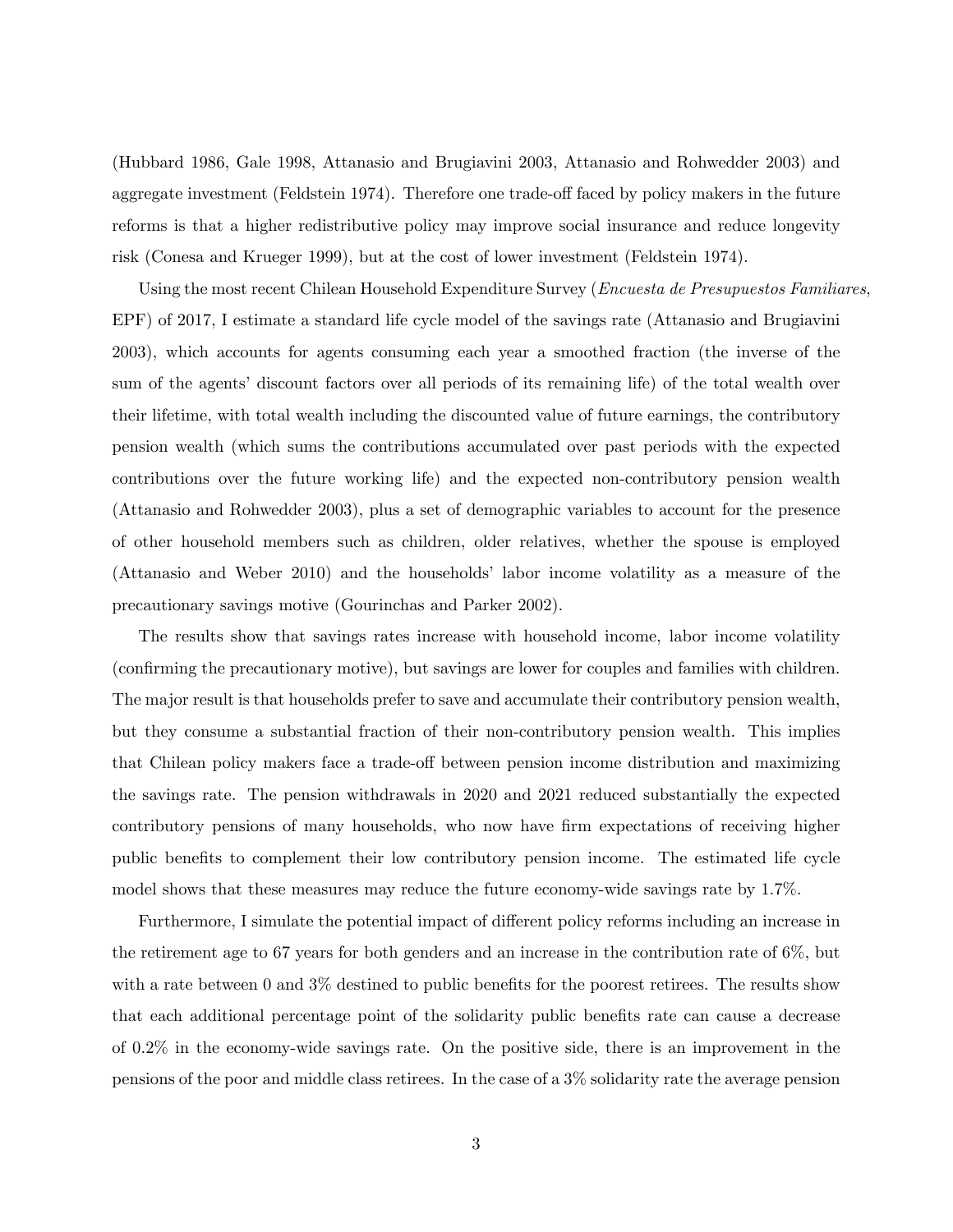replacement ratio improves by 5.2% in 2025, 4.1% in 2035, 2.8% in 2045 and 2.2% in 2055. The impact of the solidarity rate on the retirees' income declines over time due to the dwindling labor force and the increasing number of retiree beneficiaries. Therefore policy makers may be concerned that solidarity measures, while positive for income redistribution, have a reduced impact over time and may reduce the economy's savings and investment, affecting economic growth (Feldstein 1974).

This work is related to studies about the effects of non-contributory pensions on savings (Alonso-Ortiz, Amuedo-Dorantes and Juarez 2019), pension reform and regulation (Alonso-Ortiz 2014, Boon et al. 2018, Kristjanpoller abd Olson 2021), investments (Berstein et al. 2013), and the Önancial behavior of low income households (Madeira 2019a, 2019b, 2021). The life-cycle model and the negative impact of non-contributory pensions on household savings found in this study are qualitatively similar to past studies for the UK (Attanasio and Rohwedder 2003), Italy (Attanasio and Brugiavini 2003) and Mexico (Alonso-Ortiz, Amuedo-Dorantes and Juarez 2019). This study advances upon the literature by simulating the implications of the recent pension policy changes during the Covid pandemic in Chile, the long-run demographic change<sup>1</sup> and possible increases in solidarity taxes, for the households' savings and their future pension income. This is an extremely relevant topic, because the social security reform discussions in Chile are being made in a context of a high social unrest in which the perceived inadequacy of the pension amounts were one of the major causes (Madeira 2022). Social unrest is a shock with significant impact on economic activity across several countries, especially in countries with weak institutions and lower social protection (Bernal-Verdugo, Furceri and Guillaume 2013, Barrett et al. 2021), therefore the analysis of the impact of the Chilean case may hold lessons for other countries in relation to the trade-offs involved between more generous public pensions and lower private savings<sup>2</sup>. The policies studied in this paper are also relevant for other Latin American countries that implemented similar measures as Chile during the Covid pandemic (OECD 2020). Furthermore, in the next decade the Latin America social security systems will face intense pressure from the trends in informal work and demographic ageing (Cavallo and Serebrisky 2016, ECLAC 2020, OECD 2021) plus the debilitated government

<sup>&</sup>lt;sup>1</sup>Latin America will age as quickly between 2000 and 2030 as Europe did between 1950 and 2010 (ECLAC 2020).  $2$ According to the OECD (2021), at least 20 countries have adopted defined-contributory components as part of their mandatory pension systems, including Australia, Chile, Colombia, Costa Rica, Denmark, Estonia, Hong Kong (China), Iceland, Israel, Italy, Latvia, Lithuania, Mexico, Nigeria, Peru, Poland, Romania, Singapore, the Slovak Republic, Sweden, and the United Kingdom. It is worth noting that the value of non-contributory pensions, whether in defined benefit or defined-contribution systems, imply a similar trade-off between the equity goals achieved by public benefits and the economic efficiency goal of higher private savings (Feldstein 1974).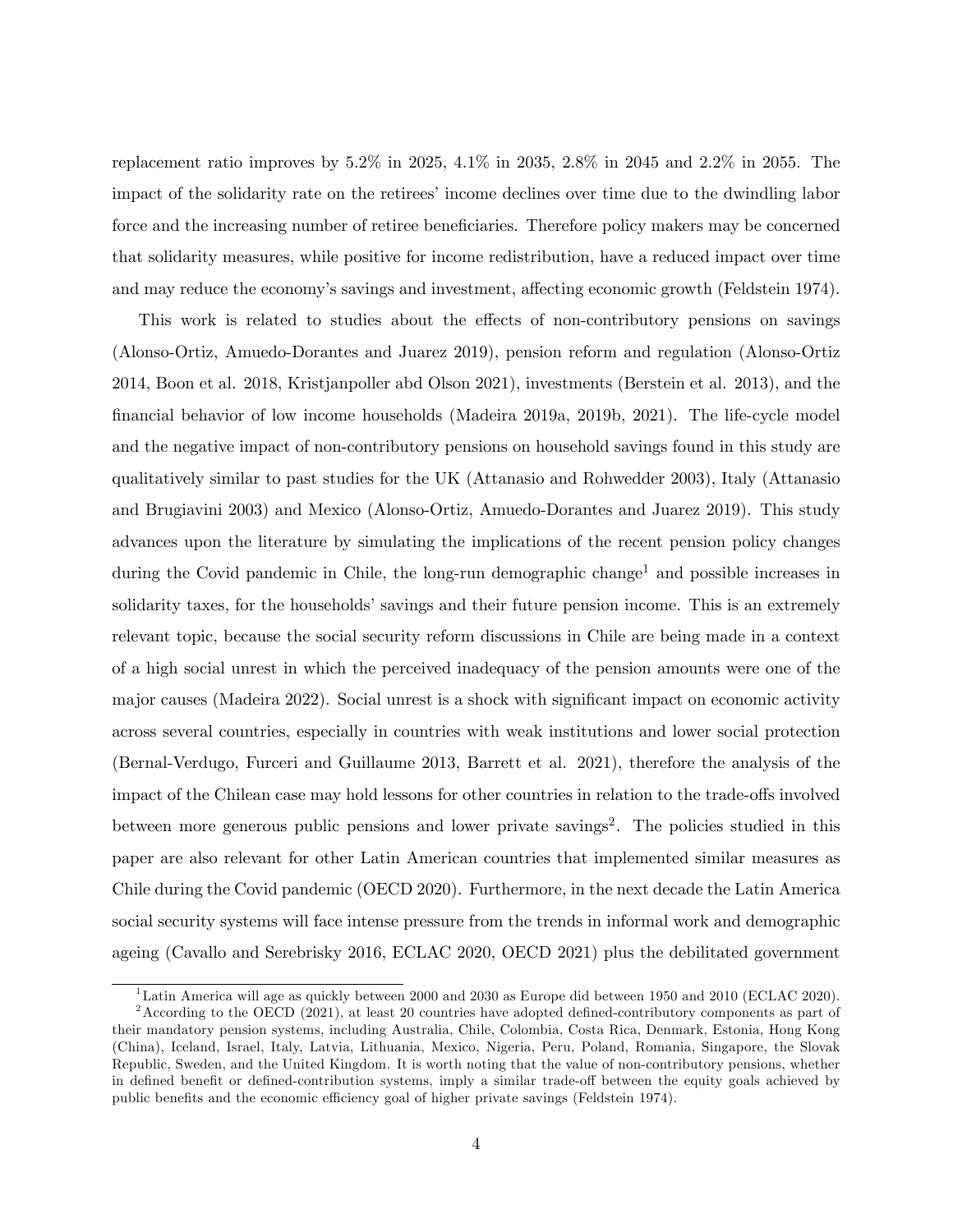finances and social security funds after the Covid pandemic (OECD 2021). On the econometric side, this work improves upon previous studies by considering the separate savings propensity of different types of wealth, such as currently accumulated savings versus expected future wealth from different sources, such as pensions, labor income, rents, government transfers and financial assets.

This study is structured as follows. Section 2 explains the theoretical model of consumption and the calibration of the Chilean social security system. Section 3 shows the savings rate' model estimated from the EPF survey. Section 4 discusses the counterfactual results of the recent and the future policy reforms. Finally, section 5 summarizes the policy implications.

## 2 The Chilean pension system and the life-cycle savings model

## 2.1 The Chilean pension system

The Chilean pension system created in 1981 is mainly based on two pillars (Berstein 2010, Santoro 2017), with its major componed based on defined contribution accounts funded by the workers wages and a supplementary component given by non-contributory "solidarity" pensions which are funded from general taxes. The general pension age is 65 years for men and 60 years for women, although the "solidarity" pensions are available only at age 65 for both genders.

Its first component is a system of fully-funded and defined-contribution private retirement accounts that belong to each worker (although the funds can only be withdrawn after the retirement age). Each worker can choose one among several pension company managers who offer five different funds for the pension savings (Berstein et al. 2013), with fund types ranging from very low risk (mostly government bonds) to higher risk and complexity (with participations in thousands of asset classes across the world), and with government serving a role of last resort guarantor under a scenario of unfavorable portfolio returns (Berstein 2010). Due to the long horizon of pension managers, the compulsory contributions for the pension system are one of the main funding sources for corporate investment in Chile, whether as equity or debt (Cerda et al. 2020). By the end of 2019, the Chilean pension funds amounted to 81% of the GDP.

The second pillar of the Chilean pension system consists of non-contributory "solidarity" pensions for the poorest families, which are funded from general taxes (Berstein 2010). Until December of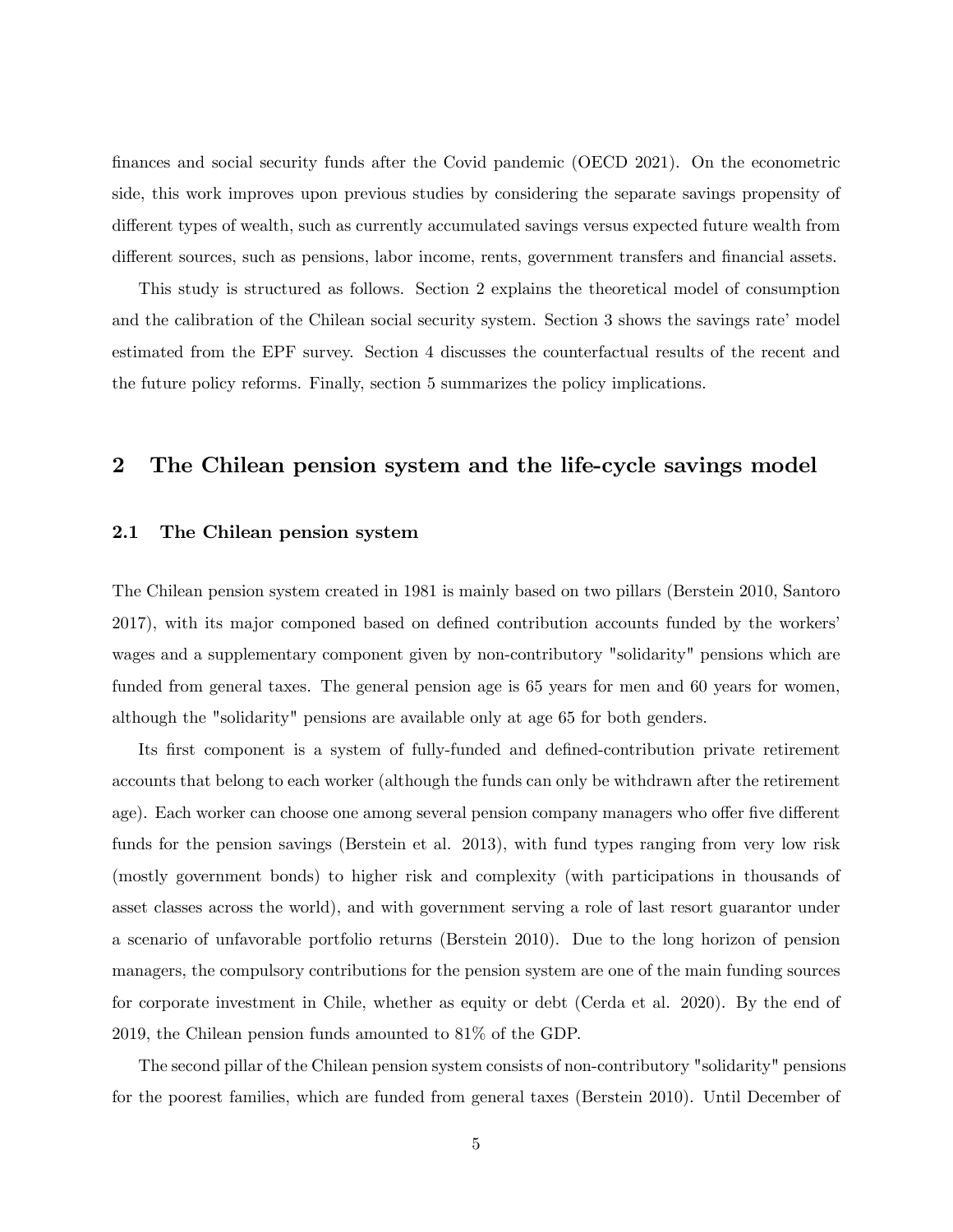2019 each retired member of age 65 or more from a family within the three lowest quintiles of income would receive a pension subsidy of a varying amount. The pension subsidy would insure that the minimum total monthly pension of its beneficiaries would be  $82,058$  pesos and then the subsidy would decrease with the pension amount of the workers until the pension reached 266,731 pesos, with retirees receiving no public pension beneÖts above that income level.

Since its beginning as a defined-contribution system in 1982, the Chilean pension funds presented real interest rates close to 7.6%. The Chilean pension system was considered to have a high evaluation on the sustainability and efficiency of the system's funding, but a low adequacy in terms of the value of the pensions paid to retirees with a short history of formal employment (Berstein 2010, OECD 2020). Over the last few years there was public discontent due to the low amounts received by retirees from the pension system (Madeira 2022), with the low pension earnings being mostly caused by a low contribution rate of  $10\%$  of workers' earnings and by high rates of informality causing long periods without contributions from several workers, in particular women (with female labor participation having reached a peak of just 52% in the last decade, see Blagrave and Santoro 2017). According to OECD simulations for a representative average worker that earns the average wage over its entire working life, the Chilean pension system delivers a net replacement ratio of pension income relative to the labor earnings of just 39% for men and 35% for women, which is much lower than the OECD average of 62% for men and 61% for women (OECD 2021). Furthermore, Chile still keeps a retirement age of 65 for men and 60 for women, which is substantially lower than the current OECD average of 66 years for both men and women (OECD 2021).

## 2.2 Changes implemented to the pension system between 2019 and 2022

After the Social Explosion on October of 2019, which represented a large movement of social unrest and political protest (Madeira 2022), the Chilean pension system changed both the defined-contribution and the solidarity pillars. To reduce the civil unrest, the government enhanced the pension solidarity system on December 11th of 2019 (the Law 21190), establishing a minimum pension of 169649 pesos for any retired member above 65 years of age from a family within the three lowest income quintiles. The Covid pandemic in 2020 and 2021 further deepened the social and political unrest, therefore the government implemented an even larger increase of the Solidarity Pensions on January 29th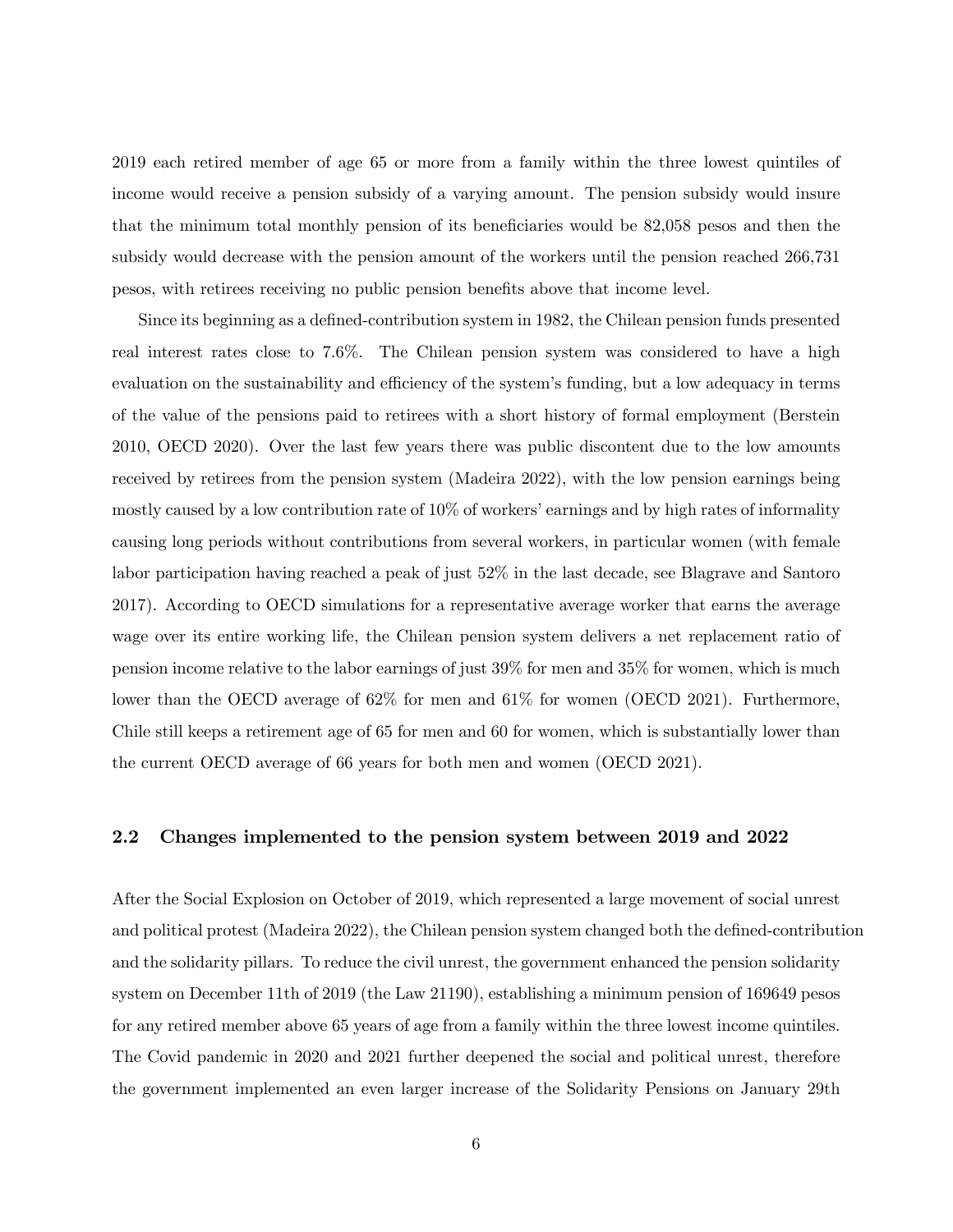of 2022 (the Law 21419), with a minimum solidarity pension of 185000 pesos and without any deduction from the contributory pension for amounts lower than 630,000 pesos.

The Covid crisis implied other measures which affected the Chilean defined-contribution pension accounts. On July 30th of 2020 the Congress implemented an exceptional measure (the Law 21248) that allowed all workers to withdraw a significant amount of their accumulated pension contributory wealth. A second pension withdrawal was legislated on December 10th of 2020 (the Law 21295) and a third pension withdrawal was implemented on the 28th of April of 2021 (the Law 21330). In ordinary times, these pension funds can only be used after age 65, but the laws allowed for a withdrawal in cash, check or deposit, without penalties. In the case of the first and third pension withdrawals there were also no taxes applied to the amounts received by the workers, although the second withdrawal implemented a tax fee which applied only to high income workers. All the pension withdrawals were structured in the same way in terms of the amount that each worker could request from its individual defined-contribution account. Each withdrawal legislation allowed every individual worker to withdraw an amount up to  $150 \text{ UF}^3$  of their accumulated individual pension account. Any account member of the defined-contribution pension system (that is, anyone who has held a formal job in the past) could withdraw up to 100% of its funds for accounts with a value below 35 UF, up to 35 UF for accounts between 35 and 350 UF, up to 10% of the funds for accounts between 350 and 1,500 UF, and 150 UF for accounts above 1,500 UF.

In a country of 19 million people, there were 10.6 million workers making use of the first withdrawal, 7.9 million using the second withdrawal and 5.6 million using the third withdrawal, which corresponds to roughly 97%, 81% and 57% of the account holders before the Covid pandemic early in 2020 (Evans and Pienknagura 2021). Until the end of 2021, the first, second and third pension withdrawals implied, respectively, a total amount withdrawn of 20.3, 19.2 and 16.3 billions<sup>4</sup> of USD. Overall, the three pension withdrawals represented 20% of the GDP, 18% of the total pension assets that existed at the end of 2019, depleted the accounts of over 3.8 million workers, and reduced the future pensions of more than 10.5 million people (Evans and Pienknagura 2021).

It is worth noting that several other countries implemented some form of pension withdrawal during the Covid pandemic in 2020 and 2021 (OECD 2020, 2021). Besides Chile, during the Covid

 $3$ UF is a real monetary unit applied in Chile, which is updated according to the official consumer price inflation (CPI) index. 1 UF was roughly equivalent to 35 USD during 2020.

<sup>&</sup>lt;sup>4</sup>The term billions here is used to denote "thousands of millions".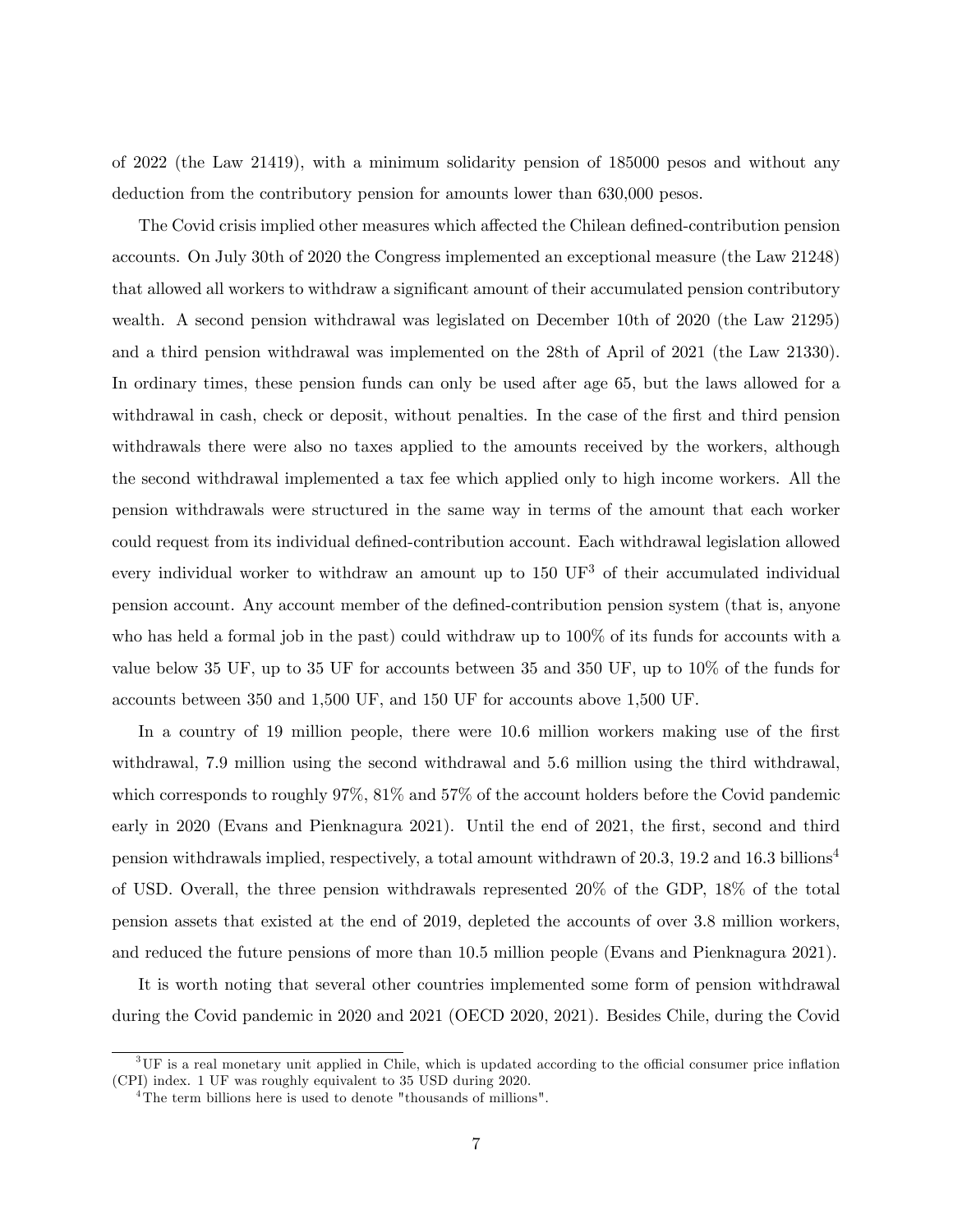pandemic there were withdrawal programs or a relaxation of the eligibility criteria to receive benefits from the pension accounts in at least 30 other countries, including Australia, Barbados, Belgium, Belize, Bermuda, Canada, Colombia, Costa Rica, Denmark, Estonia, Fiji, Finland, France, Greece, Iceland, India, Israel, Malaysia, Mexico, New Zealand, Peru, Portugal, Samoa, Slovak Republic, South Africa, Spain, Turkey, United Kingdom, United States and Zimbabwe (OECD 2020). Other jurisdictions also implemented other measures such as a suspension, temporary deferral or reduction of social security contributions (Belgium, Bolivia, Brunei, Canada, Colombia, Croatia, Estonia, Fiji, Finland, France, Germany, India, Israel, Jordan, Kenya, Kosovo, Lithuania, Malaysia, New Zealand, Peru, Russia, Singapore, Slovak Republic, United Arab Emirates, United Kingdom, Zimbabwe) or taking loans from the pension plans (Israel, United States). The most significant pension withdrawals related to Covid policy measures were those in Peru and Chile, with withdrawal amounts above 18% of the total pension assets. As a comparison, the pension withdrawals in Iceland and Australia represented 3% and 1.4% of their systems' assets, respectively. In Mexico, New Zealand and Spain, the pension withdrawals were limited to workers experiencing unemployment or in extreme need, therefore their withdrawals represented less than  $0.5\%$  of their systems' pension assets (OECD 2020, 2021). The size of the pension withdrawals in Chile in relation to the GDP was much larger than in Peru, because the pension fund industry had accumulated much more assets in Chile over four decades since the system was created. Since the pension funds in Peru only represented 22.8% of the GDP in December of 2019, then its pension withdrawal consisted of just 4.2% of the pre-pandemic GDP (much less than the 20% of the GDP withdrawal in Chile). Due to its weight on the GDP, the economic implications of the Chilean pension withdrawals may have strong implications for investment and growth in the near and medium term future.

#### 2.3 The life-cycle consumption optimization problem of the household

The conceptual framework for consumption and savings in this paper is the life-cycle model. Let's assume that in period t each household head i with current age  $S(t, i)$  chooses a consumption path  $\{C_{i,t}, C_{i,t+1}, ...\}$  that optimizes his lifetime utility until he/she dies at age  $T_t$ , with the utility of consumption in each period t being given by  $u(C_{i,t})$ . Each k member of the household has a different life expectation according to his gender and the time period t:  $T_{k,t}$ . Therefore I take the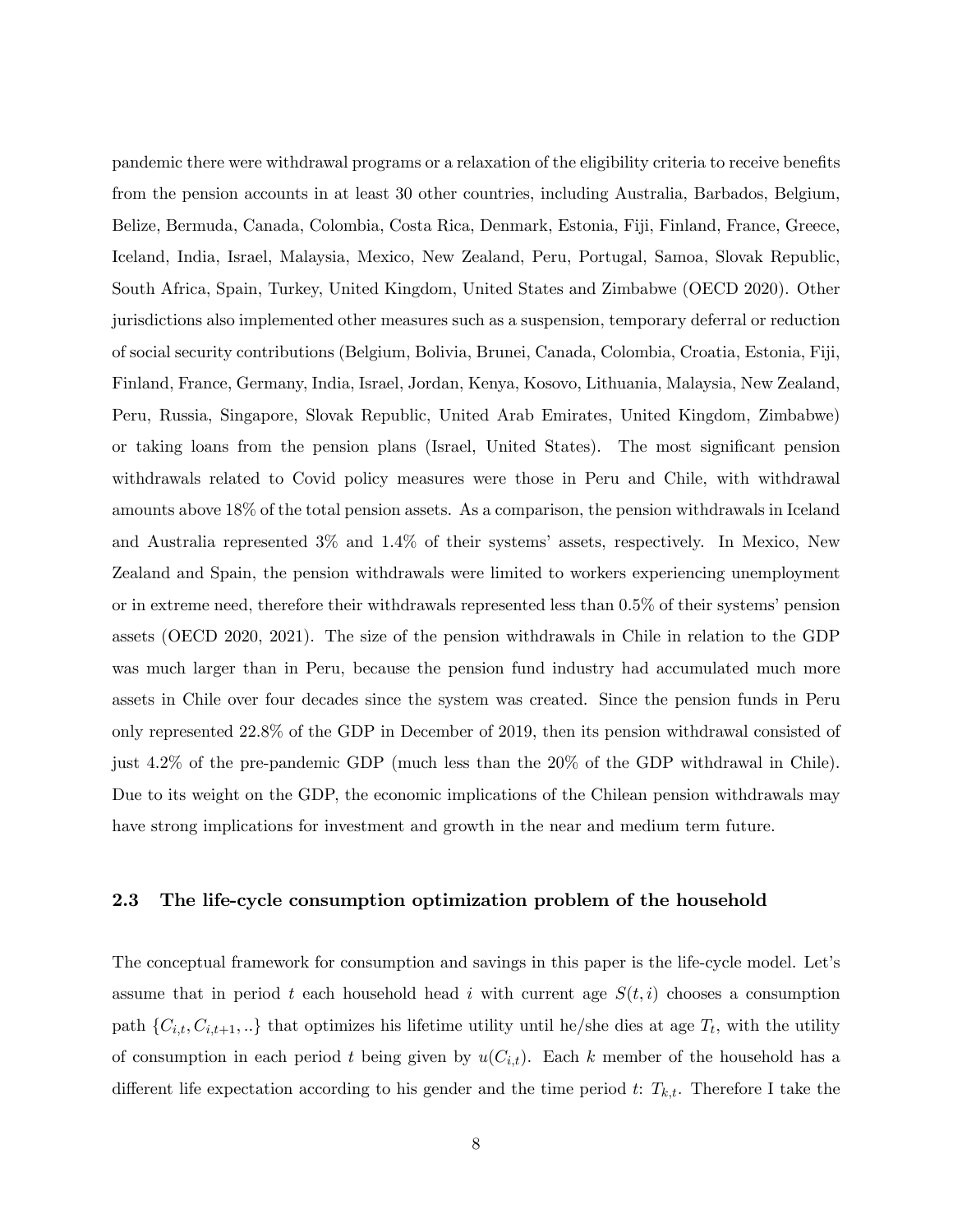life expectancy of the household at time  $t$  to be the longest life expectancy of each of its household head plus its partner or spouse if that is the case:  $T_t = \max_k \{T_{k,t}\}.$  Other household members (such as senior people or children) are considered as additional covariates.

The household's optimal choice depends on the discounted value of his future earnings from its current age  $S(t, i)$  until death at time T, including the present discounted value of his earnings  $FE_{i,t}$ , financial wealth  $PW_{i,t}$  and the present value of non-contributory pensions  $SPW_{i,t}$  (which the household may receive in old age even without having contributed to the pension system):

1) 
$$
\max_{\{C_{i,t}, C_{i,t+1}, \ldots\}} \sum_{h=S(t,i)}^{T_t} \beta^{h-S(t,i)} u(C_{i,h}) \text{ s.t. } \sum_{h=S(t,i)}^{T_t} \frac{C_{i,h}}{(1+r)^{h-S(t,i)}} \le PW_{i,t} + SPW_{i,t} + FE_{i,t}.
$$

I calibrate future earnings from the characteristics  $x_{k,i,t}$  of each k adult member in household i, which includes the household head and its partner if there is such (therefore excluding adult children which may leave the main household). Each working member has a current labor income  $W_{k,i,t}$ , with exogenous annual income growth of  $G_{k,i,h}$ , while workers in unemployment (with probability  $u_{k,i,t} =$ 1) receive an income proportional to their wage earnings  $RR_{k,i,h}W_{k,i,t}$ . In Chile the replacement ratio of workers during unemployment  $RR_{k,i,h}$  is estimated around 40% for the majority of the labor force, although it can be as low as 20% or 5% for unskilled workers (Madeira 2015). For members with no reported income, I use an imputed income from workers with similar characteristics  $W_{k,i,t} =$  $E[W_{k,i,t} | x_{k,i,t}]$ . I then account for the probability that each household member is in the labor force in each period,  $lfp_{k,i,t} \equiv Pr(LFP_{k,i,t} = 1 \mid x_{k,i,t})$ , the probability of being unemployed  $u_{k,i,t} \equiv \Pr(U_{k,i,t} = 1 \mid x_{k,i,t})$  given that the member is in the labor force, and its expected annual income growth  $G_{k,i,h} = E\left[\frac{W_{k,i,h}}{W_{k,i,h}}\right]$  $\frac{W_{k,i,h}}{W_{k,i,t}} \mid x_{k,i,t}$ . The income of household i in period h,  $P_{i,h}$ , is then the sum of non-labor income  $a_i$  (such as government subsidies, returns from financial assets or real estate) plus the expected labor income of each of the k adult members of household i,  $P_{k,i,h}$ :

2) 
$$
P_{i,h} = a_i + \sum_k lfp_{k,i,h}P_{k,i,h}
$$
, with  $P_{k,i,h} = G_{k,i,h}W_{k,i,t}(1 - u_{k,i,h} + u_{k,i,h}RR_{k,i,h}),$ 

which is used to obtain an estimate of the present discounted value of all future earnings  $FE_{i,t}$ . The value of future earnings can be decomposed as the sum of the discounted non-labor earnings  $(FENL_{i,t} = \sum_{i=1}^{T_t}$  $h = S(t,i)$  $a_i$  $\frac{d}{(1+r)^{h-S(t,i)}}$  plus the discounted labor earnings of the household  $(FEL_{i,t} = \sum_{k=1}^{n}$  $\sum_{k=1}^{R_k-1}$  $_{h=S(t,i)}$  $lfp_{k,i,h}P_{k,i,h}$  $\frac{(s_{f}F_{k,i,h}F_{k,i,h})}{(1+r)^{h-S(t,i)}}$  until the retirement age of each k member  $R_k$ :  $FE_{i,t}$  =  $FENL_{i,t} + FEL_{i,t}$ . In Chile, currently the retirement age  $R_k$  is 65 for men and 60 for women.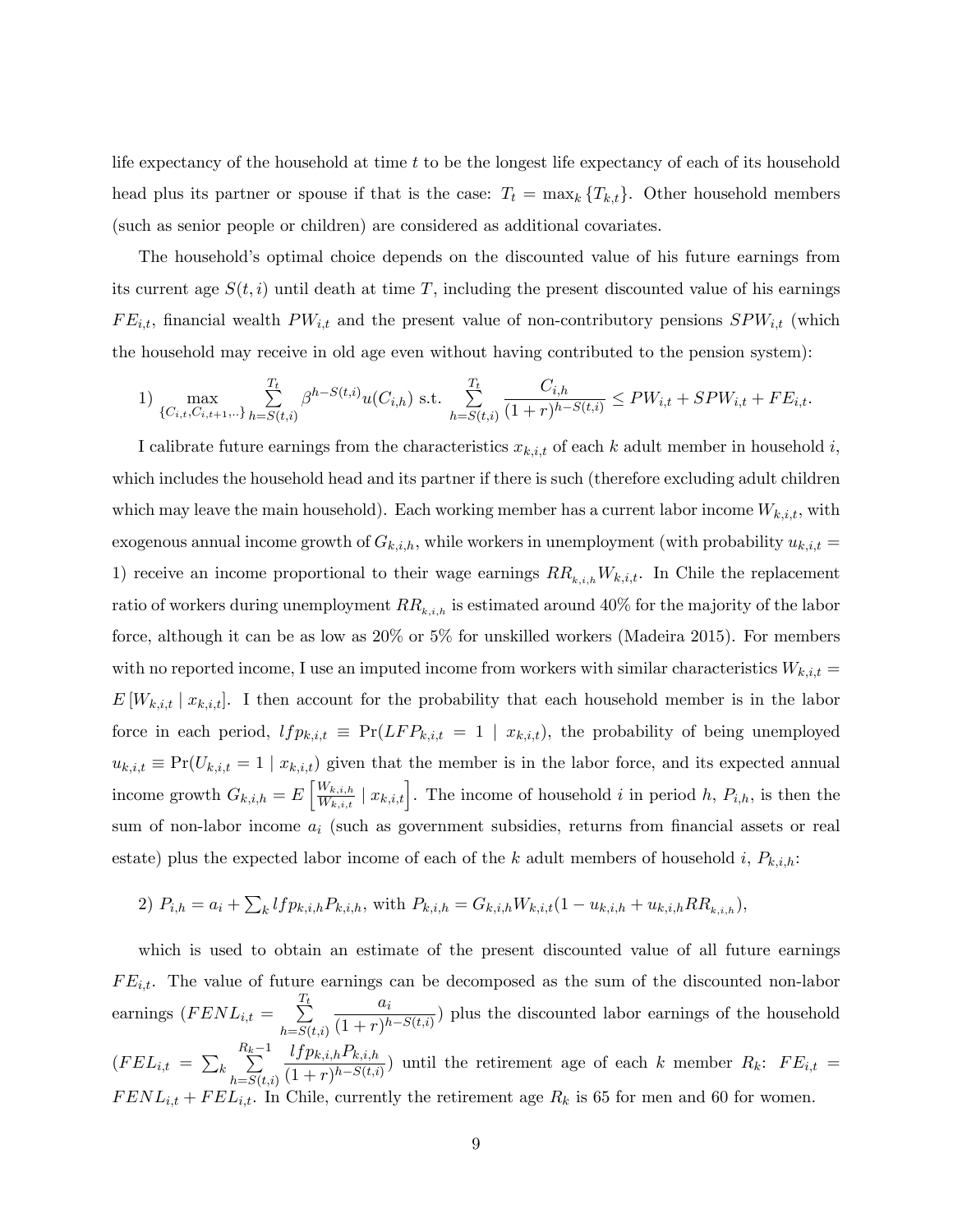Contributory pension wealth is obtained as the sum of the value of the past pension contributions since workers joined the labor force at age 25 plus the present value of the future pension contributions until the retirement age  $R_k$ . Let  $\tilde{c}r_{k,t} \equiv \{cr_{t-S(t,k)+25}, \ldots, cr_{t-S(t,k)+R_k}\}\$  denote the vector of all the personal contribution rates  $(cr_t)$  that worker k faced during his lifetime. In Chile only formal workers are obliged to make pension discounts. Although informal workers are allowed to make pension discounts, few of them do so (Berstein 2010). Therefore the probability of the worker k making a pension discount at time t,  $pc_{k,i,t}$ , is equal to the probability of being in the labor force times the probability of doing formal work,  $pc_{k,i,t} = lfp_{k,i,t} \times fw_{k,i,t}$ , with  $fw_{k,i,t} = \Pr(FW_{k,i,t} = 1 | x_{k,i,t}),$  giving a present value of household pension wealth  $PW_{i,t}$  as the sum of individual k members wealth  $PWI_{k,t}(\tilde{c}r_{k,t}, R_k)$ :

3)  $PW_{i,t} = \sum_{k} PWI_{k,t}(\tilde{c}r_{k,t}, R_k)$ , with

4) 
$$
PWI_{k,t} = \sum_{h=25}^{S(t,k)-1} cr_{t-h+S(t,k)} \bar{r}_h pc_{k,i,t} \min(mc_t, P_{k,i,h}) + \sum_{h=0}^{R_k-S(t,k)} cr_{t+h} \beta^h pc_{k,i,t} \min(mc_t, P_{k,i,h}),
$$

with contributions applied until a maximum income level of  $mc<sub>t</sub>$  (this value corresponds to 78.3) UF as a monthly wage<sup>5</sup>, which in a year would correspond to 12 times such an amount). Between 1981 until 2020 the contribution rate has been  $10\%$  ( $cr_t = 0.10$ ), although several policy discussions have proposed for increases to 13% or 16%, with a political agreement on the exact pension reform still lacking.  $\bar{r}_h =$  $\prod^{t-1}$  $l=t+h-S(t,i)$  $(1 + r_l)$  is the accumulated real asset returns of the Chilean pension system between the past period  $t + h - S(t, i)$  when the worker made its pension contribution and the current time t. Since real asset returns  $r_l$  are already observed for past periods  $l \leq t - 1$ , then I use their realized historical values instead of a constant expected return. It is assumed that the future accumulated pension contributions earn the riskless interest rate,  $r = \beta^{-1} - 1 = 0.04$ .

When each member k from the household i retires at age  $R_k$  in year t, its accumulated pension turns into a monthly annuity for their life,  $\tilde{p}a_{k,t}(R_k) = \frac{rPWI_{k,t}(1/\beta)^{R_k-S(t,k)}}{1-(1/\beta)-12\times (T_k-F_k)}$  $\frac{(1 + \sum_{k,l} (1)^{l})}{1 - (1/\beta)^{-12 \times (T_{k,t} - R_k)}}$ . Note that  $PWI_{k,t}(1/\beta)^{R_k-S(t,k)}$  represents the expected value of member k's contributory pension wealth at the retirement age  $R_k$ . Each member of a family within the three lowest quintiles of income (denoted by the dummy variable  $SB_i$ ) is also entitled to receive exogenous welfare benefits  $B(\tilde{p}a_{k,t}(R_k))$ from the government ("Solidarity Pensions") as a complement for low pensions after the solidarity

 $5\,\text{UF}$  is a real monetary unit in Chile, updated according to the official consumer price inflation (CPI) index. 1 UF was roughly equivalent to 35.7 USD during the first three quarters of 2020.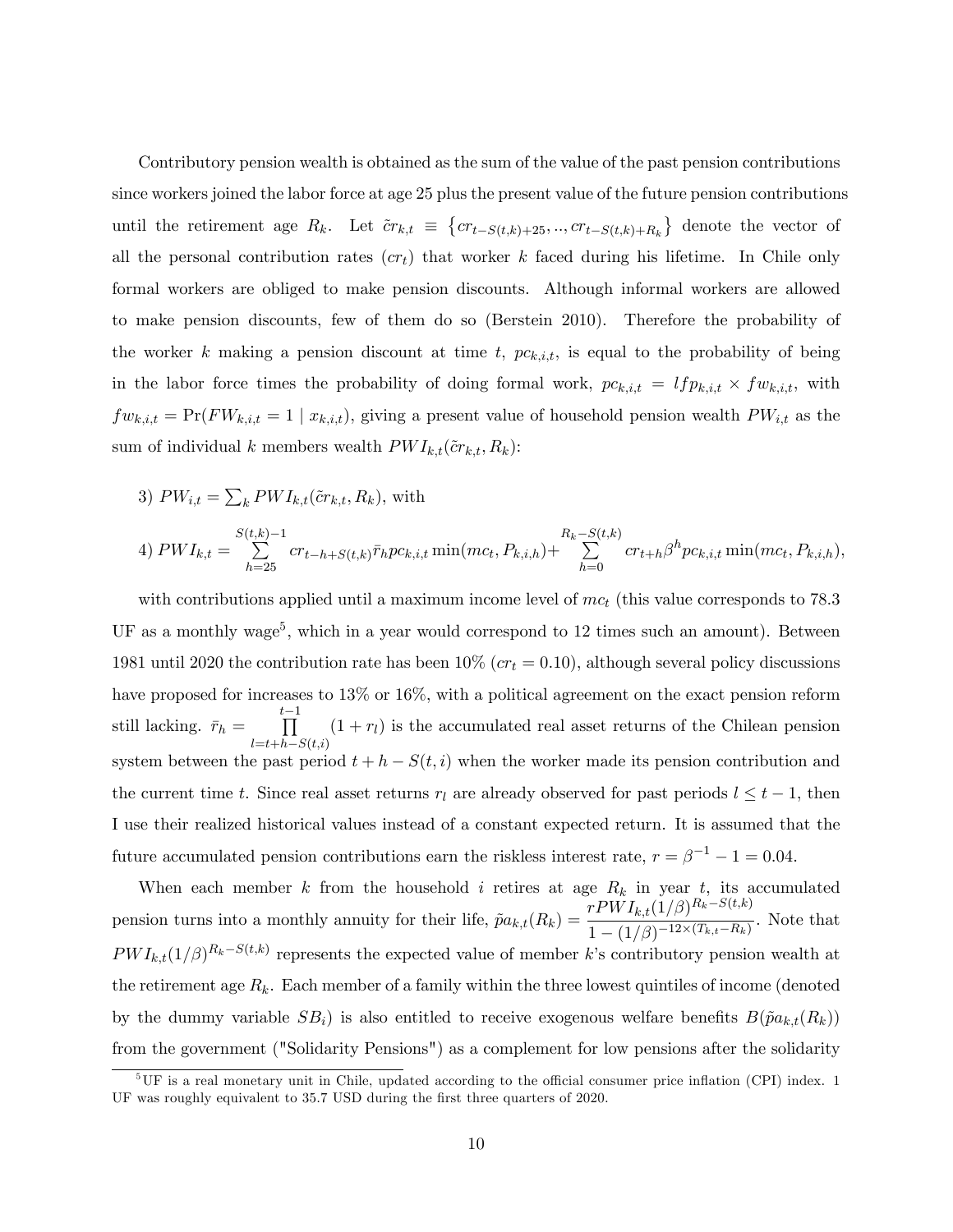retirement age  $R<sub>S</sub>$  (which currently is 65 for both men and women). The Solidarity System gives each member  $k$  one basic pension  $BP$  which is the lowest value for all pensions and then reduces this payment at the rate of  $\frac{BP}{MP}$  until it reaches a maximum pension equal to  $MP: pa_{k,t}(R_k)$  =  $\tilde{p}a_{k,t}(R_k) + B(\tilde{p}a_{k,t}(R_k))$ , with  $B(\tilde{p}a_{k,t}(R_k)) = (BP - \frac{BP}{MP}\tilde{p}a_{k,t}(R_k)) \times 1(MP > \tilde{p}a_{k,t}(R_k)).$  BF and MP are calibrated as 82,058 and 266,731 pesos, respectively<sup>6</sup>. Therefore the household's non-contributory pension wealth  $SPW_{i,t}$  is given by:

5) 
$$
SPW_{i,t} = 12 \times SB_i \sum_k \beta^{R_S - S(t,k)} \sum_{h=0}^{T_{k,t} - R_S} \beta^h B(\tilde{p}a_{k,t}(R_k)).
$$

Assuming for simplicity that the utility function  $u(C_{i,h})$  has continuous derivatives  $(u'(.)$  $0, u''(.) < 0$  and agents have no uncertainty about their life paths and no binding liquidity constraints, the maximum conditions for the consumption Euler equation gives a constant consumption over time:  $u'(C_{i,h}) = \beta(1+r)u'(C_{i,h+1}) = u'(C_{i,h+1})$ , which with  $(1+r) = \beta^{-1}$  implies  $C_{i,h}$  $C_{i,h+1} = ... = C_{i,T_t}$ . Previous literature has used either a log utility of consumption  $(u(c) = \ln(c))$ as in Attanasio and Rohwedder (2003) or a constant relative risk aversion (CRRA) utility function  $(u(c) = \frac{c^{1-\eta}-1}{1-\eta})$  $\frac{1-\eta-1}{1-\eta}$  as in Attanasio and Brugiavini (2003), but the constant consumption decision is the outcome whatever utility function is chosen, as long as it has continuous second derivatives and the framework has no uncertainty and no credit constraints. Obviously, the assumptions of no uncertainty and no credit constraints are quite restrictive, therefore this approach must be seen only as a rough approximation to the true optimization behavior (Attanasio and Weber 2010). The solution to this problem gives current consumption as a multiple of the present value of financial wealth and their future earnings (Attanasio and Brugiavini 2003):

6) 
$$
C_{i,t} = \frac{1}{\sum_{h=S(t,i)}^{T_t} \beta^{h-S(t,i)}} (PW_{i,t} + SPW_{i,t} + FE_{i,t}).
$$

Also, the empirical model includes demographic characteristics  $z_{i,t}$  which may affect consumption decisions. However, the variable of expenditures in absolute level may be harder to deal empirically and it is less representative of the typical consumer in the economy, since the least squares model would implicitly give a higher weight to minimizing the consumption error of a few rich households reporting very high values of expenditures. Therefore, as in Attanasio and Brugiavini (2003)

 $6$ These values are in pesos of 2012, when the Pension System reached its current state. The values are updated for the UF variation between 2012 (22840 pesos) and 2017 (26798 pesos), the year of the most recent EPF.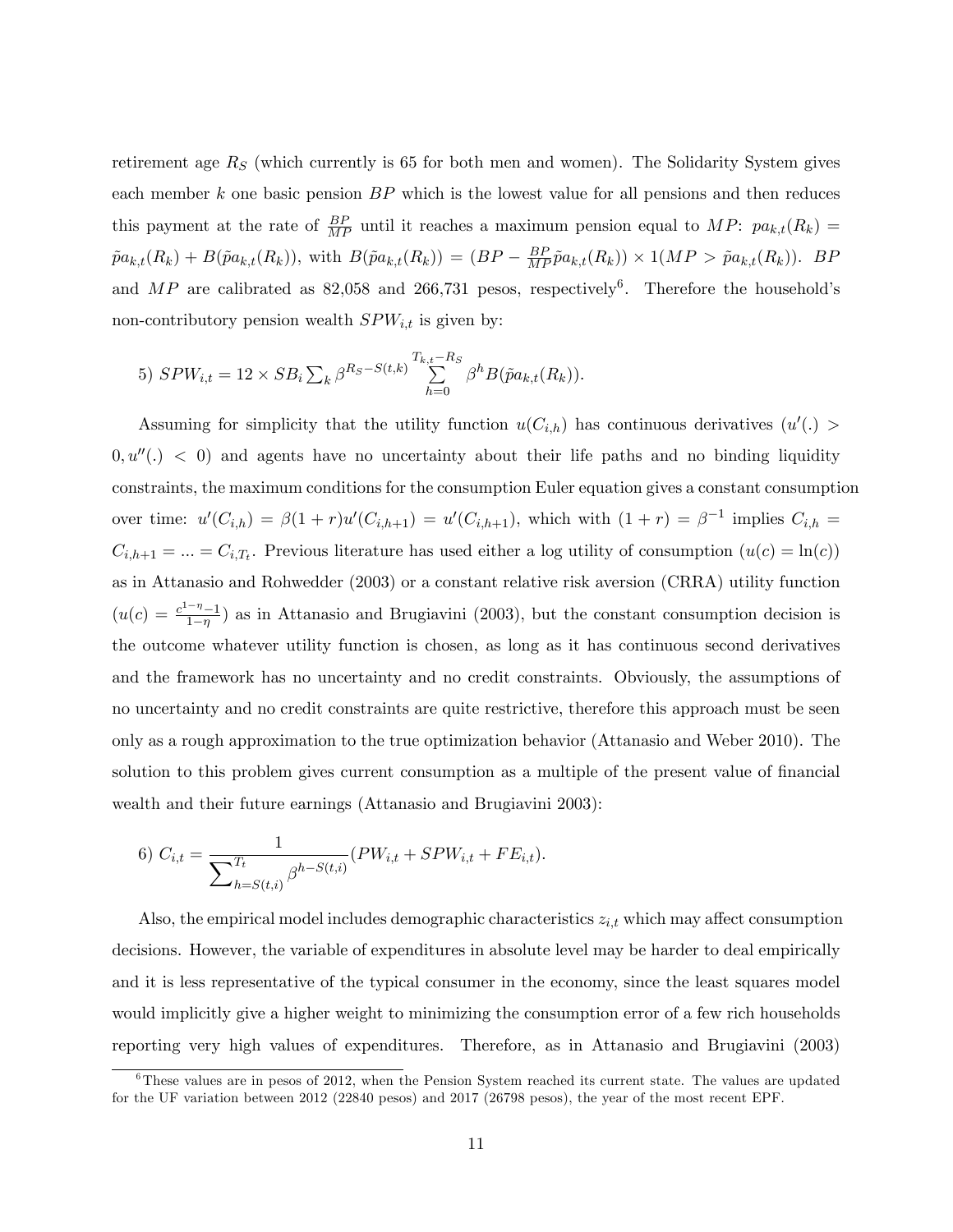and Attanasio and Rohwedder (2003), I estimate a simple empirical model for the saving rate,  $SR_{i,t} = \frac{Y_{i,t} - C_{i,t}}{D}$  $\overline{P_{i,t}}$ , with  $Y_{i,t}$  being the current income reported by the household. The saving rate is defined as a ratio in terms of the permanent income to avoid households with very low values of current income reporting saving rates close to minus or plus infinity. As a robustness check I also estimate the saving rate of permanent income:  $SRP_{i,t} = \frac{P_{i,t} - C_{i,t}}{P_{i,t}}$  $\frac{C_{i,t}}{P_{i,t}}$ . I can then estimate an empirical regression for the saving rate including other observable covariates  $z_{i,t}$  (such as demographics and household size, as suggested in Attanasio and Weber 2010) plus an unobservable factor  $\varepsilon_{i,t}$  (such as an unpredictable expenditure or an unobserved taste for consumption):

7) 
$$
SR_{i,t} = \theta z_{i,t} + \gamma \frac{DTW_{i,t}}{P_{i,t}} + \varepsilon_{i,t},
$$

with the discounted value of the total wealth  $(TW_{i,t} = PW_{i,t} + SPW_{i,t} + FE_{i,t})$  being  $DTW_{i,t} =$  $SD_{i,t}(PW_{i,t}+SPW_{i,t}+FE_{i,t}),$  where  $SD_{i,t}$  is the sum of the discount factors over the life of the agent  $SD_{i,t} = \frac{1}{\sum_{h=S(t,i)}^{T_t} \beta^{h-S(t,i)}}$ . It is expected  $\gamma = -1$  if the simple life-cycle model is true (Attanasio and Brugiavini 2003, Attanasio and Rohwedder 2003).

In a similar way, I define the discounted value of the future earnings wealth,  $DFE_{i,t}$  =  $SD_{i,t}FE_{i,t}$ , the discounted value of the contributory pension wealth,  $DPW_{i,t} = SD_{i,t}PW_{i,t}$ , and the discounted value of the solidarity pension wealth,  $DSPW_{i,t} = SD_{i,t}SPW_{i,t}$ . As suggested in the previous literature (Attanasio and Weber 2010, Attanasio and Brugiavini 2003, Attanasio and Rohwedder 2003), households may treat private or contributory pension wealth differently way from the pensions freely provided by the government. For this reason I estimate a model with all the three components of discounted total wealth  $(DTW_{i,t} = DPW_{i,t} + DSPW_{i,t} + DFE_{i,t})$  separately:

8) 
$$
SR_{i,t} = \theta z_{i,t} + \gamma_1 \frac{DPW_{i,t}}{P_{i,t}} + \gamma_2 \frac{DSPW_{i,t}}{P_{i,t}} + \gamma_3 \frac{DFE_{i,t}}{P_{i,t}} + \varepsilon_{i,t}.
$$

It is worthwhile noting that while the traditional life-cycle model expects the equality of  $\gamma =$  $\gamma_1 = \gamma_2 = \gamma_3 = -1$ , this may not necessarily be the behavior of the real agents. In fact, if all agents behaved rationally as in this simple life-cycle model, then there should be no role for social-security and retirement benefits, since each agent would optimally save for its retirement. Instead of providing retirement benefits, the governments could give lump-sum transfers to each agent now as a means for income compensation and then each agent would optimally save for the future. The fact that most governments impose mandatory social security contributions for all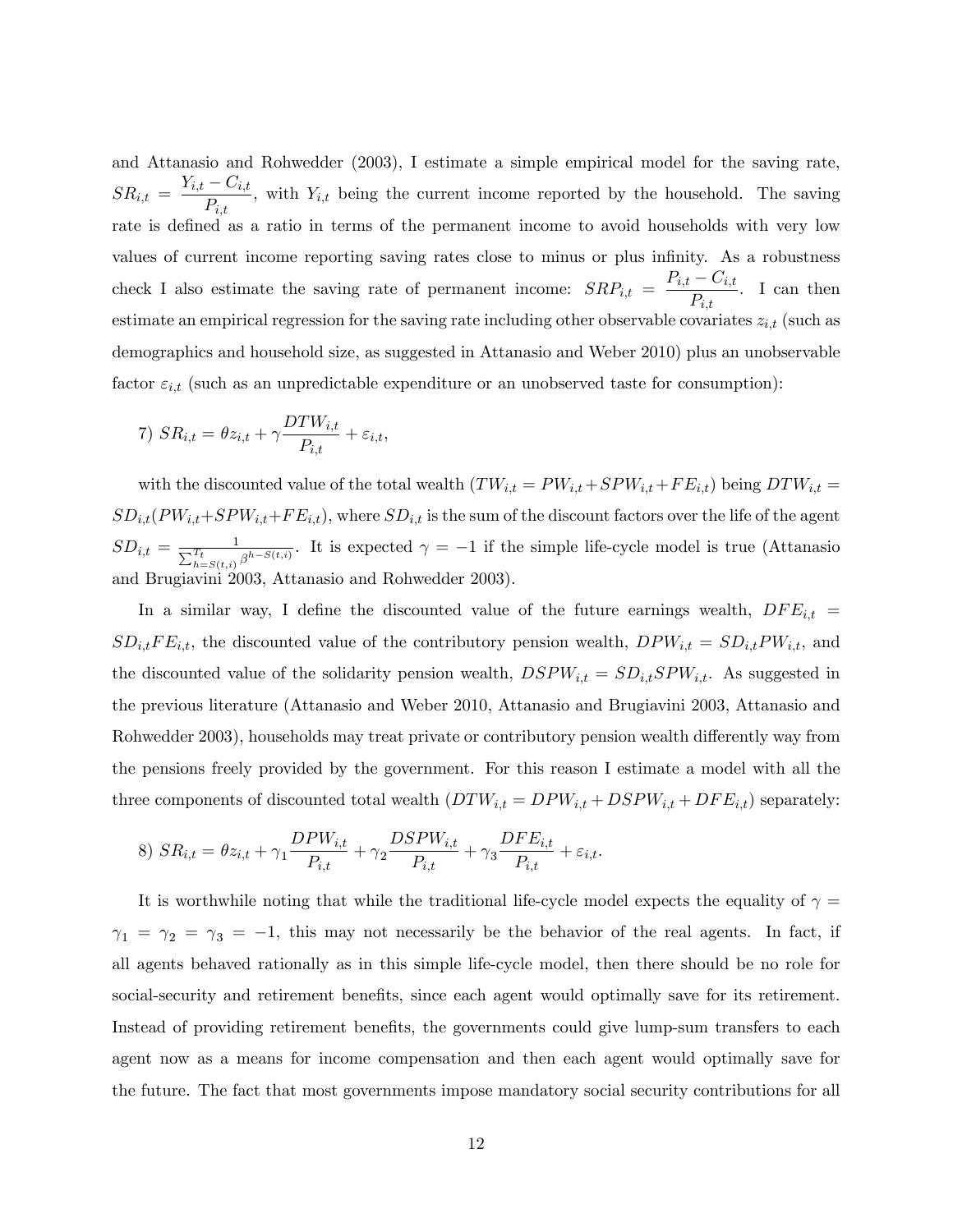workers can be justified if some fraction of the agents are not rational savers and suffer from cognitive limitations, commitment problems (Attanasio and Weber 2010) or temptation (Laibson et al. 1998, Attanasio and Weber 2010). Therefore in a world where many agents suffer substantial uncertainty or are either non-rational consumers or credit constrained (Attanasio and Weber 2010), then it is to be expected that  $|\gamma| < 1$ . Quantifying this relationship is therefore important to evaluate the impact of reforms to the pension system on savings (Attanasio and Brugiavini 2003).

The saving rates of current  $(SR_{i,t} = \frac{Y_{i,t} - C_{i,t}}{R})$  $\frac{(-C_{i,t})}{P_{i,t}}$  and permanent income  $(SRP_{i,t} = \frac{P_{i,t} - C_{i,t}}{P_{i,t}})$  $\frac{\sum_{i,t}^{n} }{P_{i,t}}$ correspond to the voluntary savings behavior of the household out of its disposable net income. It is also convenient to obtain the total savings rate for the current and permanent income,  $TSR_{i,t}$ and  $TSRP_{i,t}$ , which account for the compulsory savings  $(CS_{i,t})$  that each worker k makes to the social security system with a probability  $pc_{k,i,t}$  (which equals the probability of being in the labor force times the probability of doing formal work,  $pc_{k,i,t} = lfp_{k,i,t} \times fw_{k,i,t}$  at a contributory rate  $cr_t$  (equal to 0.10 in Chile) which is applied to a maximum contributory income of  $mc_t$ :

9) 
$$
TSR_{i,t} = SR_{i,t} + CS_{i,t}
$$
, with  $CS_{i,t} = cr_t \sum_k pc_{k,i,t} \min(mc_t, P_{k,i,h})/P_{i,t}$ ,

$$
10) \; TSRP_{i,t} = SRP_{i,t} + CS_{i,t}.
$$

The total household savings rates,  $TSR_{i,t}$  and  $TSRP_{i,t}$ , are by definition bigger than the voluntary savings rates, due to the addition of the compulsory savings  $CS_{i,t}$ . However, these two concepts are useful because some of the future policy reforms being discussed in Chile may change not only the voluntary savings  $(SR_{i,t}$  and  $SRP_{i,t})$ , but also increase the compulsory contributions  $(CS_{i,t})$ . Therefore the total household savings may reflect a more complete view of the alternative reforms' impact, which is not captured solely by examining the voluntary component.

#### 2.4 Robustness checks to the main regression model

Finally, I conduct other robustness checks to the main model. The model can also be estimated by decomposing the role of future earnings wealth  $(DFE_{i,t})$  into wealth from the separate components of future earnings from labor  $(DFEL_{i,t} = SD_{i,t} FEL_{i,t})$  and future earnings from non-labor sources  $(DFENL_{i,t} = SD_{i,t} FENL_{i,t})$ . Given that non-labor earnings are given by the sum of earnings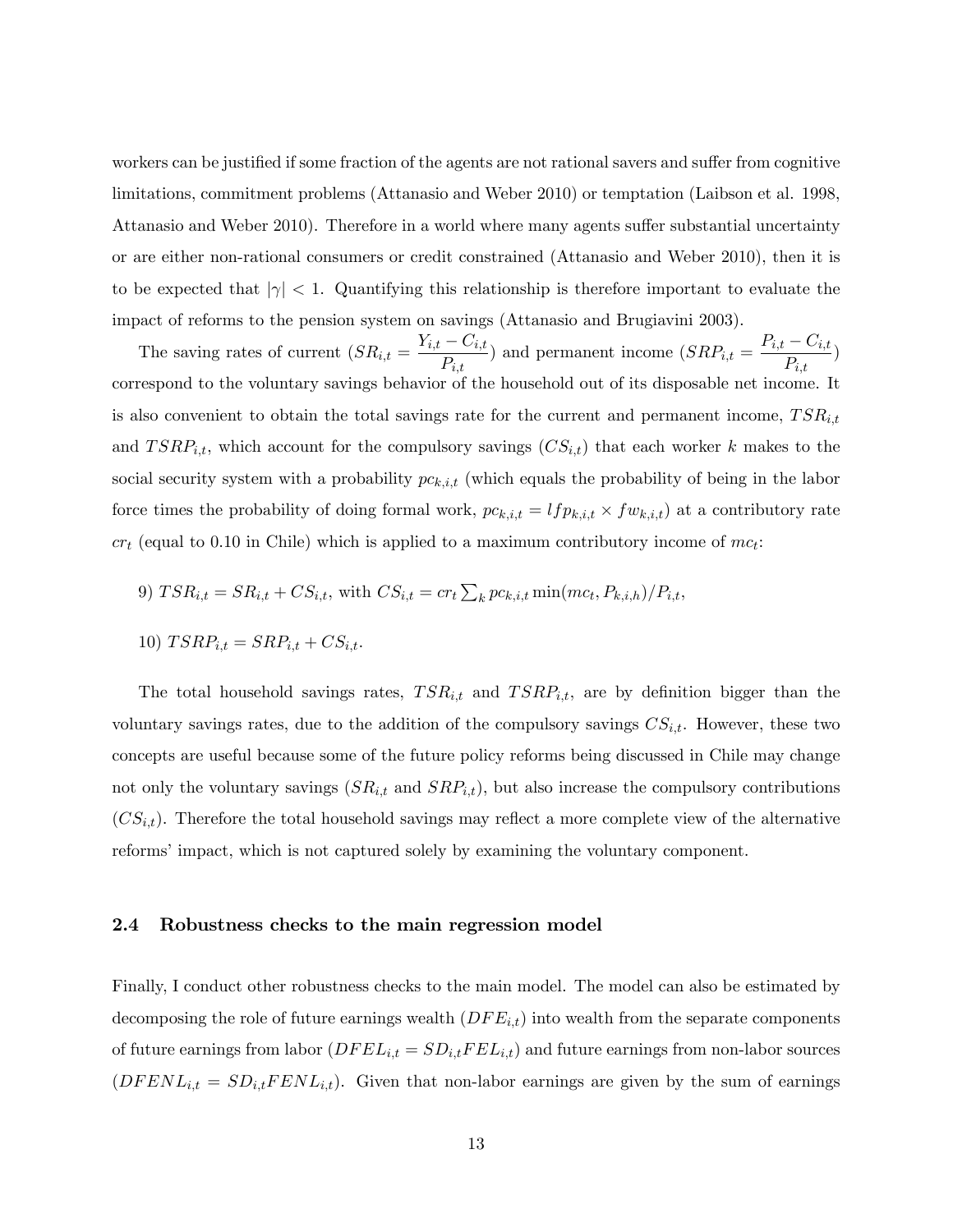from properties' rent  $(rent_i)$ , government transfers  $(transfers_i)$ , and financial assets' returns  $(FinAssets_i)$ , their effect can be further decomposed into the discounted flow of consumption of these three non-labor components:  $DFE-rent_{i,t} = SD_{i,t}FE-rent_{i,t} = SD_{i,t}$  $h = S(t,i)$  $_{renti}$  $\frac{\cdot \cdot \cdot \cdot \cdot}{(1+r)^{h-S(t,i)}},$ 

 $DFE-transfers_{i,t} = SD_{i,t}FE-transfers_{i,t} = SD_{i,t} \sum_{i=1}^{T_t}$  $h = S(t,i)$  $\it transfers_i$  $\frac{1}{(1+r)^{h-S(t,i)}},$   $DFE-FinAssets_{i,t}$ 

 $SD_{i,t}FE-FinAssets_{i,t} = SD_{i,t} \sum_{i=1}^{T_t}$  $h = S(t,i)$  $FinAssets_i$  $\frac{1}{(1+r)^{h-S(t,i)}}$ . Note that the rent from properties, rent<sub>i</sub>, includes both the cash income from properties rented to others and also the implicit income from the properties that you use for living (since in this case the fact that you are using your own house saves you the money of paying rent to someone else). Furthermore, I also estimate the model with further controls such as a dummy for whether the household head is an informal worker  $(ILFP_{i,t})$ . These robustness checks make sense, because households can have different propensities to consume out of distinct components of the non-labor earnings, with some components such as transfers being more liquid than property rent, for instance. Furthermore, it is possible that household heads that are informal workers can be different from the other agents not just in terms of their future earnings  $(FE_{i,t})$ , contributory pension wealth  $(PW_{i,t})$  and solidarity pension wealth  $(SPW_{i,t})$ , but also in the sense of their consumption patience, exhibiting a lower preference for saving.

A second robustness check is to separate the effect of the contributionary pension wealth  $(DPW_{i,t})$  into an effect coming from the pension wealth already accumulated until the present  $(DPW current_{i,t} = SD_{i,t}PW current_{i,t})$  and an effect from the pension wealth that is expected to accumulate from future contributions  $(DPW-future_{i,t} = SD_{i,t}PW-future_{i,t}).$ This robustness check can be justified if, for instance, the households have more centainty about the pension wealth already accumulated and prefer to consume out of such wealth rather than contributory wealth that is more uncertain in the sense of depending on future wages and pension returns. These variables are simply a sum over all the household members of the two components for the past and future pension contributions that are explained in equation 4):

11) 
$$
PW - current_{i,t} = \sum_{k} \sum_{h=25}^{S(t,k)-1} cr_{t-h+S(t,k)} \bar{r}_h pc_{k,i,t} \min(mc_t, P_{k,i,h}),
$$
  
12)  $PW - future_{i,t} = \sum_{k} \sum_{h=0}^{R_k-S(t,k)} cr_{t+h} \beta^h pc_{k,i,t} \min(mc_t, P_{k,i,h}).$ 

A third robustness check is to include other variables in the vector  $z_{i,t}$ , which controls for the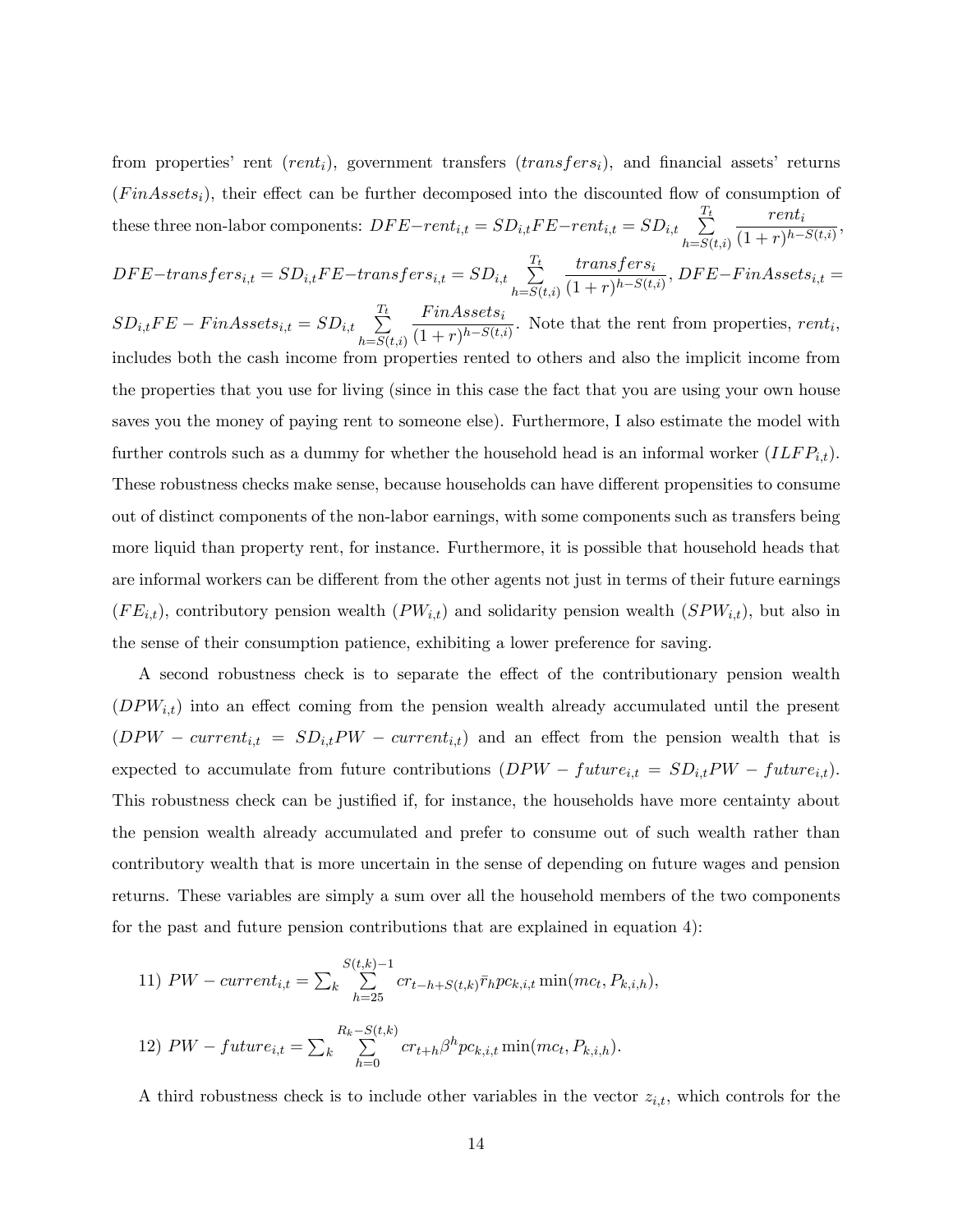monthly permanent income  $(\ln(\frac{1}{12}P_{i,t}))$ , income surprises of current income relative to permanent income  $((Y_{i,t} - P_{i,t})/P_{i,t}$ , a measure of liquidity frictions), plus demographics and household size. Since demographics such as ageing, the presence of children or the care for older relatives tend to be exogenous expenditure shocks (Attanasio and Weber 2010), all the regressions include in the vector  $z_{i,t}$  the dummies for the age of the household head (5 year age dummies from age 25-29 until 60-64), plus dummies for whether the household has a couple, a dummy for the presence of one child or more aged 0 to 18, a dummy for whether the female partner in the household is employed, a dummy for whether there are any senior members aged 65 or more in the household, and a dummy for whether the household resides outside of the metropolitan capital region. However, I add more variables as a robustness check, such as the covariance beta between the pension fund returns  $(rPF_t)$  and the consumption pricing kernel returns  $(rCK_t)$  with the unemployment rate  $u_t(x_k)$  and labor income volatility of the household head's occupation  $\sigma_t(x_k)$ . The pension fund returns  $(rPF_t)$  represents the return on the overall pension wealth of the households (including risky assets such as equity, foreign assets, and riskless assets such as government bonds), while the consumption pricing kernel represents the riskless interest rate or the stochastic discount rate of the agents over different time periods or stages of the business cycle (Campbell 2018).

The pension fund returns  $rPF_t$  is given by the real rate of return of the Pension Fund  $C^7$ , with data available from the Chilean Superintendency of Pensions. The vector  $x_k$  for each worker k of household i consists of 538 distinct types of workers, given by  $x_k \in \{\text{Santiago Metropolitan area}\}\$ or not, Industry (primary, secondary, tertiary sectors), Formal sector, Gender, Age (3 brackets,  $\leq$  35, 35 – 54,  $\geq$  55), Education (secondary school or less, technical degree, college), and Household Income quintile. These Betas are obtained from performing the linear regressions:

13.1)  $rPF_t = \alpha_k + \beta^{rPF, u(x_k)} u_t(x_k) + \varepsilon_k$ , estimated at a quarterly frequency from 1990 to 2016, 13.2)  $rPF_t = \tilde{\alpha}_k + \beta^{rPF, \sigma(x_k)} \sigma_t(x_k) + \tilde{\varepsilon}_k$ , estimated at an annual frequency from 1990 to 2016, 13.3)  $rCK_t = \dot{\alpha}_k + \beta^{rCK, u(x_k)} u_t(x_k) + \dot{\varepsilon}_k$ , estimated at a quarterly frequency from 1996 to 2016, 13.4)  $rCK_t = \ddot{\alpha}_k + \beta^{rCK, \sigma(x_k)} \sigma_t(x_k) + \ddot{\varepsilon}_k$ , estimated at an annual frequency from 1996 to 2016.

The reason why these regressions are performed for different time windows is because the

<sup>&</sup>lt;sup>7</sup>The fund C is the default fund that is chosen for the Chilean workers, unless they prefer another fund (Berstein et al. 2013). It is the largest and the oldest fund in existence for the Chilean pension system. The fund C exists since 1982, while the other pension funds were only created after 2000 and therefore represent a much shorter time series.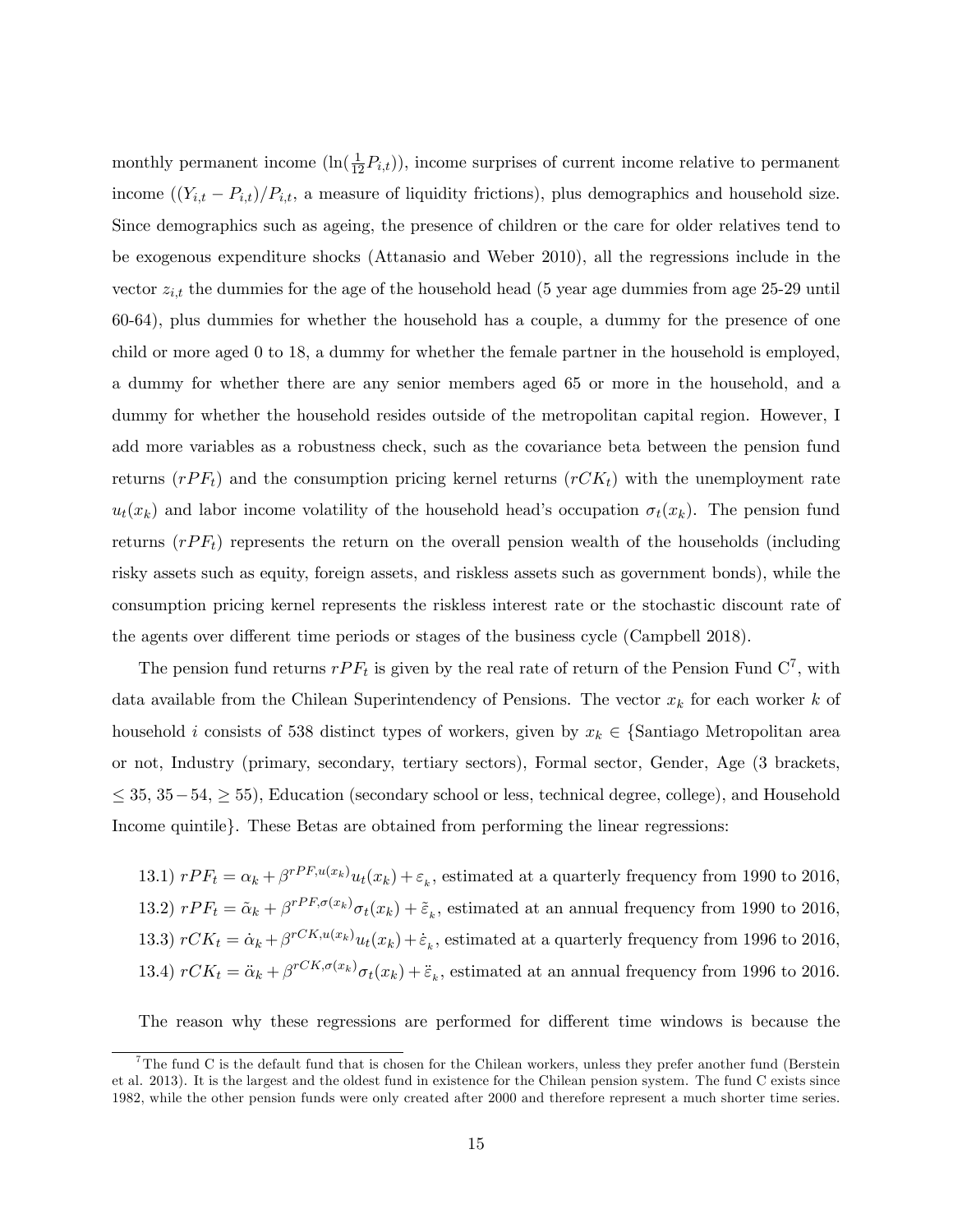| Percentiles | $\beta^{rPF,u(x_k)}$ | population<br>$\beta^{rPF,\sigma(x_k)}$ | $\beta^{rCK, u(x_k)}$ | $\beta^{rCK, \sigma(x_k)}$ |
|-------------|----------------------|-----------------------------------------|-----------------------|----------------------------|
| $_{\rm p5}$ | $-0.085$             | $-0.018$                                | $-0.026$              | $-0.045$                   |
| p10         | $-0.058$             | $-0.007$                                | $-0.017$              | $-0.028$                   |
| p25         | $-0.028$             | 0.000                                   | $-0.008$              | $-0.014$                   |
| p50         | $-0.001$             | 0.012                                   | $-0.002$              | $-0.004$                   |
| p75         | 0.024                | 0.030                                   | 0.005                 | 0.007                      |
| p90         | 0.075                | 0.057                                   | 0.012                 | 0.029                      |
| p95         | 0.119                | 0.072                                   | 0.017                 | 0.054                      |

Table 1: Betas of the worker types' unemployment rate  $u_t(x_k)$  and wage volatility  $\sigma_t(x_k)$  relative to pension returns  $(rPF_t)$  and consumption pricing kernel returns  $(rCK_t)$  across the Chilean

All values are weighted for the population value of each worker type at the national level.

time series is because the unemployment rate for each type of worker  $u_t(x_k)$  is calculated from the quarterly Chilean Employment Survey, but the measure of income volatility  $\sigma_t(x_k)$  is only available for the fourth quarter of each year and therefore is available only with an annual frequency since 1990 (Madeira 2015). The pension fund real rate of return series is available at a monthly rate since 1982, therefore it can be calculated for quarterly or yearly averages for any period. The consumption pricing kernel returns for the representative agent's appropriate real interest rate (Campbell 2018) are obtained from quarterly series for the aggregate consumption of households in Chile (available from the time series of National Accounts at the Central Bank of Chile's website at a quarterly frequency since 1996), being computed as:  $rCK_t = \frac{1}{\beta}$  $\frac{1}{\beta}(\frac{\ln(C_t)}{\ln(C_{t-1})}$  $\frac{\ln(C_t)}{\ln(C_{t-1})}$ <sup> $\gamma$ </sup> – 1, with the standard calibration  $\beta = 0.96$ ,  $\gamma = 1.5$  and  $C_t$  being the aggregate real consumption of households. The estimated series  $rCK_t$  is quarterly and can therefore be used in both quarterly or yearly averages.

Overall, the betas of the returns series with the worker types' unemployment and labor income volatility measure how correlated labor income can be with asset returns (Campbell and Viceira 2002, Benzoni et al. 2007). Table 1 shows that unemployment and labor income volatility have a low correlation with aggregate asset returns, with Betas ranging from a low of -8.5% to a maximum of 11.9%. This result matches the standard model assumption about human capital and labor income being uncorrelated with financial investments (Campbell and Viceira 2002).

Another possible robustness check would be to consider different growth rates for specific types of earnings. For instance, there could be different growth rates for the earnings coming from transfers, rents or Önancial assets. In such a case each wealth term would be instead given as a result of a growing annuity:  $\frac{1}{r-g}(1 - (\frac{1+g}{1+r})$  $\frac{1+g}{1+r}$ , with g being the constant real growth rate of the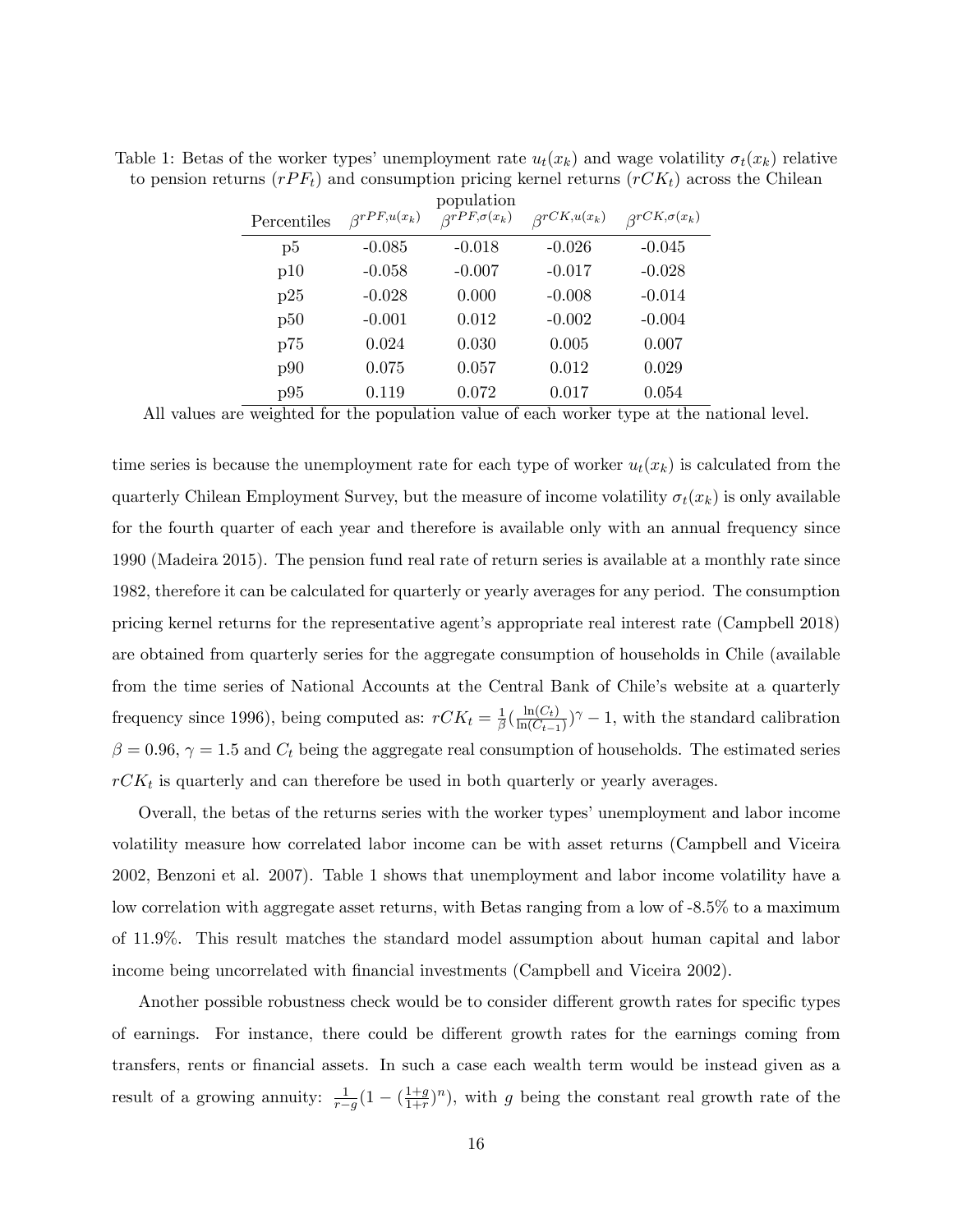payments,  $r = \beta^{-1} - 1 = 0.04$  and  $n = T_t - S(t, i)$ . If one would want to correct the value of the wealth stocks for this growth rate, then one could multiply the wealth stocks by the growth annuity and divide it by a no-growth annuity, which gives:  $\frac{r}{r-g}$  $\frac{(1+r)^n - (1+g)^n}{(1+g)^n}$  $\frac{(-r)^{n} - (1+g)^{n}}{(1+r)^{n}-1}$ . I do not consider this adjustment to the wealth ratios, because it is difficult to calibrate in practice. One could consider that rent or transfers may grow at a real rate of  $1\%$  or  $2\%$  or more, although a higher rate than  $4\%$ is unlikely because with a riskless interest rate of 4% then a higher growth of earnings would also denote earnings with some level of risk. However, it is highly uncertain which growth rate, whether 1% or 2% or another value, is reasonable for each component of earnings. Even if it was easy to find a growth rate for transfers and rents, for instance, then one could also consider that this growth would have an effect on the optimal consumption through a trend in the habit formation channel (Campbell 2018). Note, for instance, that most of the rental income  $(rent<sub>i</sub>)$  consists of the own rent that households are getting from the property where they live in or a second property that provides an implicit income in terms of vacation services, but then this implicit income is both earned and consumed by the households (Attanasio and Weber 2010). Furthermore, note that the empirical model allows for enough flexibility that the discounted consumption flow of each wealth<sup>8</sup> component is already multiplied by a coefficient  $\gamma$ , which can be larger if the agents consider that the stock of wealth is in fact higher than the zero-growth assumption taken in the calibration of this paper. For this reason, I prefer to keep the no-growth calibration for the non-labor earnings components. The labor earnings components  $(If p_{k,i,h}, P_{k,i,h})$  already consider some growth, because the labor force participation and the permanent income of each worker type  $x_k$  changes with age categories.

## 2.5 Data on households' consumption, labor participation and income risk

To estimate the saving rate model I use the Chilean Expenditure Survey (Encuesta de Presupuestos Familiares, hence EPF) wave of 2017, which covers an exhaustive list of expenditures on over 1,668 types of goods from both receipts and memory reports elicited over several interviews for 15,239 households. Furthermore, participation in the EPF is compulsory by law and therefore non-response rates are low. The EPF survey waves are designed with population weights (expansion factors),

<sup>&</sup>lt;sup>8</sup>The discounted wealth measure turns the wealth stock into a consumption flow that would be obtained by a rational agent with no credit frictions by multiplying the wealth by the value  $SD_{i,t} = \frac{1}{\sum_{h=S(t,i)}^{T_t} \beta^{h-S(t,i)}}$ .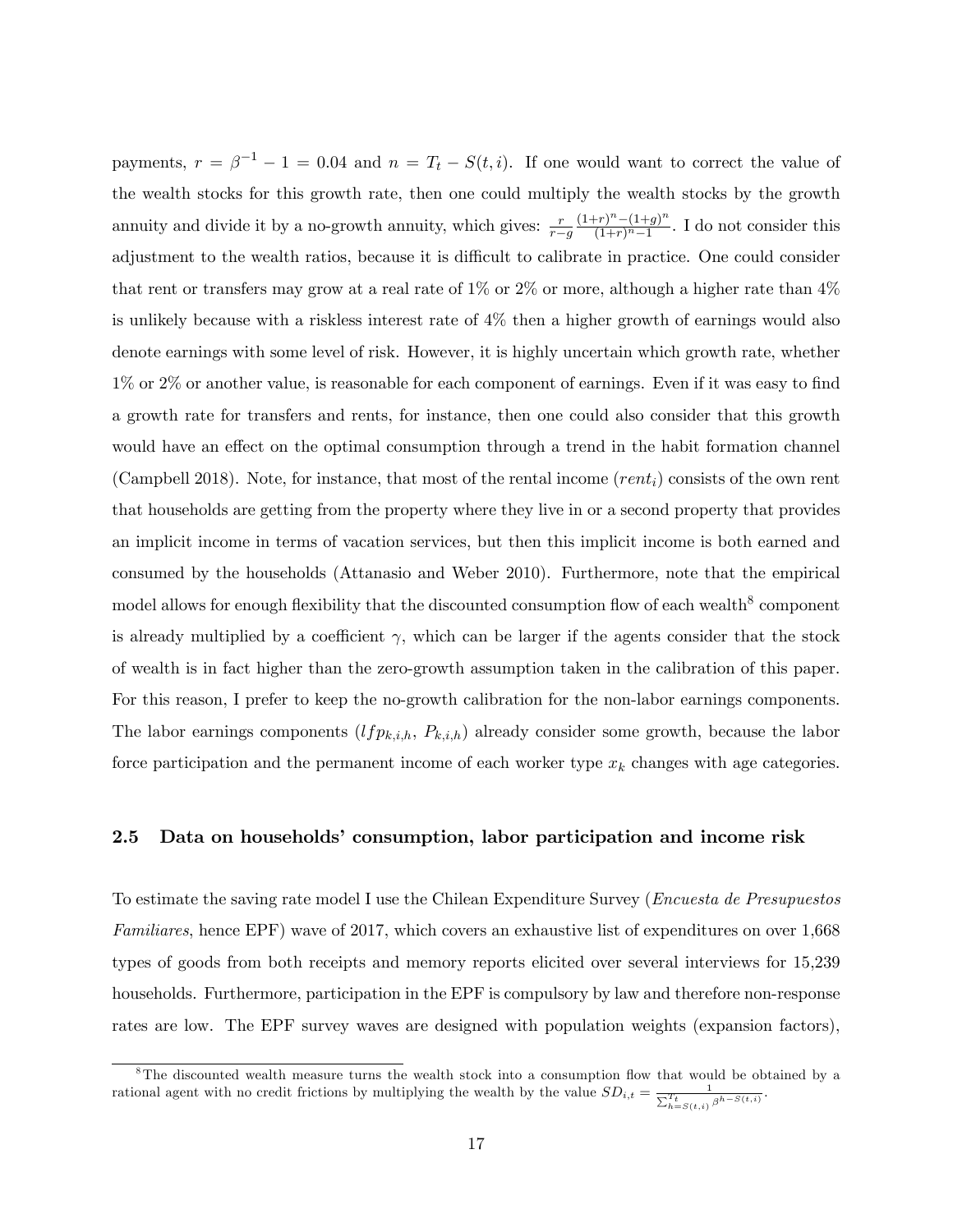due to a higher probability of selecting poorer urban areas, therefore all the population statistics in this paper are estimated with population weights. Exercises in an online appendix show that all the results are robust to using a pooled cross-section of all the previous survey waves since 1997.

Using the Chilean Employment Survey (ENE), I estimated the labor force participation, formal work, income growth, and unemployment risk parameters  $(If p_{k,i,t}, fw_{k,i,t}, G_{k,i,t}, u_{k,i,t}, RR_{k,i,t})$ , using the methodology in Madeira (2015), with around 500 mutually exclusive worker types given by the characteristics  $x_k \in \{\text{Santiago Metropolitan area or not, Industry (primary, secondary, tertiary,$ sectors), Formal sector, Gender, Age (3 brackets,  $\leq 35, 35-54, \geq 55$ ), Education (secondary school or less, technical degree, college), and Household Income quintile. These parameters are then used to calibrate the present value of future earnings  $FE_{i,t}$  and pension wealth  $(PW_{i,t} + SPW_{i,t})$ .

The vector  $z_{i,t}$  includes demographics and labor income volatility  $(\sigma_{i,t})$ . Demographic variables account for shocks to household expenditures over the life-cycle such as aging, marriage and children (Gourinchas and Parker 2002) and help to control for measurement error in estimates of Önancial wealth and future earnings (Attanasio and Brugiavini 2003). Using the Chilean Employment Survey (ENE) and the same worker types  $k$  (Madeira 2015, 2019a), I obtain the labor income volatility of each household i given by a weighted average according to the permanent labor income of each member:  $\sigma_{i,t} = \sum_k \frac{1}{\sum_k}$  $P_{k,i,t}$  $\frac{k,i,t}{h} \sigma_{k,i,t}$ . The coefficient of labor income volatility  $\sigma_{i,t}$  is expected to be positive due to precautionary savings motives (Gourinchas and Parker 2002).

Finally, to calculate the savings and pensions for each cohort retiring between 2018 until 2055, then each year uses the life expectancy estimates after age 60 for each gender in Chile to obtain the values of  $T_{k,t}$  and adjusts the population weights as follows:  $w_{i,t} = w_i^{EPF}$  $Pop_t(s_i, age_i)$  $\frac{1}{Pop_{2017}(s_i, age_i)}$ , with  $w_i^{EPF}$  denoting the original EPF weights in 2017 and  $Pop_t(s_i, age_i)$  being the number of people in each sex-age bracket. Life expectancy  $T_{k,t}$  and population by sex-age  $Pop_t(s_i, age_i)$  for each year t are obtained from United Nations estimates (ECLAC 2020).

## 3 Estimating the effect of pension wealth on saving rates

Like in the previous literature (Gourinchas and Parker 2002, Attanasio and Weber 2010, Attanasio and Brugiavini 2003, Attanasio and Rohwedder 2003) I restrict the consumption and saving analysis to households during their prime working-life, that is, those aged 25 to 64, since after 65 most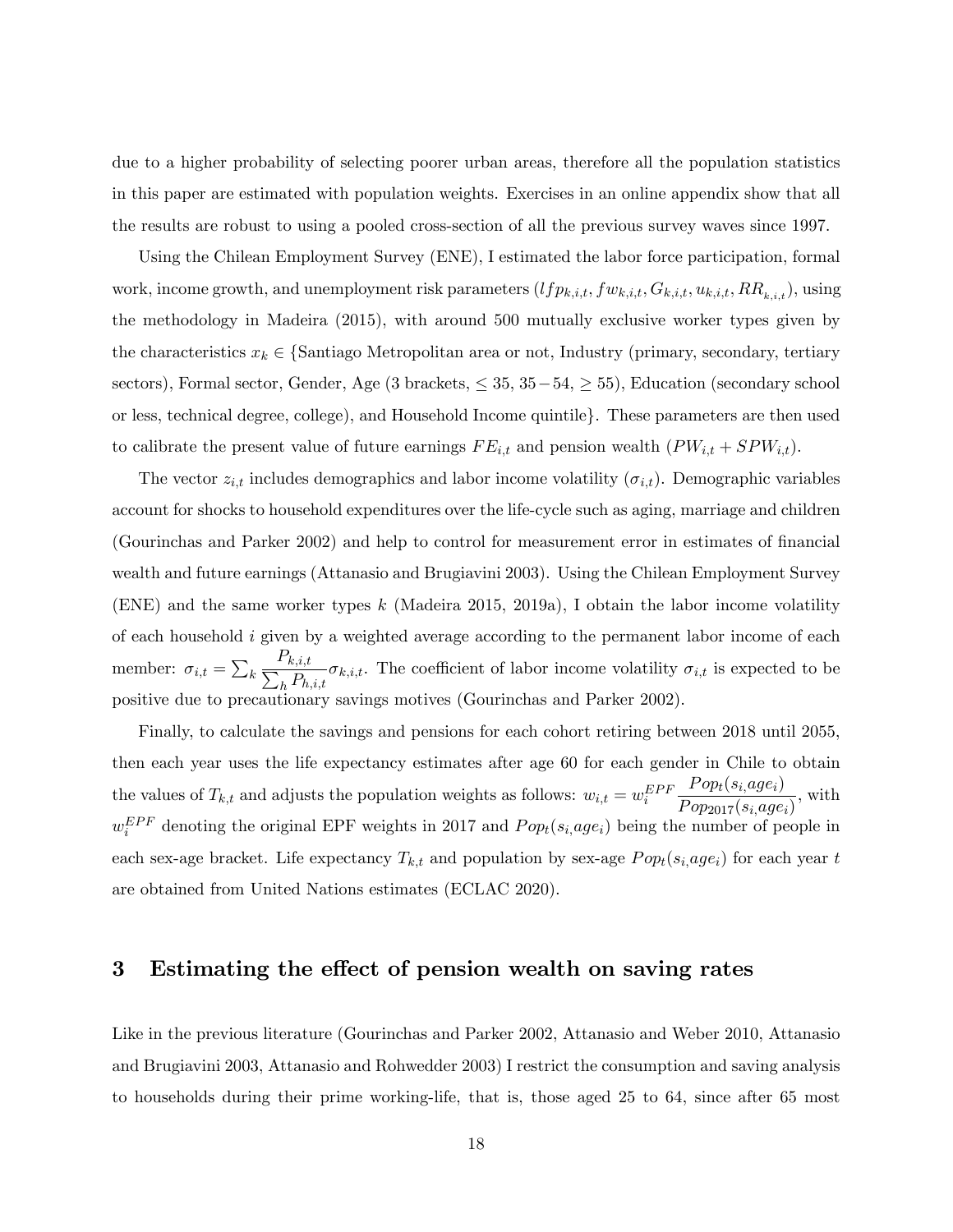households are already retired and dis-saving out of their accumulated wealth. Table 2 shows the characteristics of the household heads in the EPF 2017 by age brackets. The saving rates out of current income  $(SR_{i,t} = \frac{Y_{i,t} - C_{i,t}}{R})$  $\overline{P_{i,t}}$  tend to be negative, because sample averages count households in the same way<sup>9</sup> and some households of low income have highly negative saving rates. However, saving rates out of permanent income  $(SRP_{i,t} = \frac{P_{i,t} - C_{i,t}}{P_{i,t}})$  $\sqrt{\frac{C_{i,t}}{P_{i,t}}}$  are positive, especially after considering the compulsory contributions for social security  $(TSRP_{i,t} = SRP_{i,t} + CS_{i,t}).$ 

Younger households (aged 25-29 and 30-39) have the highest values of total wealth  $(TW_{i,t}/P_{i,t}),$ which is due to high values of future earnings of labor  $(FE_{i,t}/P_{i,t})$ . Note that this does not mean that younger households are richer in terms of financial wealth (such as cash in their deposit accounts), since all the value in the wealth measure presented comes from the households' implicit human capital which is measured in terms of the present value of future earnings  $(FE_{i,t}/P_{i,t})$  plus the pension wealth through compulsory contributions  $(PW_{i,t}/P_{i,t})$  or solidarity funds  $(SPW_{i,t}/P_{i,t})$ . Therefore all the wealth measures are presented in terms of a present value from a life-cycle perspective that considers all lifetime income (Attanasio and Weber 2010, Attanasio and Brugiavini 2003, Attanasio and Rohwedder 2003), rather than from a wealth already accumulated in some financial account. Since Chile has a low compulsory contribution rate of  $10\%$  (among the lowest in the OECD), then most of the wealth of households comes from future labor earnings rather than from future pensions, especially for younger households. However, young households have the lowest values for the compulsory pension  $(PW_{i,t}/P_{i,t})$  and the solidarity pension  $(SPW_{i,t}/P_{i,t})$ wealth, which is due to older households having received high returns  $(\bar{r}_t)$  for their pension wealth portfolio in previous decades: the real pension returns of 7.6% in previous decades were far above the  $4\%$  riskless interest rate (equal to  $1/\beta - 1$ ) which is considered for the future. Agents are expected to consume only a small portion of their wealth in each period equal to  $SD_{i,t} = (\sum_{h=S(t,i)}^{T_t} \beta^{h-S(t,i)})^{-1}$ . Young households still have many years left in their life, therefore they consume lower fractions of their lifetime wealth. However, even older households (aged 60-64) are expected to live above 80 years and therefore consume a small fraction of their wealth.

In terms of the non-labor earnings, Table 2 shows that rents are the main component, representing 80% of the overall non-labor earnings and being more than 4 times bigger than transfers. Income from non-pension financial assets is almost negligible across all the age cohorts. This makes sense,

<sup>&</sup>lt;sup>9</sup>National Accounts sum the value of monetary transactions, therefore aggregate economy values are implicitly weighted by the total amount of income and savings of each agent.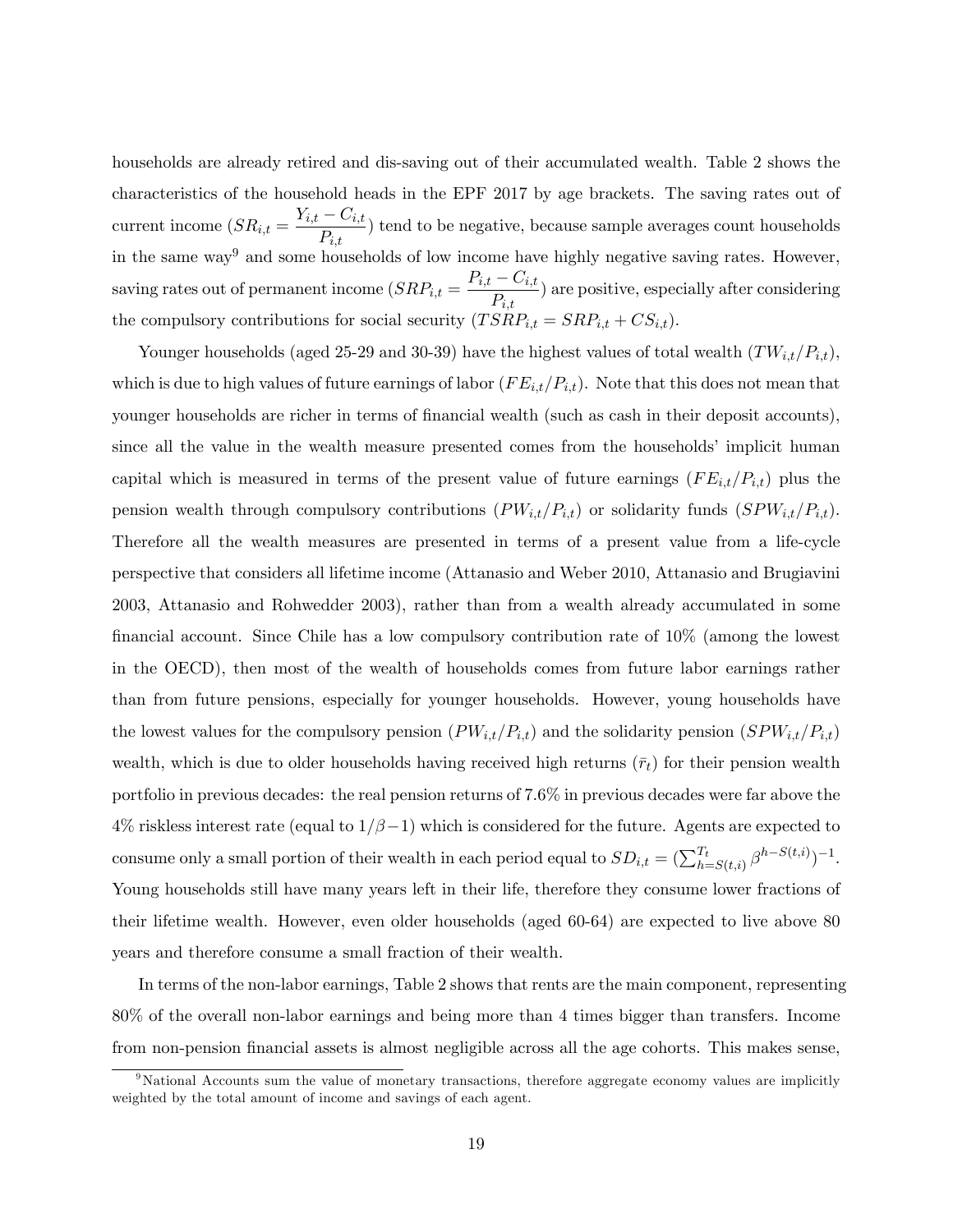because only  $25.1\%$  of the households have financial assets (Madeira 2022).

Households with heads of age 25-29 have the highest education levels, but also the lowest income and highest unemployment. Curiously, the volatility of permanent income is U-shaped, being high for young households (aged 25-29) and then increasing substantially for the older households (aged 50-59 and 60-64). Households of all ages are likely to be married or with a living partner, with more than 75% of marriage or co-living arrangements for households in each bracket. However, the presence of children is more common among ages 30 to 49, while the presence of senior aged members (those above age 65) is below 10% for most age brackets, except for those aged 60-64 (which sometimes have older spouses, as well). Only around 50% of the female spouses/partners are employed, which matches aggregate statistics that show female labor participation in Chile is still around 50% (Madeira 2015, Blagrave and Santoro 2017).

Table 3 shows the results of the empirical model of expenditures for the saving rate out of current income  $(SR_{i,t} = \frac{Y_{i,t} - C_{i,t}}{P_{i,t}})$ . Model 1 estimates the most basic lifecycle model as shown in equation 7), therefore it only includes demographics and the discounted total lifetime wealth  $(\frac{DTW_{i,t}}{P_{i,t}})$ . Model 2 adds different saving rates according to the permanent income of the household (measured at the monthly level,  $\ln(\frac{1}{12}P_{i,t})$ , since a substantial literature shows that richer households save more, Dynan et al. 2004). It also adds a propensity to save out of current income surprises  $(\frac{Y_{i,t}-P_{i,t}}{P_{i,t}})$ . Model 3 includes wage volatility and decomposes total wealth  $(\frac{DTW_{i,t}}{P_{i,t}})$  into labor wages  $(\frac{DFEL_{i,t}}{P_{i,t}})$ , non-labor earnings  $(\frac{DFENL_{i,t}}{P_{i,t}})$ , and pension wealth  $(\frac{DPW_{i,t}+DSPW_{i,t}}{P_{i,t}})$  separately. Model 4 decomposes the effect of the pension wealth into the personal contributory pension wealth  $\left(\frac{DPW_{i,t}}{P_{i,t}}\right)$  $\frac{PW_{i,t}}{P_{i,t}}$  and solidarity wealth  $(\frac{DSPW_{i,t}}{P_{i,t}})$  components. Model 5 further decomposes the effect of the contributory pension wealth  $\left(\frac{DPW_{i,t}}{P_{i,t}}\right)$  into already accumulated wealth  $\left(DPW-current_{i,t}/P_{i,t}\right)$ and wealth that is expected to be contributed in the future  $(DPW-future_{i,t}/P_{i,t})$ . Finally, model 6 decomposes the effect of non-labor earnings  $(\frac{DFENL_{i,t}}{P_{i,t}})$  into rents  $(\frac{DFE-rent_{i,t}}{P_{i,t}})$ , transfers  $(\frac{DFE-transfers_{i,t}}{P_{i,t}})$  and financial assets' income  $(\frac{DFE-FinAssets_{i,t}}{P_{i,t}})$ . Models 5 and 6 further include a dummy for informal labor force participation and the betas for the covariance of unemployment and wage volatility with asset fund returns. All models include dummies for the age of the household head, region, couples, children, senior adults, and female spouse employment.

The results show that households save around 70% of their income surprises and that saving rates increase with monthly permanent income. Couples and households with children have lower saving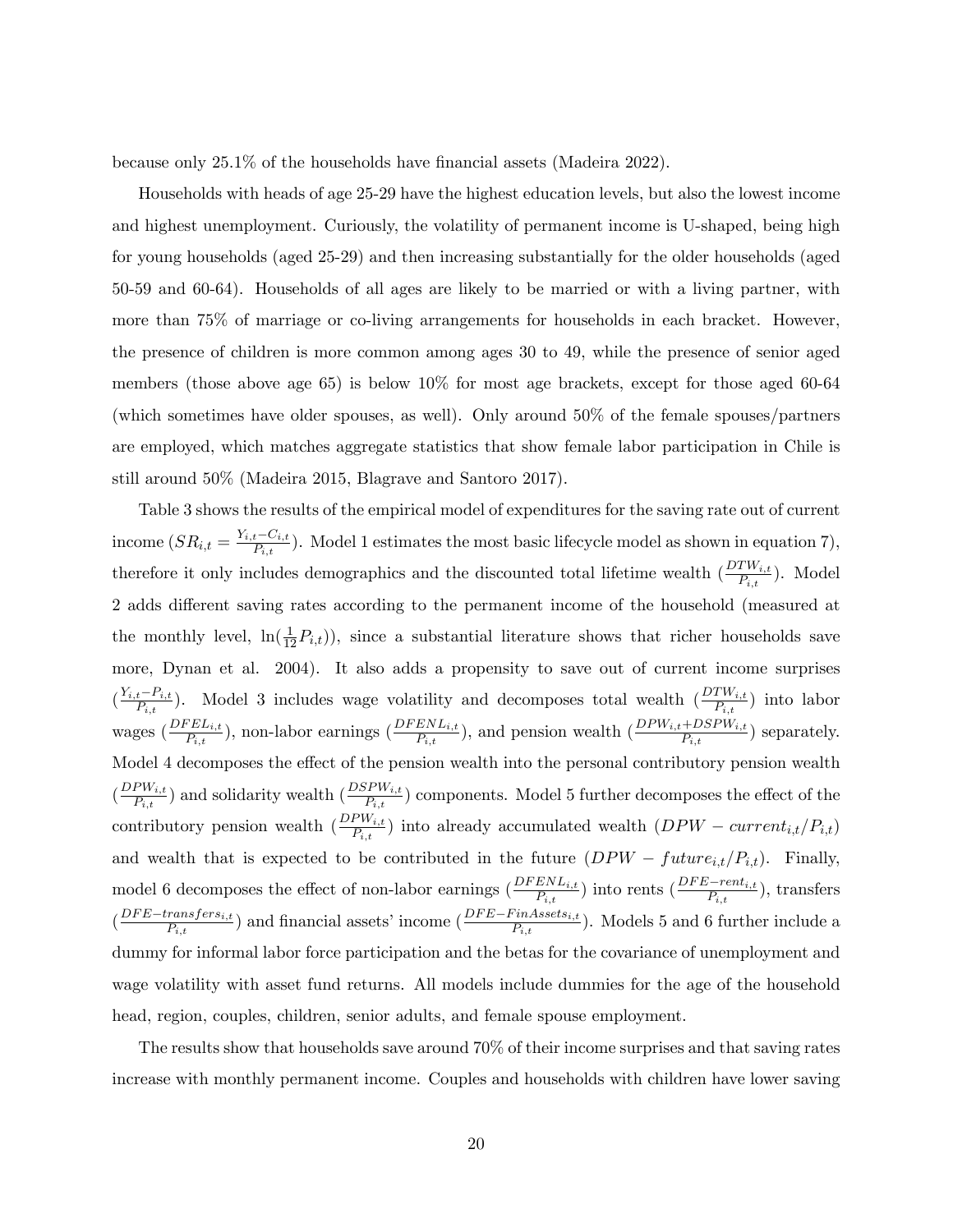| Variables (mean values)                                                                 | 25-64   | 25-29   | 30-39   | 40-49   | 50-59    | 60-64     |  |  |
|-----------------------------------------------------------------------------------------|---------|---------|---------|---------|----------|-----------|--|--|
| Saving Rates (as a share of permante income):                                           |         |         |         |         |          |           |  |  |
| $SR_{i,t} = \frac{Y_{i,t} - C_{i,t}}{P_{i,t}}$                                          | $-21.3$ | $-23.5$ | $-17.9$ | $-21.7$ | $-22.2$  | $-23.6$   |  |  |
| $SRP_{i,t} = \frac{P_{i,t} - C_{i,t}}{P_{i,t}}$                                         | $3.3\,$ | $-1.2$  | 3.7     | 1.3     | 5.3      | 4.5       |  |  |
| $TSR_{i,t} = SR_{i,t} + CS_{i,t}$                                                       | $-15.7$ | $-17.2$ | $-12.0$ | $-16.0$ | $-16.6$  | $-19.1$   |  |  |
| $TSRP_{i,t} = SRP_{i,t} + CS_{i,t}$                                                     | 8.9     | 5.2     | 9.6     | 7.0     | 10.8     | 9.0       |  |  |
| Wealth ratios over permanent income:                                                    |         |         |         |         |          |           |  |  |
| $TW_{i,t}/P_{i,t}$                                                                      | 1199.4  | 1909.6  | 1752.7  | 1251.5  | 828.4    | 485.7     |  |  |
| $FEL_{i,t}/P_{i,t}$                                                                     | 945.7   | 1746.3  | 1553.6  | 1012.7  | 516.4    | 187.2     |  |  |
| $FENL_{i,t}/P_{i,t}$                                                                    | 194.9   | 222.0   | 240.8   | 233.2   | 162.5    | 78.7      |  |  |
| $PW_{i,t}/P_{i,t}$                                                                      | 211.5   | 145.2   | 177.0   | 204.8   | 258.6    | 208.9     |  |  |
| $SPW_{i,t}/P_{i,t}$                                                                     | 42.2    | 18.1    | 22.1    | 34.0    | 53.3     | 89.5      |  |  |
| Discounted wealth ratios (or consumption flow from the wealth): $SD_{i,t}Weather_{i,t}$ |         |         |         |         |          |           |  |  |
| $SD_{i,t} = (\sum_{h=S(t,i)}^{T_t} \beta^{h-S(t,i)})^{-1}$                              | $5.2\,$ | $4.3\,$ | $4.5\,$ | 4.9     | $5.6\,$  | 6.6       |  |  |
| $DTW_{i,t}/P_{i,t}$                                                                     | 58.8    | 82.2    | 78.6    | 60.8    | 46.2     | 32.4      |  |  |
| $DFEL_{i,t}/P_{i,t}$                                                                    | 45.4    | 75.1    | 69.6    | 49.2    | 28.7     | 12.3      |  |  |
| $DFENL_{i,t}/P_{i,t}$                                                                   | 9.6     | $9.5\,$ | 10.8    | 11.3    | 9.0      | 5.1       |  |  |
| $DPW_{i,t}/P_{i,t}$                                                                     | 11.2    | 6.2     | 7.9     | 10.0    | 14.6     | 14.3      |  |  |
| $DPW-current_{i,t}/P_{i,t}$                                                             | 16.0    | 1.9     | 3.9     | 8.3     | 22.8     | $50.5\,$  |  |  |
| $DPW - future_{i,t}/P_{i,t}$                                                            | $3.8\,$ | $5.5\,$ | 4.6     | $3.4\,$ | $3.5\,$  | $\!3.2\!$ |  |  |
| $DSPW_{i,t}/P_{i,t}$                                                                    | 2.3     | 0.8     | 1.0     | 1.7     | 3.0      | $5.9\,$   |  |  |
| $DFENL-rent_{i,t}/P_{i,t}$                                                              | 7.7     | 6.0     | 8.4     | 9.0     | 7.6      | 4.4       |  |  |
| $DFENL - transfers_{i,t}/P_{i,t}$                                                       | 1.8     | $3.5\,$ | 2.1     | 2.1     | 1.3      | 0.6       |  |  |
| $DFENL-FinAssets_{i,t}/P_{i,t}$                                                         | 0.1     | 0.1     | 0.2     | $0.2\,$ | 0.1      | 0.1       |  |  |
| Labor variables:                                                                        |         |         |         |         |          |           |  |  |
| $\ln(\frac{1}{12}P_{i,t})$                                                              | 1395.4  | 1371.0  | 1397.2  | 1398.3  | 1396.1   | 1398.0    |  |  |
| Labor income volatility $\sigma_{i,t}$                                                  | $5.8\,$ | 5.9     | 5.6     | $5.2\,$ | 6.0      | 7.0       |  |  |
| Unemployment (household head)                                                           | $5.3\,$ | 9.4     | 6.6     | 4.6     | 4.4      | 3.9       |  |  |
| Contribution probability (head)                                                         | 62.3    | 70.6    | 71.0    | 65.3    | 57.2     | 45.5      |  |  |
| Education level (household head):                                                       |         |         |         |         |          |           |  |  |
| Elementary education                                                                    | 16.0    | 3.6     | 6.4     | 14.6    | 23.1     | 27.6      |  |  |
| Secondary education                                                                     | 42.6    | 34.7    | 38.6    | 44.8    | 47.2     | 38.2      |  |  |
| Technical or Some college                                                               | 12.6    | 16.0    | 12.3    | 14.1    | 11.4     | 11.0      |  |  |
| College education                                                                       | 22.3    | 39.1    | 33.3    | 19.1    | 14.1     | 19.3      |  |  |
| Post-graduate education                                                                 | 6.4     | 6.6     | 9.4     | 7.4     | 4.3      | $3.8\,$   |  |  |
| Household structure:                                                                    |         |         |         |         |          |           |  |  |
| Dummy for couple                                                                        | 80.8    | 76.2    | 77.6    | 80.4    | 85.0     | 79.6      |  |  |
| Dummy for Children                                                                      | 61.3    | 49.7    | 74.4    | 79.2    | $50.3\,$ | $29.1\,$  |  |  |
| Female spouse employed                                                                  | 49.1    | 49.9    | 56.8    | 50.0    | 45.3     | 40.4      |  |  |
| Dummy for senior $($ >65)                                                               | 7.6     | $2.4\,$ | $2.9\,$ | 8.0     | 9.1      | 15.8      |  |  |
| Informal worker (head)                                                                  | 22.9    | 12.6    | 18.3    | 24.5    | 25.7     | 27.8      |  |  |
| Fraction of households aged 25-64                                                       | 100     | 7.2     | 23.6    | 26.6    | 31.8     | 10.9      |  |  |
| Number of households                                                                    | 11111   | 806     | 2386    | 3074    | 3419     | 1426      |  |  |

Table 2: Characteristics of the EPF 2017 families by age of its household head (all values in %)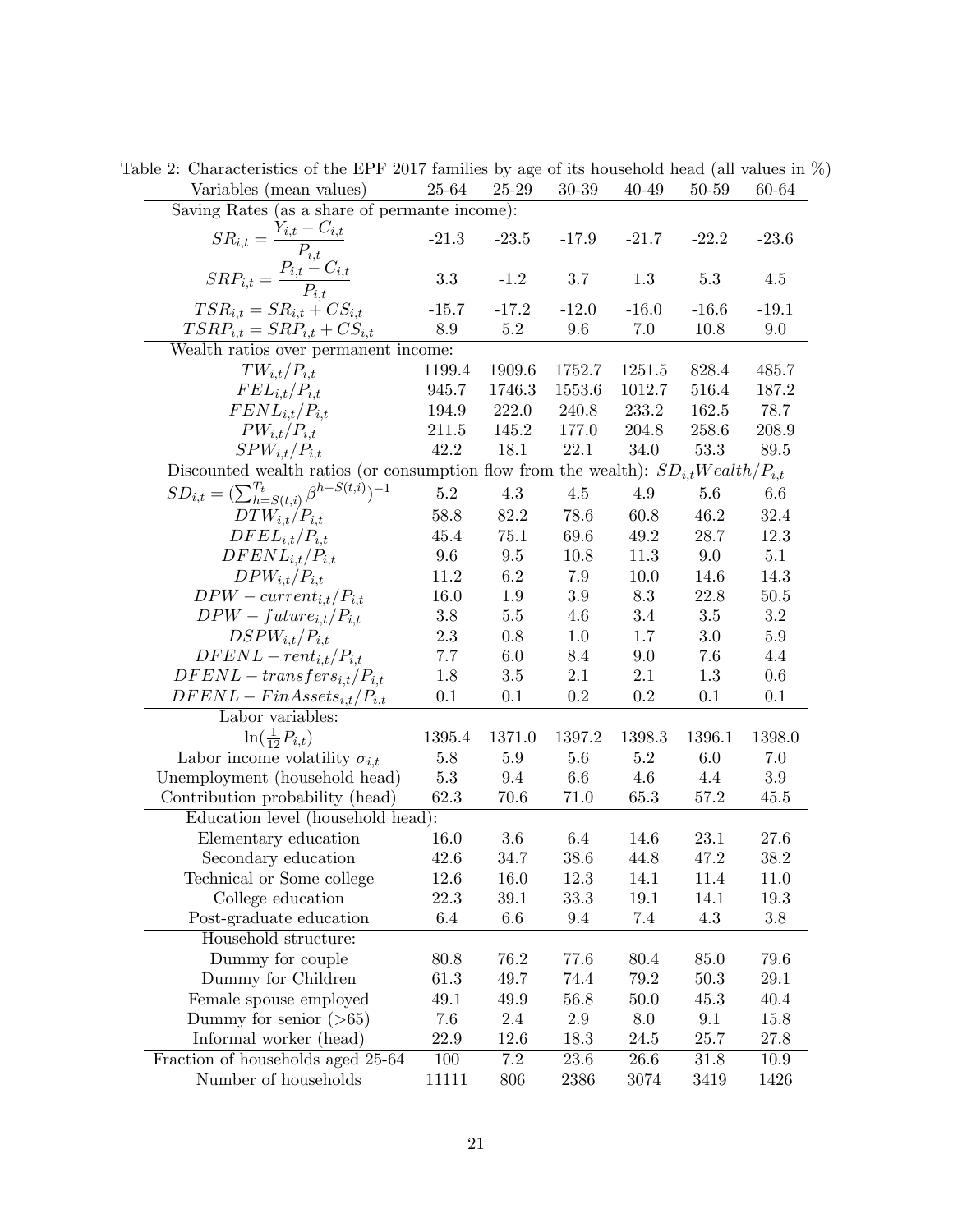rates, but senior citizens (above age 65) do not have an impact on savings, perhaps because they have pension income which they consume and also have access to state subsidized health insurance. As shown in section 2, the standard lifecycle model predicts that the coefficients of the discounted total wealth and its sub-components are negative one  $(\gamma = \gamma_1 = \gamma_2 = \gamma_3 = -1)$ . However, as in previous empirical studies (Attanasio and Brugiavini 2003, Attanasio and Rohwedder 2003), the real agents do not really follow the standard lifecycle model. After accounting for permanent income and income surprises (model 2 and above), the discounted total wealth  $(\frac{DTW_{i,t}}{P_{i,t}})$  and its largest sub-component which is the labor earnings wealth  $(\frac{DFEL_{i,t}}{P_{i,t}})$  have small coefficients, which agrees with the previous empirical literature showing demographics and income to be the strongest factors in lifecycle consumption (Gourinchas and Parker 2002, Attanasio and Weber 2010). Income volatility  $(\sigma_{i,t})$  is positively associated with saving rates, which is a sign of precautionary savings (Gourinchas and Parker 2002), but informal labor participation is associated to lower savings rates, perhaps due to informal households having fewer Önancial instruments available.

Decomposing the pension wealth into its two sub-components, the results (model 4) show that the personal contributory pension wealth  $(\frac{DPW_{i,t}}{P_{i,t}})$  has a positive coefficient, which is against the traditional lifecycle theory that agents should consume their lifetime wealth, but it is consistent with empirical studies showing that the rich save more (Dynan et al. 2004, Gandelman 2017). Since personal contributory wealth is bequeathable to heirs, then wealthier agents have fewer reasons to consume it quickly (Attanasio and Weber 2010). The wealthy may also prefer to save towards some level of "target wealth" or a buffer-stock (Carroll 1997) or more due to tax incentives (Attanasio and Weber 2010). Agents do consume a substantial fraction of their solidarity wealth with a coefficient around  $-0.200$ , which is lower in absolute value than the theoretical parameter of one. This makes sense due to real world credit constraints making this wealth illiquid (Attanasio and Weber 2010). The result also coincides with previous studies showing that agents consume higher fractions of the solidarity wealth (Hubbard 1986, Gale 1998, Attanasio and Brugiavini 2003, Attanasio and Rohwedder 2003), confirming that private contributory and public solidarity wealth are not perfect substitutes. Furthermore, the result may be due to solidarity wealth offered by the government being perceived as more secure (since it is not affected by equity market returns or divorce/separation) and because it is not bequeathable (therefore it must be consumed quickly). Mode 6 also shows that agents consume a substantial fraction of their rental wealth, which makes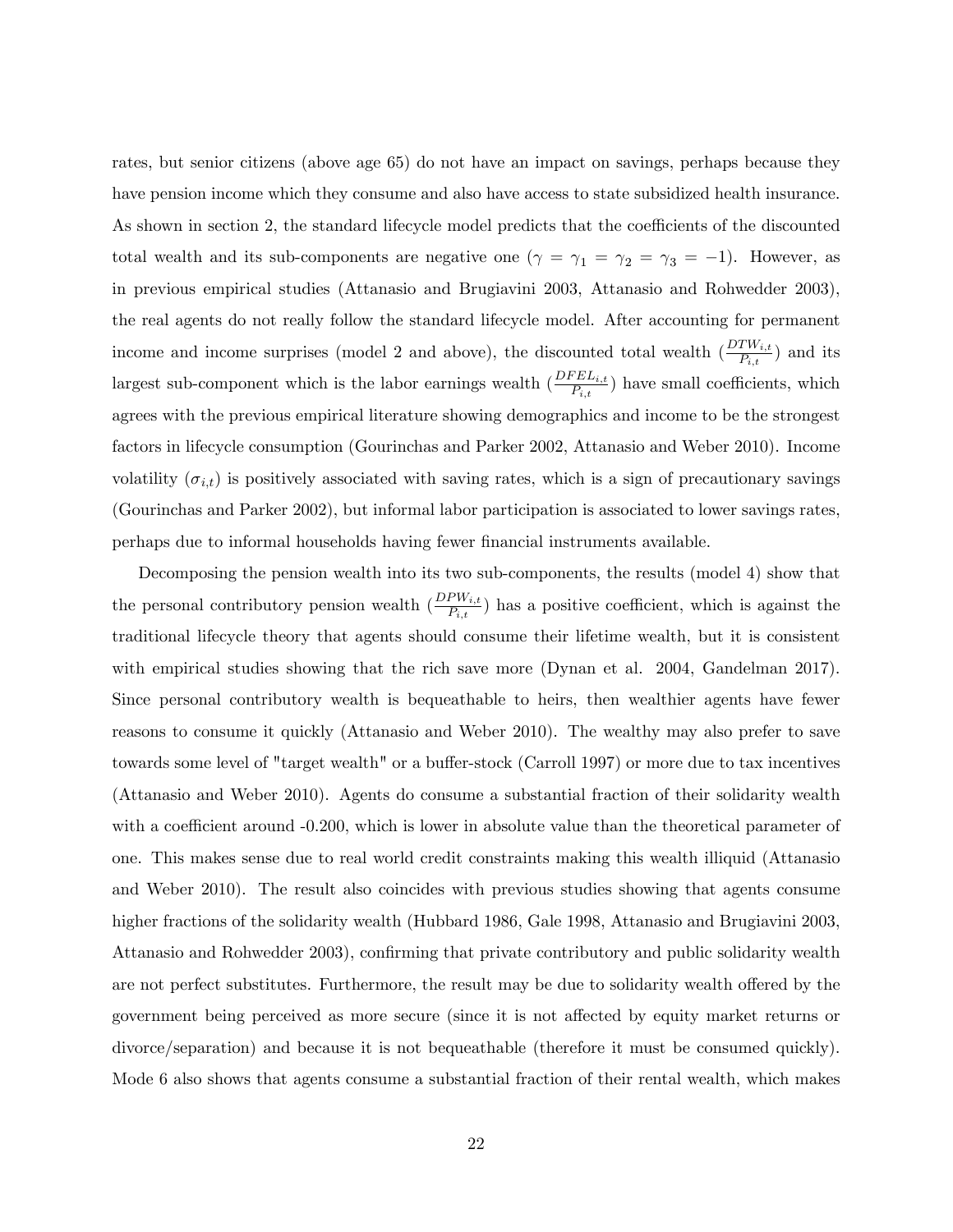| rable $\sigma$ . The empirical household bayings reace ( $\sigma r_{i,t}$ ) |              |              |              | $P_{i,t}$    | $1$ moder (LIT 2011)      |               |
|-----------------------------------------------------------------------------|--------------|--------------|--------------|--------------|---------------------------|---------------|
| Variables                                                                   | Model 1      | Model 2      | Model 3      | Model 4      | Model 5                   | Model 6       |
| Household income surprise:                                                  |              | $0.691***$   | $0.731***$   | $0.728***$   | $0.728***$                | $0.755***$    |
| $(Y_{i,t} - P_{i,t})/P_{i,t}$                                               |              | (0.0157)     | (0.0160)     | (0.0160)     | (0.0156)                  | (0.0158)      |
| Monthly household permanent                                                 |              | $0.103***$   | $0.112***$   | $0.102***$   | $0.100***$                | $0.100***$    |
| income: $\ln(\frac{1}{12}P_{i,t})$                                          |              | (0.00370)    | (0.00412)    | (0.00482)    | (0.00481)                 | (0.00484)     |
| Dummy for couple                                                            | $-0.189***$  | $-0.0996***$ | $-0.111***$  | $-0.109***$  | $-0.108***$               | $-0.0990$ *** |
|                                                                             | (0.00882)    | (0.00850)    | (0.00854)    | (0.00853)    | (0.00866)                 | (0.00870)     |
| Dummy for children                                                          | $-0.0892***$ | $-0.0722***$ | $-0.0612***$ | $-0.0624***$ | $-0.0623***$              | $-0.0645***$  |
| in the household                                                            | (0.00684)    | (0.00602)    | (0.00606)    | (0.00607)    | (0.00605)                 | (0.00605)     |
| Female spouse is                                                            | $-0.0185**$  | $-0.000250$  | $-0.00565$   | $-0.00335$   | $-0.00180$                | 0.00309       |
| employed                                                                    | (0.00761)    | (0.00668)    | (0.00667)    | (0.00669)    | (0.00690)                 | (0.00690)     |
| Dummy for senior                                                            | $-0.0102$    | 0.00677      | $-0.00811$   | $-0.00623$   | $-0.0121$                 | $-0.00871$    |
| members in the household                                                    | (0.0112)     | (0.00995)    | (0.00990)    | (0.00991)    | (0.00998)                 | (0.00997)     |
| Dummy for regions                                                           | $-0.0162***$ | $-0.0230***$ | $-0.0170***$ | $-0.0167***$ | $-0.0144***$              | $-0.0171***$  |
| (outside of capital)                                                        | (0.00617)    | (0.00538)    | (0.00541)    | (0.00541)    | (0.00552)                 | (0.00550)     |
| Discounted                                                                  | $0.423***$   | 0.0229       |              |              |                           |               |
| total wealth: $DTW_{i,t}/P_{i,t}$                                           | (0.0160)     | (0.0163)     |              |              |                           |               |
| Discounted labor earnings                                                   |              |              | $-0.111***$  | $-0.103***$  | $-0.104***$               | $-0.138***$   |
| wealth: $DFEL_{i,t}/P_{i,t}$                                                |              |              | (0.0226)     | (0.0228)     | (0.0227)                  | (0.0227)      |
| Discounted non-labor earnings                                               |              |              | $-0.385***$  | $-0.360***$  | $-0.350***$               |               |
| wealth: $DFENL_{i,t}/P_{i,t}$                                               |              |              | (0.0379)     | (0.0385)     | (0.0389)                  |               |
| Discounted total pension wealth:                                            |              |              | $0.0688*$    |              |                           |               |
| $(DPW_{i,t} + DSPW_{i,t})/P_{i,t}$                                          |              |              | (0.0357)     |              |                           |               |
| Discounted contributory pension                                             |              |              |              | $0.0701**$   |                           |               |
| wealth: $DPW_{i,t}/P_{i,t}$                                                 |              |              |              | (0.0356)     |                           |               |
| Discounted current contributory                                             |              |              |              |              | $0.0298*$                 | $0.0268*$     |
| pension w.: $DPW$ – $current_{i,t}/P_{i,t}$                                 |              |              |              |              | (0.0160)                  | (0.0157)      |
| Discounted future contrib. pension                                          |              |              |              |              | $-0.126$                  | $-0.0437$     |
| wealth: $DPW - future_{i,t}/P_{i,t}$                                        |              |              |              |              | (0.121)                   | (0.121)       |
| Discounted solidarity pension                                               |              |              |              | $-0.260***$  | $-0.232**$                | $-0.178*$     |
| wealth: $DSPW_{i,t}/P_{i,t}$                                                |              |              |              | (0.101)      | (0.0966)                  | (0.0961)      |
| Wage volatility: $\sigma_{i,t}$                                             |              |              | $0.119***$   | $0.148***$   | $0.186***$                | $0.181***$    |
|                                                                             |              |              | (0.0462)     | (0.0474)     | (0.0476)                  | (0.0477)      |
| Informal labor force worker:                                                |              |              |              |              | $-0.0451***$ $-0.0439***$ |               |
| $ILFP_{i.t}$                                                                |              |              |              |              | (0.00711)                 | (0.00708)     |
| Discounted rent wealth:                                                     |              |              |              |              |                           | $-0.583***$   |
| $DFE-rent_{i,t}/P_{i,t}$                                                    |              |              |              |              |                           | (0.0478)      |
| Discounted transfers wealth:                                                |              |              |              |              |                           | $-0.0524$     |
| $DFE - transfers_{i,t}/P_{i,t}$                                             |              |              |              |              |                           | (0.0563)      |
| Discounted financial income                                                 |              |              |              |              |                           | $0.335**$     |
| wealth: $DFE - FinAssets_{i,t}/P_{i,t}$                                     |              |              |              |              |                           | (0.139)       |
| $\mathbf N$                                                                 | 11,111       | 11,111       | 11,111       | 11,111       | 11,111                    | 11,111        |
| R-squared                                                                   | 0.133        | 0.341        | 0.349        | 0.350        | 0.354                     | 0.358         |
|                                                                             |              |              |              |              |                           |               |

Table 3: The empirical household Savings Rate  $(SR_{i,t} = \frac{Y_{i,t} - C_{i,t}}{R})$  $\frac{C_{i,t}}{P_{i,t}}$ ) model (EPF 2017)

Other controls (see Table A.1 in the appendix): 5-year household head age dummies. Models 5 and 6 add controls for the Betas between occupational unemployment  $u_{i,t}$  and income volatility  $\sigma_{i,t}$ with the Pension Fund and the Consumption Kernel returns.

Robust Standard-errors in (). \*\*\*,\*\*,\* denote  $1\%$ ,  $5\%$ ,  $10\%$  statistical significance.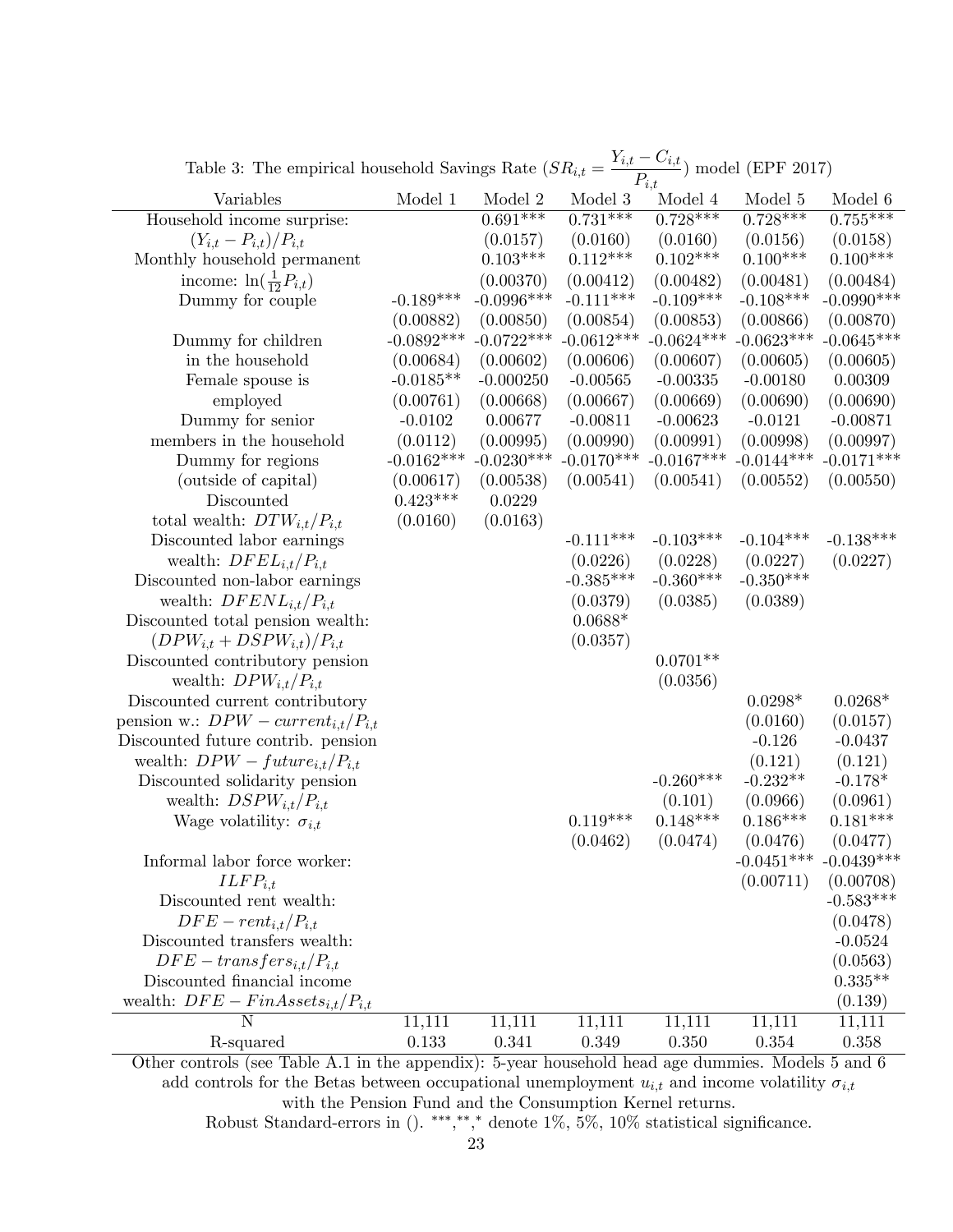sense since this wealth is often calculated as implicit consumption.

Table 4 shows the results of the empirical models of expenditures for the saving rate out of permanent income  $(SRP_{i,t} = \frac{P_{i,t} - C_{i,t}}{P_{i,t}})$ , with results qualitatively similar to the saving rate from current income in Table 3. In this case, surprises to current income  $(\frac{Y_{i,t}-P_{i,t}}{P_{i,t}})$  have a negative effect on the permanent saving rate (around  $-0.33$  to  $-0.24$ ), which makes sense since the income surprise has no effect on permanent income but it increases consumption. Again, the results show that couples and families with children have significantly lower permanent saving rates. Total wealth  $\left(\frac{DTW_{i,t}}{P_{i,t}}\right)$ , future labor earnings  $\left(\frac{DFE_{i,t}}{P_{i,t}}\right)$  and total pension wealth  $\left(\frac{DPW_{i,t}+DSPW_{i,t}}{P_{i,t}}\right)$  have a positive impact on savings, which is the opposite of the standard lifecycle modelís predictions and perhaps a sign of agents with target stocks of wealth (Attanasio and Weber 2010) or due to a higher preference for savings among the rich (Dynan et al. 2004, Gandelman 2017). However, again the model shows that, while the personal contributory wealth  $(\frac{DPW_{i,t}}{P_{i,t}})$ , whether in its current or future components, is positively associated with the permanent savings rate, agents are likely to consume a substantial fraction (with a coefficient of -0.45) of their solidarity wealth  $(\frac{DSPW_{i,t}}{P_{i,t}})$ . Both the current  $(SR_{i,t})$  and permanent  $(SRP_{i,t})$  savings rates are therefore negatively impacted by solidarity wealth, implying that policy makers reforming social security must be careful to avoid depressing private savings (Feldstein 1974, Hubbard 1986, Attanasio and Brugiavini 2003). Agents also consume a substantial fraction of their future rents, financial assets' income and transfers, with transfers having a lower coefficient in absolute value due to their illiquidity.

## 4 Possible effects of Pension Reform alternatives

## 4.1 Pension legislation implemented between 2019 and 2022

After the Social Explosion on October 18th of 2019, the Chilean government implemented several policy measures to reduce the civil unrest, enhancing the Pension Solidarity System by a legislation on the December 11th of 2019 (the Law Nr 21190) establishing the minimum pension as 169649 pesos for any retired member above 65 years of age from a family within the three lowest income quintiles. The new solidarity benefits of each retiree k are now expressed as  $B^{19}_{k,t} = \max(a_1 \tilde{p}a_{k,t}(R_k), B(\tilde{p}a_{k,t}(R_k))$ , therefore the solidarity wealth for  $t > 2019$  and  $t < 2022$  is: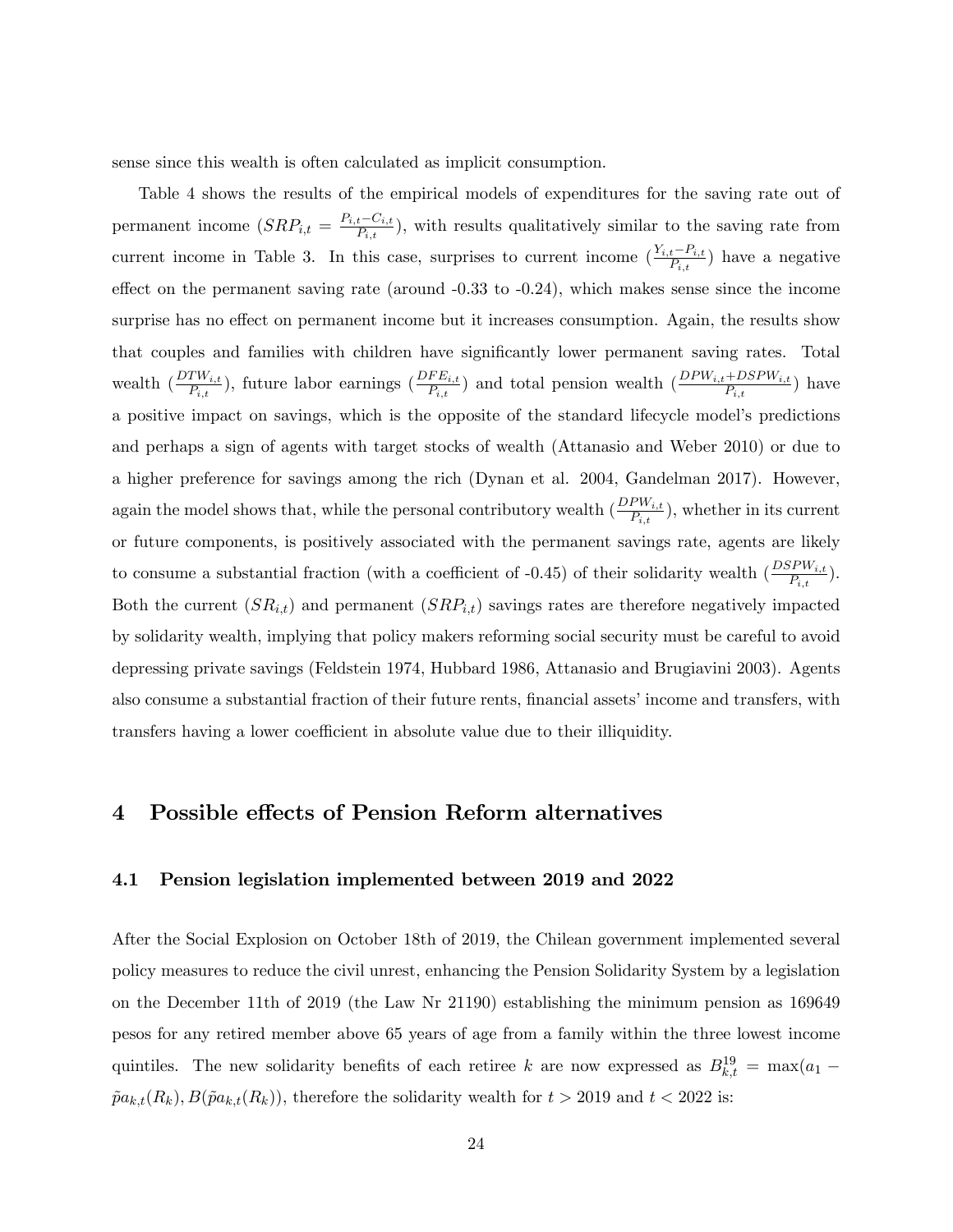| Lable 4. The Fermanent Savings Rate (SRF $i,t$ ) |              |              | $\qquad \qquad \longleftarrow$<br>$P_{i,t}$ | .) moder (ET 1. 2011) |                           |                 |
|--------------------------------------------------|--------------|--------------|---------------------------------------------|-----------------------|---------------------------|-----------------|
| Variables                                        | Model 1      | Model 2      | Model 3                                     | Model 4               | Model 5                   | Model 6         |
| Household income surprise:                       |              | $-0.331***$  | $-0.289***$                                 | $-0.285***$           | $-0.248***$               | $-0.242***$     |
| $(Y_{i,t} - P_{i,t})/P_{i,t}$                    |              | (0.0156)     | (0.0158)                                    | (0.0158)              | (0.0167)                  | (0.0167)        |
| Monthly household permanent                      |              | $0.164***$   | $0.178***$                                  | $0.158***$            | $0.149***$                | $0.151^{***}\,$ |
| income: $\ln(\frac{1}{12}P_{i,t})$               |              | (0.00356)    | (0.00398)                                   | (0.00472)             | (0.00481)                 | (0.00490)       |
| Dummy for couple                                 | $-0.0129$    | $-0.123***$  | $-0.134***$                                 | $-0.127***$           | $-0.136***$               | $-0.133***$     |
|                                                  | (0.00858)    | (0.00839)    | (0.00841)                                   | (0.00840)             | (0.00848)                 | (0.00849)       |
| Dummy for children                               | $-0.0882***$ | $-0.0690***$ | $-0.0567***$                                | $-0.0590***$          | $-0.0609***$              | $-0.0621***$    |
| in the household                                 | (0.00682)    | (0.00612)    | (0.00617)                                   | (0.00616)             | (0.00615)                 | (0.00617)       |
| Female spouse is                                 | $0.0704***$  | $-0.00942$   | $-0.0134**$                                 | $-0.00794$            | $-0.00806$                | $-0.00644$      |
| employed                                         | (0.00745)    | (0.00682)    | (0.00680)                                   | (0.00684)             | (0.00705)                 | (0.00706)       |
| Dummy for senior                                 | $0.0451***$  | $-0.0142$    | $-0.0277***$                                | $-0.0234**$           | $-0.0369***$ $-0.0366***$ |                 |
| members in the household                         | (0.0108)     | (0.00997)    | (0.0100)                                    | (0.01000)             | (0.01000)                 | (0.0100)        |
| Dummy for regions                                | $-0.0347***$ | $-0.0205***$ | $-0.0182***$                                | $-0.0177***$          | $-0.0165***$              | $-0.0173***$    |
| (outside of capital)                             | (0.00604)    | (0.00545)    | (0.00547)                                   | (0.00546)             | (0.00557)                 | (0.00557)       |
| Discounted                                       | $0.219***$   | $0.233***$   |                                             |                       |                           |                 |
| total wealth: $DTW_{i,t}/P_{i,t}$                | (0.0161)     | (0.0149)     |                                             |                       |                           |                 |
| Discounted labor earnings                        |              |              | $0.0549**$                                  | $0.0661***$           | $0.113***$                | $0.105***$      |
| wealth: $DFEL_{i,t}/P_{i,t}$                     |              |              | (0.0221)                                    | (0.0222)              | (0.0218)                  | (0.0219)        |
| Discounted non-labor earnings                    |              |              | $-0.395***$                                 | $-0.350***$           | $-0.329***$               |                 |
| wealth: $DFENL_{i,t}/P_{i,t}$                    |              |              | (0.0370)                                    | (0.0376)              | (0.0380)                  |                 |
| Discounted total pension wealth:                 |              |              | $0.390***$                                  |                       |                           |                 |
| $(DPW_{i,t} + DSPW_{i,t})/P_{i,t}$               |              |              | (0.0356)                                    |                       |                           |                 |
| Discounted contributory pension                  |              |              |                                             | $0.387***$            |                           |                 |
| wealth: $DPW_{i,t}/P_{i,t}$                      |              |              |                                             | (0.0355)              |                           |                 |
| Discounted current contributory                  |              |              |                                             |                       | $0.105***$                | $0.104***$      |
| pension w.: $DPW$ – $current_{i,t}/P_{i,t}$      |              |              |                                             |                       | (0.0165)                  | (0.0165)        |
| Discounted future contrib. pension               |              |              |                                             |                       | $0.514***$                | $0.542***$      |
| wealth: $DPW - future_{i,t}/P_{i,t}$             |              |              |                                             |                       | (0.129)                   | (0.130)         |
| Discounted solidarity pension                    |              |              |                                             | $-0.281***$           | $-0.454***$               | $-0.429***$     |
| wealth: $DSPW_{i,t}/P_{i,t}$                     |              |              |                                             | (0.102)               | (0.0979)                  | (0.0979)        |
| Wage volatility: $\sigma_{i,t}$                  |              |              | $-0.106**$                                  | $-0.0470$             | 0.00623                   | 0.00153         |
|                                                  |              |              | (0.0448)                                    | (0.0461)              | (0.0465)                  | (0.0465)        |
| Informal labor force worker:                     |              |              |                                             |                       | $-0.0274***$              | $-0.0266***$    |
| $ILFP_{i,t}$                                     |              |              |                                             |                       | (0.00711)                 | (0.00712)       |
| Discounted rent wealth:                          |              |              |                                             |                       |                           | $-0.414***$     |
| $DFE-rent_{i,t}/P_{i,t}$                         |              |              |                                             |                       |                           | (0.0475)        |
| Discounted transfers wealth:                     |              |              |                                             |                       |                           | $-0.206***$     |
| $DFE - transfers_{i,t}/P_{i,t}$                  |              |              |                                             |                       |                           | (0.0547)        |
| Discounted financial income                      |              |              |                                             |                       |                           | $-0.387***$     |
| wealth: $DFE - FinAssets_{i,t}/P_{i,t}$          |              |              |                                             |                       |                           | (0.134)         |
| $\mathbf N$                                      | 11,111       | 11,111       | 11,111                                      | 11,111                | 11,111                    | 11,111          |
| R-squared                                        | $0.054\,$    | 0.234        | 0.244                                       | 0.248                 | 0.248                     | 0.249           |
|                                                  |              |              |                                             |                       |                           |                 |

Table 4: The Permanent Savings Rate  $(SRP_{i,t} = \frac{P_{i,t} - C_{i,t}}{P_{i,t}})$  model (EPF 2017)

Other controls (see Table A.2 in the appendix): 5-year household head age dummies. Models 5 and 6 add controls for the Betas between occupational unemployment  $u_{i,t}$  and income volatility  $\sigma_{i,t}$ with the Pension Fund and the Consumption Kernel returns.

Robust Standard-errors in (). \*\*\*,\*\*,\* denote  $1\%$ ,  $5\%$ ,  $10\%$  statistical significance.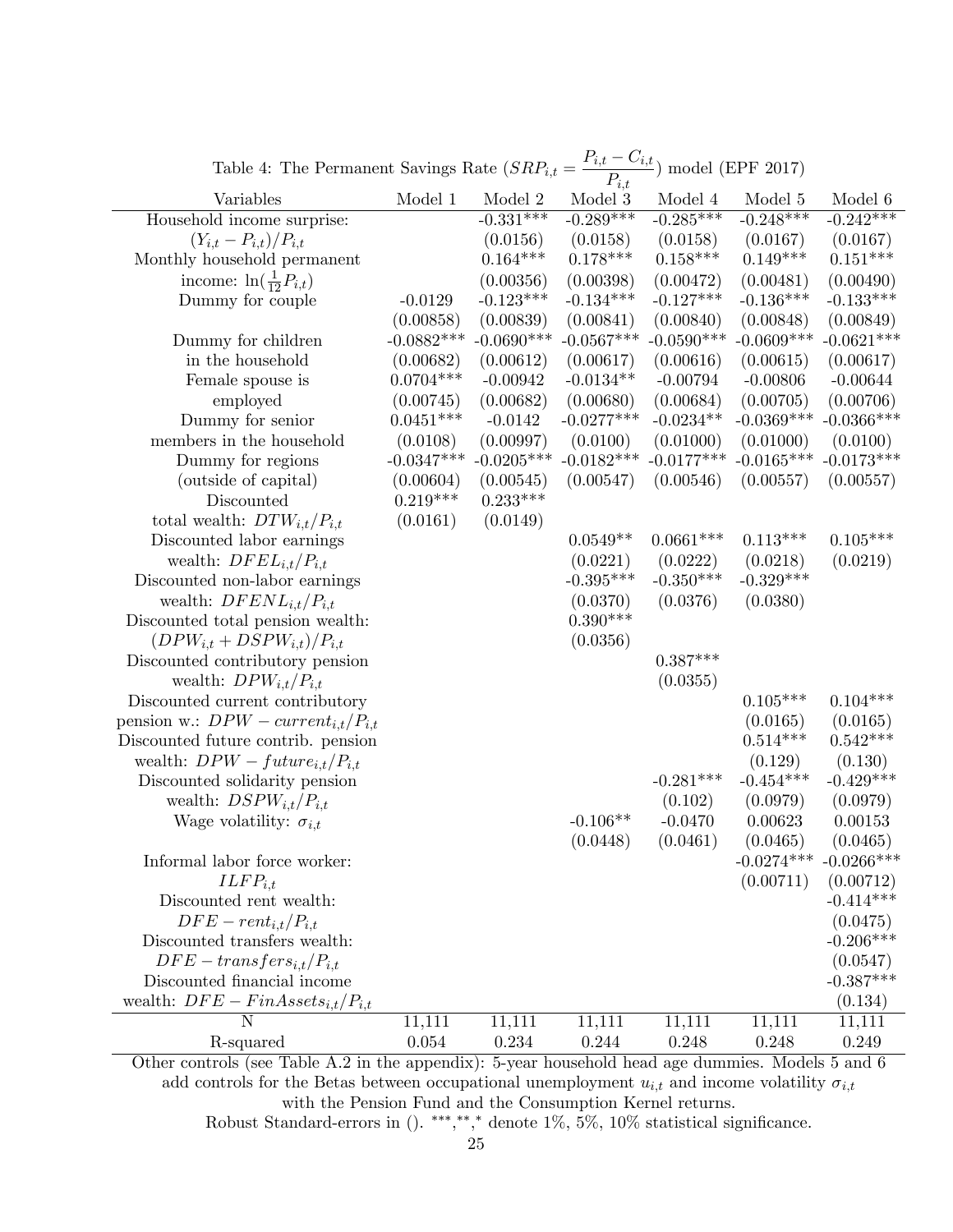14) 
$$
SPW_{i,t} = 12 \times \sum_{k} SB_{i,t+R_S-S(t,k)} \beta^{R_S-S(t,k)} \sum_{h=0}^{T_{k,t}-R_S} \beta^h B_{k,t}^{19}
$$
.

However, due to persistent insatisfaction of the voters with the pension system, a new solidarity pension law with even higher benefits and greater coverage was legislated on the 29th of January of 2022 (the Law Nr 21419). This law gave all the retirees in households within the lowest 9 deciles of income (therefore almost universal coverage, except for the richest 10%) a solidarity monthly pension of 185,000 pesos for retirees with monthly pensions below 630,000 pesos and then a decreasing linear amount until the benefit reaches 0 pesos for pensions equal or above one million pesos. The new solidarity benefits of each retiree  $k$  can therefore be expressed as  $B^{22}_{k,t} = b_1 1(\tilde{p} a_{k,t}(R_k) \leq b_2) + b_1(1 - \frac{\tilde{p} a_{k,t}(R_k) - b_2}{b_3 - b_2})$  $\frac{b_1h_2(b_2-b_2)}{b_3-b_2}$ )1( $b_2 < \tilde{p}a_{k,t}(R_k) < b_3$ ), with  $b_1 = 185,000$ ,  $b_2 = 630,000,$  and  $b_3 = 1,000,000.$  Therefore the solidarity wealth for  $t \geq 2022$  is:

15) 
$$
SPW_{i,t} = 12 \times SB_i^{22} \sum_k \beta^{R_S - S(t,k)} \sum_{h=0}^{T_{k,t} - R_S} \beta^h B_{k,t}^{22},
$$

with  $SB_i^{22}$  being a dummy for whether the household i is within the lowest 9 deciles of income. Let  $pw_{k,i,t=2020}^{d=1}$ ,  $pw_{k,i,t=2020}^{d=2}$  and  $pw_{k,i,t=2021}^{d=3}$  denote respectively the amount of the first, second and third pension withdrawals, respectively. Let with  $PWI_{k,t=2020}^{d=1} = PWI_{k,t=2020}$ ,  $PWI_{k,t=2020}^{d=2}$  $PWI_{k,t=2020} - pw_{k,i}^{d=1}$  and  $PWI_{k,t=2021}^{d=3} = PWI_{k,t=2021} - pw_{k,i}^{d=1} - pw_{k,i}^{d=2}$  denote the contributory wealth of worker  $k$  from household  $i$  before the first, second and third pension withdrawal, respectively, with  $PWI_{k,t=2020}$  being given as in equation 4). The counterfactual pension wealth in 2021 corresponds to the value of 2020 plus an additional year of contributions as in equation 4):  $PWI_{k,t=2021} = PWI_{k,t=2020} + cr_{2021}pc_{k,t=2021} \min(mc_{t=2021}, P_{k,t=2021})$ . The value of each pension withdrawal is given by  $pw_{k,i,t}^d = \min(PWI_{k,t}^d, 35UF)1(PWI_{k,t}^d \leq 35UF) + 35UF \times 1(35UF \leq 35UF)$  $PWI_{k,t}^d \leq 350UF + 0.10 \times 1(350UF < PWI_{k,t}^d \leq 1500UF) + 150UF \times 1(PWI_{k,t}^d > 1500UF).$ The accumulated contributory pension wealth of worker  $k$   $(PWI_{k,t}^{d=1+2+3})$  and household  $i$   $(PW_{i,t})$ after the three withdrawals for any period from  $t \geq 2022$  is given by:

16) 
$$
PW_{i,t} = \sum_{k} PWI_{k,t}^{d=1+2+3}
$$
, with  $PWI_{k,t}^{d=1+2+3} = PWI_{k,t} - pw_{k,i,2020}^{d=1} - pw_{k,i,2020}^{d=2} - pw_{k,i,2021}^{d=3}$ .

This implies that the expected annuity pension value of each worker k after the three pension withdrawals is reduced, therefore it is now given by  $\tilde{p}a_{k,t}^{d=1+2+3}(R_k)$  $rPWI_{k,t}^{d=1+2+3}(1/\beta)^{R_k-S(t,k)}$  $\frac{\kappa_{k}t}{1-(1/\beta)^{-12\times(T_{k,t}-R_{k})}},$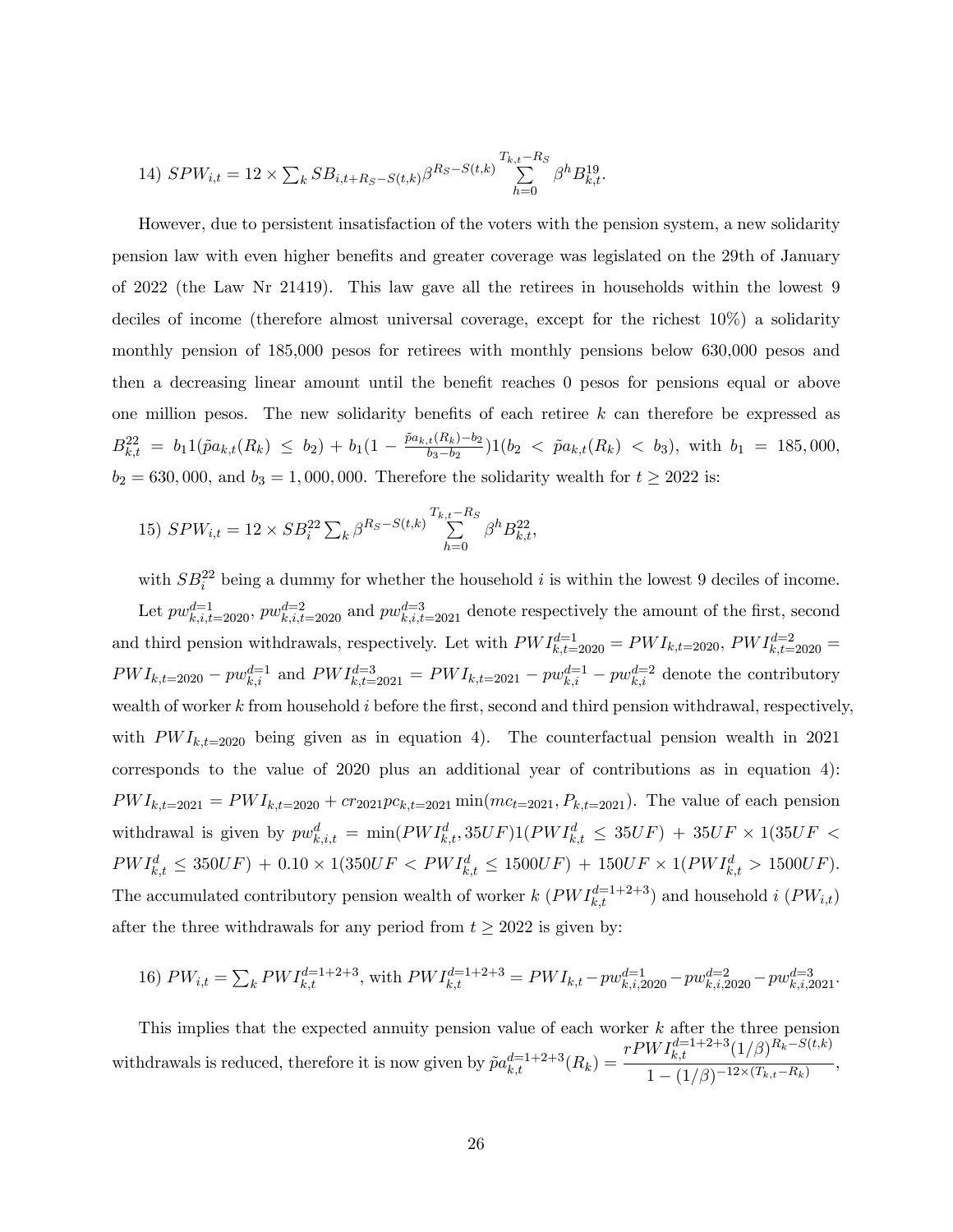| Table 0. Toncy reform alternatives under discussion $(\pm 0.00)$ in the total contribution rate $\tau$ ) |                                      |        |    |                      |  |        |  |  |  |  |
|----------------------------------------------------------------------------------------------------------|--------------------------------------|--------|----|----------------------|--|--------|--|--|--|--|
| Reform parameters                                                                                        | Baseline                             |        |    |                      |  | E      |  |  |  |  |
| Retirement age                                                                                           | $60$ women, $65$ men $67$ both sexes |        | 67 | 67                   |  |        |  |  |  |  |
| Personal Contribution rate $(c r_t)$                                                                     | current level: $10\%$                | $+0\%$ |    | $+6\%$ $+5\%$ $+4\%$ |  | $+3\%$ |  |  |  |  |
| Solidarity contribution $(sc_t)$                                                                         | current level: $0\%$                 | $+0\%$ |    | $+0\%$ $+1\%$ $+2\%$ |  | $+3\%$ |  |  |  |  |

Table 5: Policy reform alternatives under discussion  $(+6\%$  in the total contribution rate<sup>a</sup>)

a) Contributions are a fraction of the income up to a maximum level of mc (79.3 UF). All the scenarios consider the changes to the pension system between 2019 to 2022.

while the solidarity wealth  $(SPW_{i,t})$  increases due to lower values of  $\tilde{p}a_{k,t}^{d=1+2+3}(R_k)$  and also due to the more generous benefits from the 2022 solidarity law  $(B_{k,t}^{22})$ .

#### 4.2 The possible reforms to the pension system

Several possible reforms to the Chilean pension system have been discussed over the last 10 years with the goal of increasing retirees' income, either through increased contributions or an enlargement of the solidarity system (Santoro 2017). So far, the only changes were the expansion of the Solidarity System in December of 2019 and January of 2022 described in section 4.1. However, the pension withdrawals implemented in 2020 and 2021 as a reaction to the Covid crisis have put Chile further away from the goal of increasing their future pension income.

Most reforms under discussion in the Chilean Congress propose an overall increase of 6% in the social security contributions, although with different shares in the fraction going to the personal pension accounts of the workers. Some proposals consider an increase in 6% of the contribution rate with the total amount going to the contributory wealth of the workers  $(PW_{i,t})$ . However, other proposals consider that at least  $1\%$  of the contributions should be destined for solidarity pension payments instead of the personal account of the worker. Some proposals even go as far as proposing an equal distribution of the increased contributions into personal accounts  $(+3\%)$  and solidarity (+3%). Another reform widely discussed in Chile and other countries is the increase of the retirement age and a possible indexation to increases in life expectancy (OECD 2021). In Chile this may be particularly necessary, because the retirement age for men is 65 and for women it is 60 (which is on the low side of most countries, OECD 2021). Since the Chilean government has not yet settled its reform, Table 5 considers 6 alternatives for the possible future pension system, with the first one considering no changes in policy after 2020 (Baseline) and the second one considering just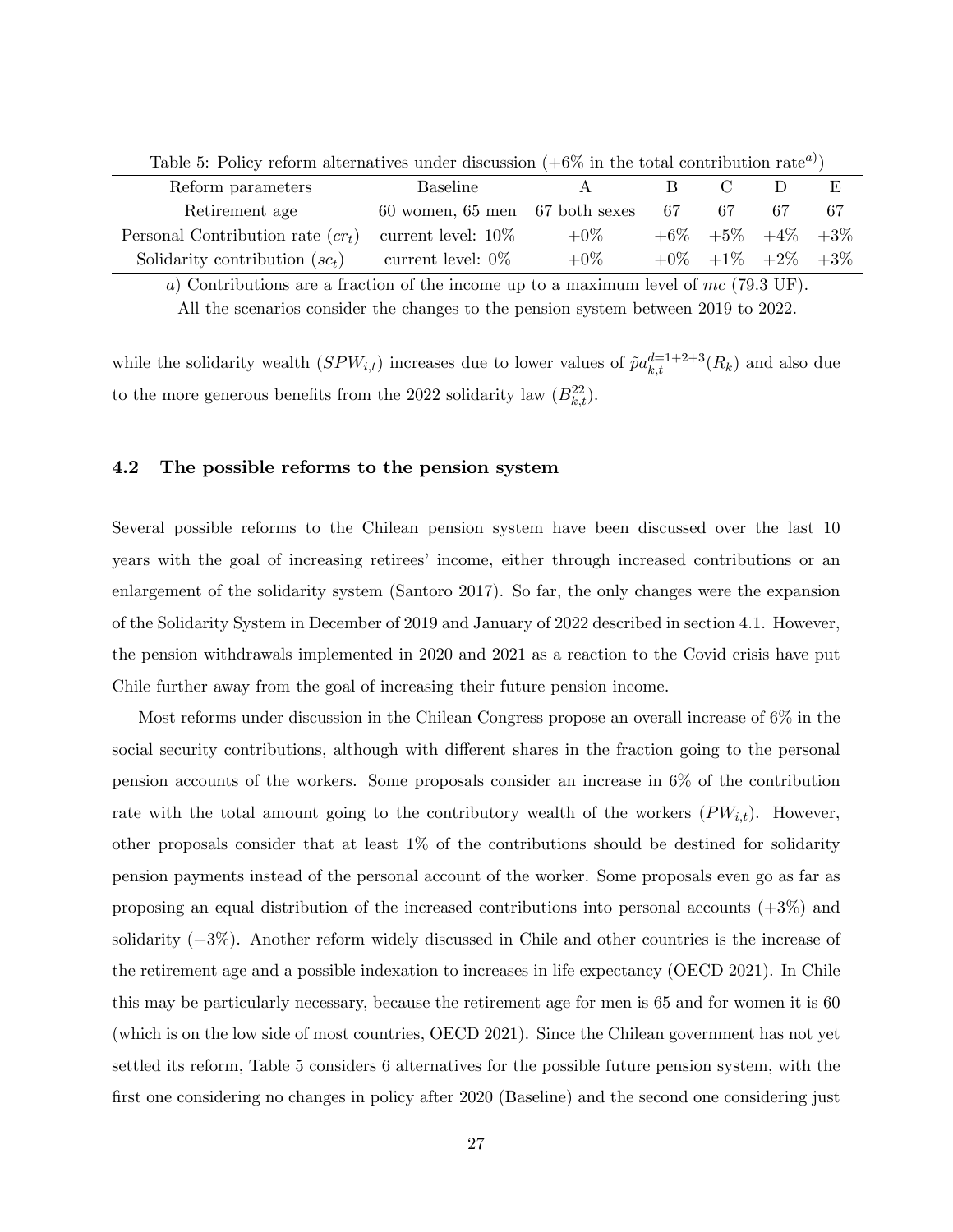an increase of the retirement age to 67 years (A). The other four policy alternatives (B, C, D, E) all consider both an increase in the retirement age for 67 years plus an increase in contributions of  $6\%$ , although they differ in the share destined for the solidarity rate, with B destining  $0\%$  to solidarity, then positive shares of  $1\%$  (C) and  $2\%$  (D), and E destining equal amounts to personal contributions and solidarity  $(+3\%)$ . All the policy alternatives consider the expansion of the Solidarity system and the three pension withdrawals implemented between 2019 and 2022.

There is not yet a formula for the distribution of the solidarity funds among its possible beneficiaries. For this reason I consider an amplified scheme with beneficiaries including all retirees with a contributory pension below the minimum wage  $mw$  (currently,  $mw = 326500$  monthly pesos) and from families of the lowest three income quintiles. As denoted in section 4.1, the expected contributory annuity pension value of each worker k after  $t > 2022$  is given by  $\tilde{p}a_{k,t}^{d=1+2+3}(R_k)$ . The expected Solidarity Pension wealth of household i at time  $t > 2022$  is then given by:

17) 
$$
SPW_{i,t} = 12 \times SB_i \sum_{k} \beta^{R_S - S(t,k)} \sum_{h=0}^{T_{k,t} - R_S} \beta^h (SP_k + B_{k,t}^{22}),
$$

with  $SP_k = \frac{rSPT_k}{1 - (1/\alpha) - 12\times t}$  $\frac{1}{1-(1/\beta)^{-12 \times (T_{k,t}-R_k)}}$ , with  $SPT_k =$  $T_{k,t} - R_S$  $t=0$  $\beta^{h}e_{k,t}(MP_t-(pr_{k,t}-1)),$  with  $MP_t =$  $SC_t$  $\frac{SC_t}{NR_t} + \frac{mp-1}{2}$  $\frac{1}{2}$  and  $e_{k,t}$  is a dummy variable determining whether retiree k is eligible to receive the solidarity funds, which is calibrate as  $e_{k,t} = SB_i 1(\tilde{p}a_{k,t}^{d=1+2+3} < mv)$ .  $NR_t = \sum_k e_{k,t}$  is the total number of beneficiaries from the new solidarity revenue.  $SC_t$  is the total revenue that is collected each year from the social contributions for the solidarity system which a fraction of the labor income up until an amount  $mc_t$  (which remains constant at 79.3 UF):  $SC_t = \sum_k sc_t \times pc_{k,t} \min(mc_t, P_{k,t})$ . In this expression  $mp = 10001$  is the total number of groups among whom the solidarity funds are distributed and  $pr_{k,t}$  is the ranking of the group of retiree k among the total number of retirees that can benefit from the solidarity system. Every retiree beneficiary is classified into a group from low to higher income:  $pr_{k,t} = 1, ..., mp$ . The formula  $e_{k,t}(MP_t - (pr_{k,t} - 1))$  therefore insures that all the solidarity revenues in each period  $t$  are spent among all the beneficiaries, with the higher income beneficiaries receiving less. The government calculates the total present value of the solidarity benefits that each retiree k has to receive  $(SPT_k)$  and then gives the retiree an equivalent annuity to that amount,  $SP_k$ . Note that the redistribution of the future solidarity benefits may not necessarily follow this formula. This is just a calibrated example of how the government could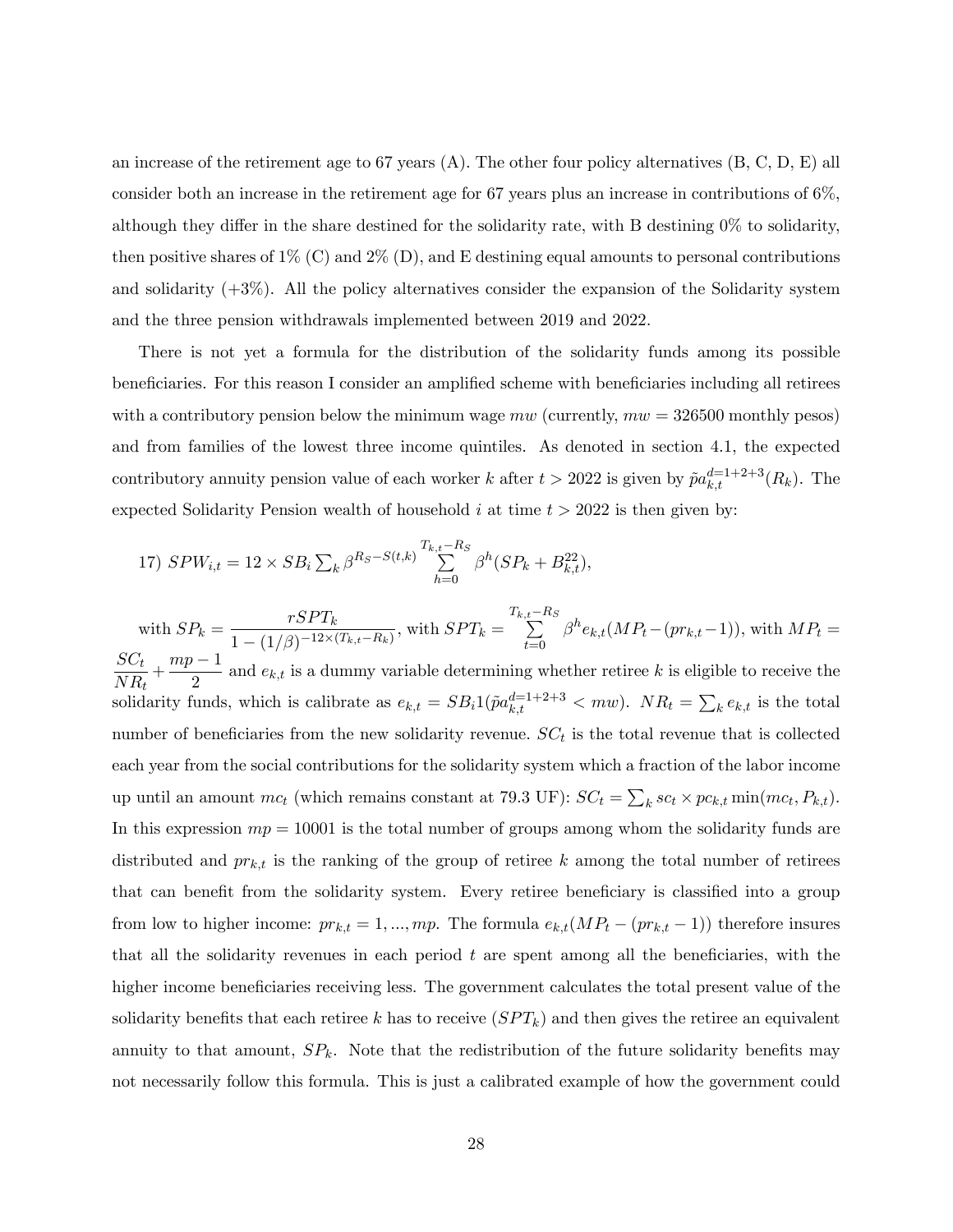distribute the increased solidarity revenues with an amount decreasing in the retirees' income.

## 4.3 Counterfactual impact of the reforms on the household savings rate

Now I summarize the impact of the different policy alternatives on the savings rate of the households. To build the counterfactual effects on the current and permanent savings rate I use model 4 from Tables 3 and 4, since this model takes into account the differential impact of the personal contributory wealth and the solidarity wealth on savings (as in Attanasio and Brugiavini 2003, Attanasio and Rohwedder 2003). The model is then calibrated to take into account the effects of the pension policies implemented between 2019 and 2022 for each of the policy scenarios in Table 5, which have effects on the wealth sub-components of future earnings  $(DFE_{i,t}/P_{i,t})$ , personal contributory pensions  $(DPW_{i,t}/P_{i,t})$  and public solidarity funds  $(DSPW_{i,t}/P_{i,t}).$ 

For simplicity, I show only the impact for the year 2022. The reason is that the calibrated model is focused on structural household decisions, rather than the short-term frictions of the business cycle. Furthermore, the savings rate for the other future years are quite similar to the year 2022, since the only factor changing over time is the age structure of the population.

The pension withdrawals in 2020 and 2021 imply that a significant fraction of the households now have zero accumulated contribution wealth (although many of them, especially the young, may still increase their contributions in the future) and several households should expect to receive lower future pensions even if their solidarity pension wealth increases. Table 6 summarizes the average household savings rates out of current and permanent income before and after the pension withdrawals. The scenario before the pension withdrawals only considers the improvement of the Solidarity System in 2019, while the scenario after the pension withdrawals takes into account both the pension withdrawals and the new 2022 solidarity pension law. Neither scenario considers further changes to the pension system. Like in Table 2, the current saving rate  $(SR_{i,t})$  for the average household is negative even if one takes into account the total savings rate  $(TSR_{i,t})$  which adds the compulsory pension contributions. However, the permanent savings rate  $(SRP_{i,t})$  and the total savings rate of permanent income  $(TSRP_{i,t})$  are both positive for the average household, either before or after the pension withdrawals. The income weighted averages (with weights that account for both population weights and income:  $w_{i,t}^{INC} = w_{i,t} \frac{P_{i,t}}{\sum_i P_{i,t}}$  $\frac{i}{j} \frac{P_{j,t}}{P_{j,t}}$  take into account that richer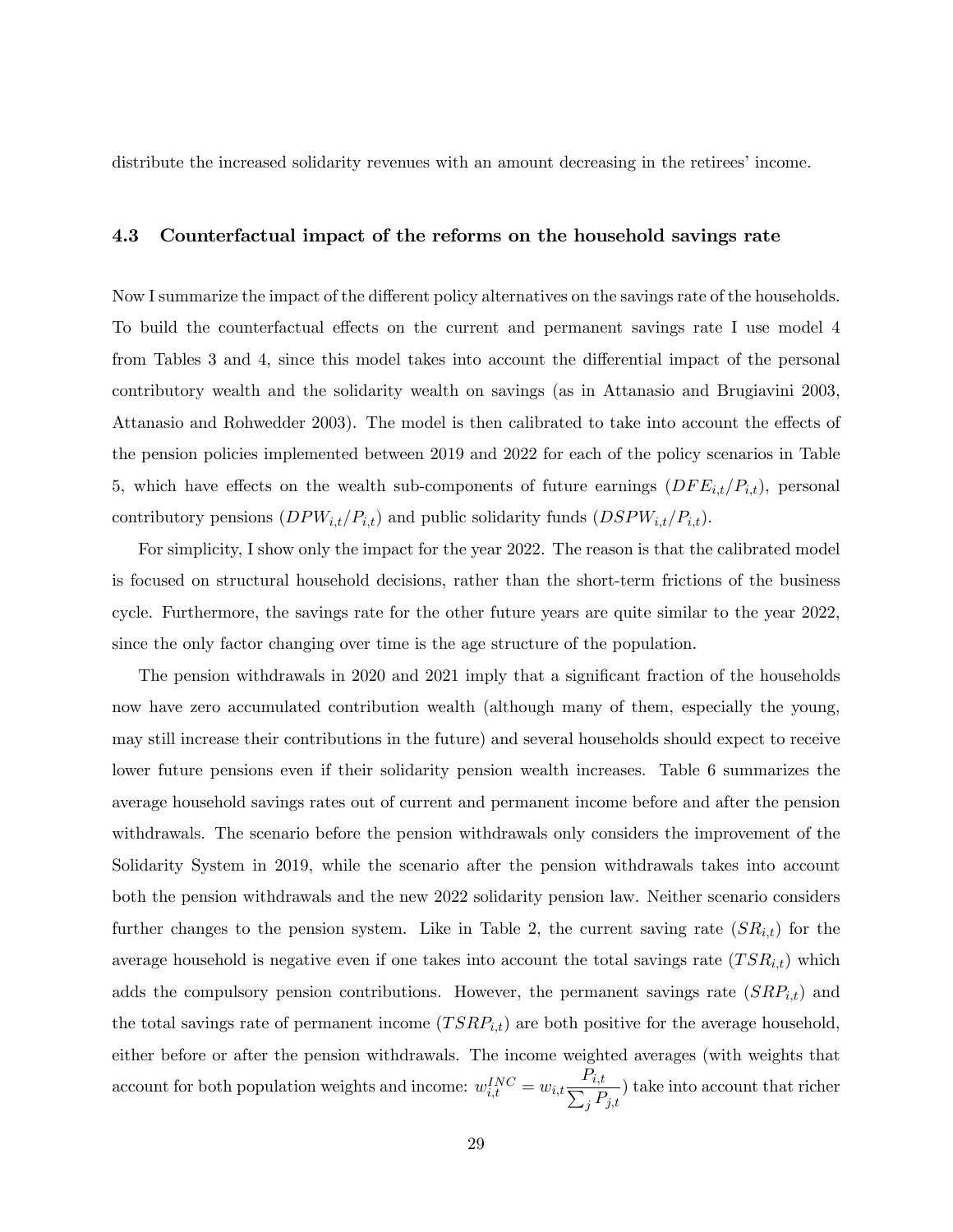| Mean values                          |               | Voluntary Savings Rate           |               | Total Savings Rate             |                 |         |                           |        |
|--------------------------------------|---------------|----------------------------------|---------------|--------------------------------|-----------------|---------|---------------------------|--------|
| for age $25-64$                      | $SR_{i,t} =$  | $Y_{i,t} - C_{i,t}$<br>$P_{i,t}$ | $SRP_{i,t} =$ | $P_{i,t}-C_{i,t}$<br>$P_{i,t}$ | $TSR_{i,t}$     |         | $TSRP_{i,t}$              |        |
| Income quintile <sup><i>a</i>)</sup> | <b>Before</b> | After                            | <b>Before</b> | After                          |                 |         | Before After Before After |        |
| $1$ (poor)                           | $-39.1$       | $-41.2$                          | $-10.4$       | $-13.2$                        | $-35.4$ $-37.4$ |         | $-6.6$                    | $-9.4$ |
| $\overline{2}$                       | $-29.0$       | $-31.1$                          | $-3.5$        | $-6.5$                         | $-23.6$         | $-25.7$ | 1.9                       | $-1.1$ |
| 3                                    | $-22.7$       | $-24.5$                          | 2.9           | 0.2                            | $-16.6$         | $-18.4$ | 9.0                       | 6.4    |
| $\overline{4}$                       | $-14.9$       | $-16.2$                          | 8.8           | 6.7                            | $-8.1$          | $-9.4$  | 15.6                      | 13.5   |
| $5$ (rich)                           | 1.2           | 0.5                              | 21.3          | 20.1                           | 7.0             | 6.3     | 27.1                      | 25.9   |
| Household average                    | $-20.9$       | $-22.5$                          | 3.8           | 1.5                            | $-15.3$         | $-16.9$ | 9.4                       | 7.1    |
| Income-weighted                      | $-7.5$        | $-8.5$                           | 14.6          | 12.9                           | $-2.0$          | $-3.1$  | 20.1                      | 18.4   |

Table 6: Savings rate before and after the 3 pension withdrawals (in 2022), values in % Calibration uses Model 4 from Table 3 and Table 4. Household heads aged 25 to 64.

a) Values give the averages across households in each quintile.

households have a higher impact on the overall economy (Attanasio and Weber 2010). Since richer households present higher savings rates, then the income weighted values are substantially larger than the household averages (with rich and poor counting the same).

The results show that the counterfactual saving rate of the average household fell by 1.6% and 2.3% in terms of current  $(SR_{i,t})$  and permanent income  $(SRP_{i,t})$ , respectively. Declines are substantially larger for the poor, with a drop of the permanent saving rate of 2.8% and 3% for the quintiles 1 and 2, respectively. This result is in line with the model predictions, since these are the families with higher expectations of replacing their pension withdrawals with public solidarity funds. Even taking into account the income-weighted values, I still find a drop of  $1\%$  ( $SR_{i,t}$ ) and 1.7%  $(SRP_{i,t})$  for the current and permanent savings rates, respectively.

Table 7 summarizes the impact of the whole set of policy reforms. Delaying the retirement age to 67 only increases the average household's permanent savings rate by  $0.1\%$ . Increasing the personal contribution rate in 6% (plan B) adds a further 0.8% to the average permanent saving rate. However, decreasing the value of the personal contributions and increasing the solidarity rate in 1%, 2% and 3%, would imply a considerable reduction of the average saving rate, especially for the two lowest income quintiles (although there is also a more moderate reduction for the quintiles 3 and 4). This result makes sense, because the increasing solidarity funds are distributed among the first three income quintiles but at a declining rate with retiree income (therefore the third quintile gets the lowest amounts). In fact, the average household's average permanent savings rate and its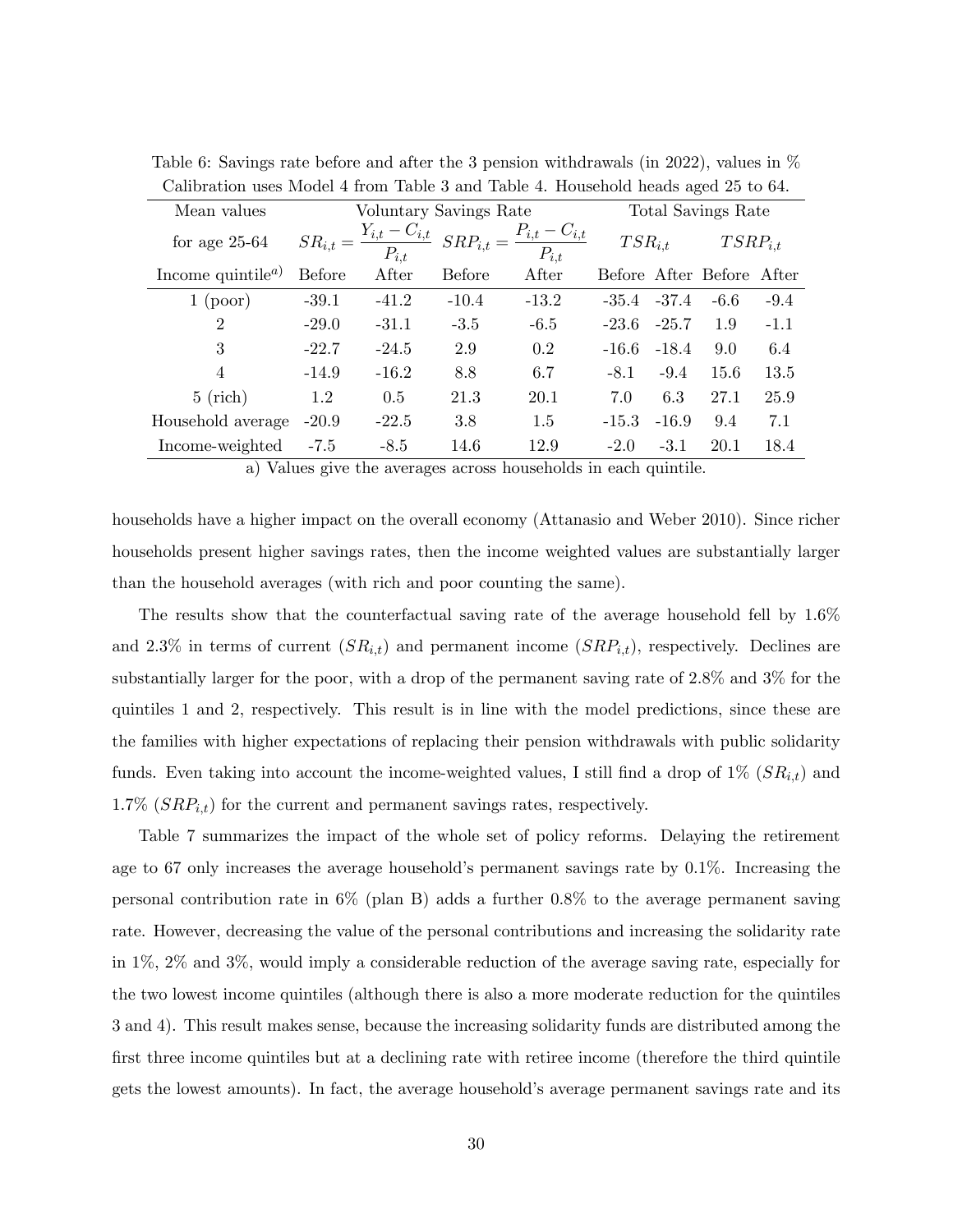| Camplation uses model + from Table +. Household heads aged 20 to 0+. |                                                                                     |             |         |                                                                              |         |          |  |  |  |
|----------------------------------------------------------------------|-------------------------------------------------------------------------------------|-------------|---------|------------------------------------------------------------------------------|---------|----------|--|--|--|
| Reform plan                                                          |                                                                                     | A           | B       | $\mathcal{C}$                                                                | D       | E        |  |  |  |
| policy                                                               |                                                                                     |             |         | Base-Retire- $+6\%$ contrib. $+5\%$ contrib. $+4\%$ contrib. $+3\%$ contrib. |         |          |  |  |  |
| Mean values                                                          | line                                                                                | ment        |         | $+0\%$ solida- $+1\%$ solida- $+2\%$ solida- $+3\%$ solida-                  |         |          |  |  |  |
| for age $25-64$                                                      |                                                                                     | at $67$     | rity    | rity                                                                         | rity    | rity     |  |  |  |
| Income quintile                                                      | $\overline{SRP_{i,t} = \frac{P_{i,t} - C_{i,t}}{P_{i,t}}}$ (Voluntary Savings Rate) |             |         |                                                                              |         |          |  |  |  |
| $1$ (poor)                                                           | $-13.2$                                                                             | $-13.1$     | $-12.7$ | $-13.2$                                                                      | $-13.7$ | $-14.1$  |  |  |  |
| $\overline{2}$                                                       | $-6.5$                                                                              | $-6.4$      | $-5.7$  | $-6.0$                                                                       | $-6.4$  | $-6.8$   |  |  |  |
| 3                                                                    | $0.2\,$                                                                             | 0.3         | $1.3\,$ | 1.0                                                                          | 0.8     | $0.5\,$  |  |  |  |
| $\overline{4}$                                                       | 6.7                                                                                 | 7.0         | 8.1     | 7.9                                                                          | 7.7     | 7.5      |  |  |  |
| $5$ (rich)                                                           | 20.1                                                                                | 20.2        | 21.1    | 20.9                                                                         | 20.8    | $20.6\,$ |  |  |  |
| Household average                                                    | $1.5\,$                                                                             | 1.6         | 2.4     | 2.1                                                                          | 1.8     | 1.5      |  |  |  |
| Income-weighted                                                      | 12.9                                                                                | 13.0        | 13.8    | 13.7                                                                         | 13.5    | 13.3     |  |  |  |
| Income quintile                                                      |                                                                                     |             |         | $TSRP_{i,t} = SRP_{i,t} + CS_{i,t}$ (Total Savings Rate)                     |         |          |  |  |  |
| $1$ (poor)                                                           | $-9.4$                                                                              | $-9.4$      | $-6.6$  | $-7.1$                                                                       | $-7.6$  | $-8.1$   |  |  |  |
| $\overline{2}$                                                       | $-1.1$                                                                              | $-0.9$      | 3.0     | 2.7                                                                          | 2.3     | 1.9      |  |  |  |
| 3                                                                    | 6.4                                                                                 | 6.5         | 11.1    | 10.8                                                                         | 10.6    | 10.3     |  |  |  |
| $\overline{4}$                                                       | 13.5                                                                                | 13.8        | 19.0    | 18.8                                                                         | 18.6    | 18.4     |  |  |  |
| $5$ (rich)                                                           | 25.9                                                                                | <b>26.0</b> | 30.3    | 30.2                                                                         | 30.0    | 29.9     |  |  |  |
| Household average                                                    | 7.1                                                                                 | 7.2         | 11.4    | 11.1                                                                         | 10.8    | 10.5     |  |  |  |
| Income-weighted                                                      | 18.4                                                                                | 18.5        | 22.5    | 22.3                                                                         | 22.2    | $22.0\,$ |  |  |  |

Table 7: Permanent savings rates under the different policies (in 2022), values in  $%$ Calibration uses Model 4 from Table 4. Household heads aged 25 to 64.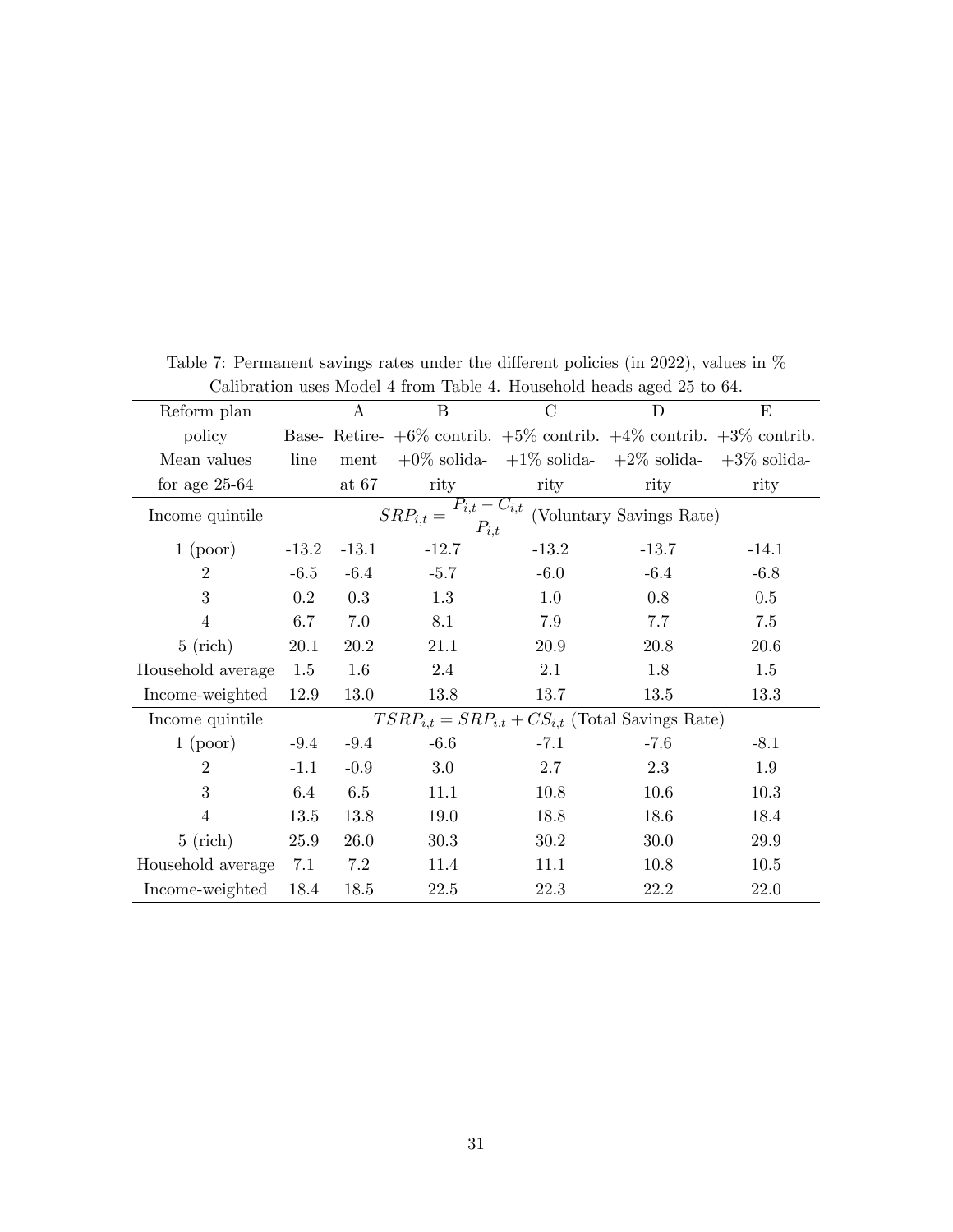income weighted value with a 3% solidarity rate (plan E) are similar to the values of the plan A (with no increase in contributions). The total permanent savings rate (which adds the voluntary savings rate plus the compulsory personal contribution and the compulsory solidarity rate) also falls substantially between plan B and E, with a drop of 0.9% and 0.5% in terms of the household average and income weighted value, respectively. This exercise shows that pension policies can have a moderate impact on the household sector's saving rate, depending on how its benefits distributed.

#### 4.4 Counterfactual simulations of the future pension incomes

Now I analyze the impact of the different reforms on the total pension (contributory plus solidarity) replacement ratio of income of the retirees k with age 67 in year t defined as:  $PRatioT_{k,t}$  =  $\min(1, \frac{\tilde{p}a_{k,t} + SB_i(SP_k + B_{k,t}^{22})}{\min(m_{k}, W_{k,t-1})})$  $\frac{\min(m_{c}, W_{k,t-1}, \mathcal{D}_{k,t})}{\min(m_{c}, W_{k,t-1})}$ , with values censored above 1 (which can happen for workers with low wages and access to solidarity funds). The pension measurement at age 67 is chosen in order to compare the same households over all the possible policy reforms. Note that the pension replacement ratios can consider either the average wage of the worker over the last few years before retirement or over its entire contributory life (OECD 2021). I consider the last wage of the worker, because it is a proxy of the potential drop in well-being at the end of active life (Attanasio and Weber 2010, OECD 2021). The denominator is censored above the maximum contributory income of  $mc_t$  (since high-income workers are limited to that maximum contribution value).

In a small sample like the EPF survey every cohort differs from previous ones in terms of characteristics such as education, income and labor force attachment, therefore the cohort lines by sex and household income quartile<sup>10</sup> are not as smooth as the stock of the entire population of retirees or a representative agent that is kept the same over time. Calibrating a set pre-specified agents has the advantage of showing the mathematical impact of the change in policy parameters in a clean way. However, showing only a few pre-specified agents has the disadvantage of ignoring that new generations may differ from previous ones, since the younger generations have more education and a higher female labor force attachment. Therefore the analysis in this section has the advantage of showing how the pension policy reforms may play out in Chile by also taking into account that cohorts by sex-quartile may differ over time across a wide range of characteristics.

 $10$ Pension income quartiles are used to divide the sex-cohorts into 4 groups. The household pension income quartiles are calculated for the population of retirees (not the total population of households).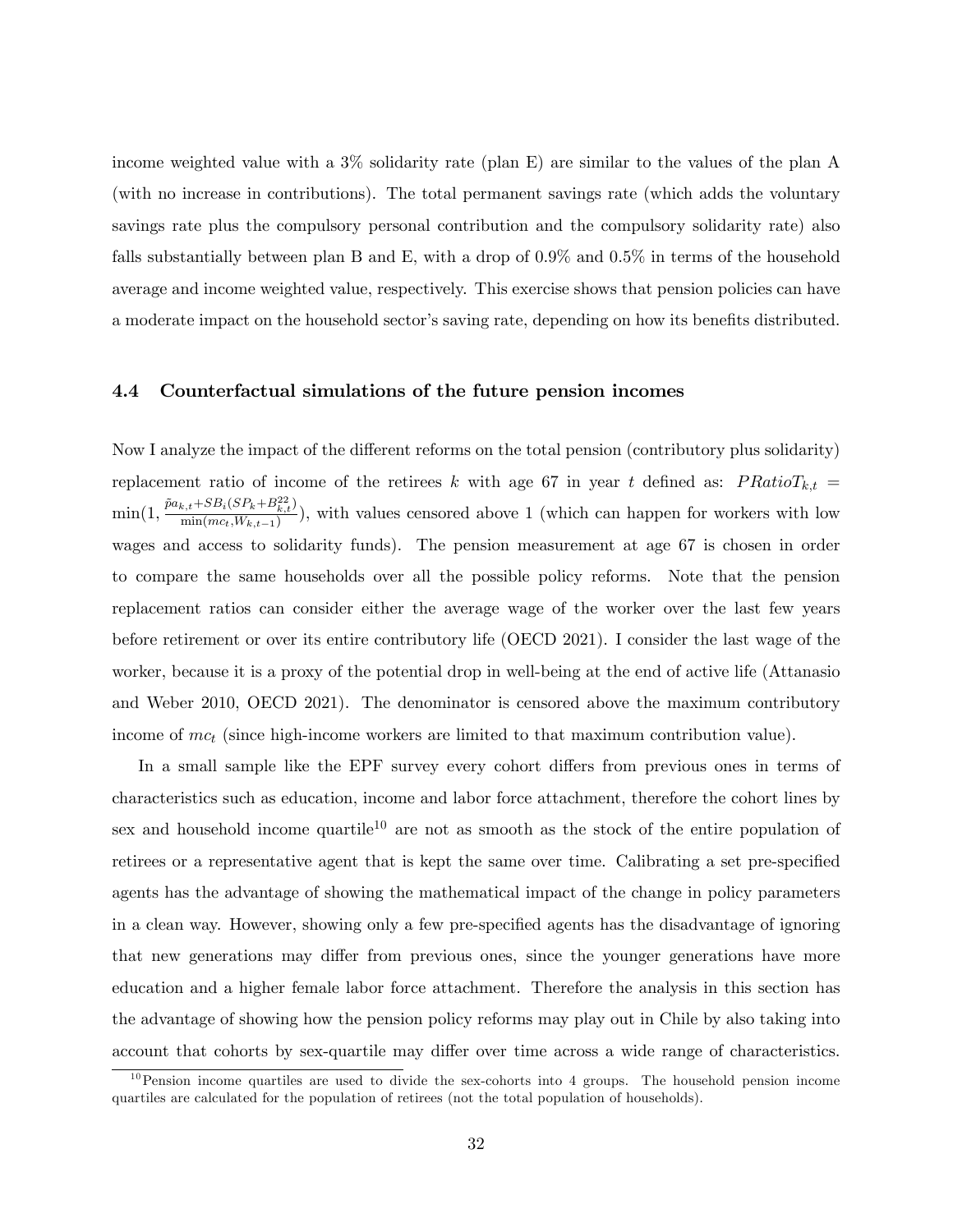Future generations may face longer life expectancies (which decreases pensions), but may also have higher labor force participation and less informal jobs (which increases pensions).

Figure 1 plots the pension replacement ratios in the Baseline framework, under Plan A (with a delaying of the retirement until age 67 for both genders) and Plan B (which also increases contributions by 6%) for each retiree cohort until 2055. In terms of the Baseline, the most striking feature is that the replacement ratios of both men and women above the median income (quartiles 3 and 4) are expected to fall substantially, while those of the lower quartiles (1 and 2) will increase until 2055. For the men from households in the quartile 4 (the highest income households) and 3 (those in the percentiles 50 to 75), the Baselineís replacement ratio between 2025 and 2055 is expected to fall from 70% to 62% and from 61% to 57%, respectively. For men in the quartile 2, the Baseline's replacement ratio grows from  $53\%$  in  $2025$  to  $59\%$  in 2039 and then fluctuates until reaching  $63\%$  in  $2055$ . Men from the poorest households (quartile 1) see their Baseline's replacement ratio increase from 41% in 2025 to 66% in 2055.

Women's Baseline replacement ratios in the quartile 4 falls slightly from  $55\%$  in 2025 to  $52\%$ in 2055, while the female quartile 3 increases slighly from 55% in 2025 to 59% in 2055. The female quartile 2 begins at 55% in 2025, then it flucutuates around  $60\%$  for several years, but it increases sharply after 2045, reaching 71% in 2052, before falling again to  $66\%$  in 2055. Women's quartile 1 shows the most significant Baseline improvement, increasing from  $40\%$  in  $2025$  to  $66\%$  in 2055.

In Figure 1, Plan A improves the replacement ratios for all men and women substantially. For men the replacement ratios in 2055 reach a level of 70% for quartiles 1, 2 and 4, and a level of 64% for quartile 3, which are values between 5% and 8% bigger than in the Baseline. For women the replacement ratios in 2055 reach 59% for the quartile 4, 64% for the quartile 3, and close to 70% for the quartiles 1 and 2, representing a gain around 4% relative to the Baseline for all the quartiles.

Plan B (with both a delay of the retirement age and a 6% increase of the contribution rate), however, shows a much stronger improvement in the pensions of men and women of all income levels, with all replacement ratios improving steadily until 2055. The reason for this continued improvement is that the increased contributions have a low impact for workers retiring in a few years, but it has a strong effect for the younger generations retiring in the distant future. Men's replacement ratios in 2055 improve to 94% for the quartile 4, 86% for quartiles 2 and 3, and 80% for the quartile 1. Women's replacement ratios until 2055 increase to around  $82\%$  for all the quartiles.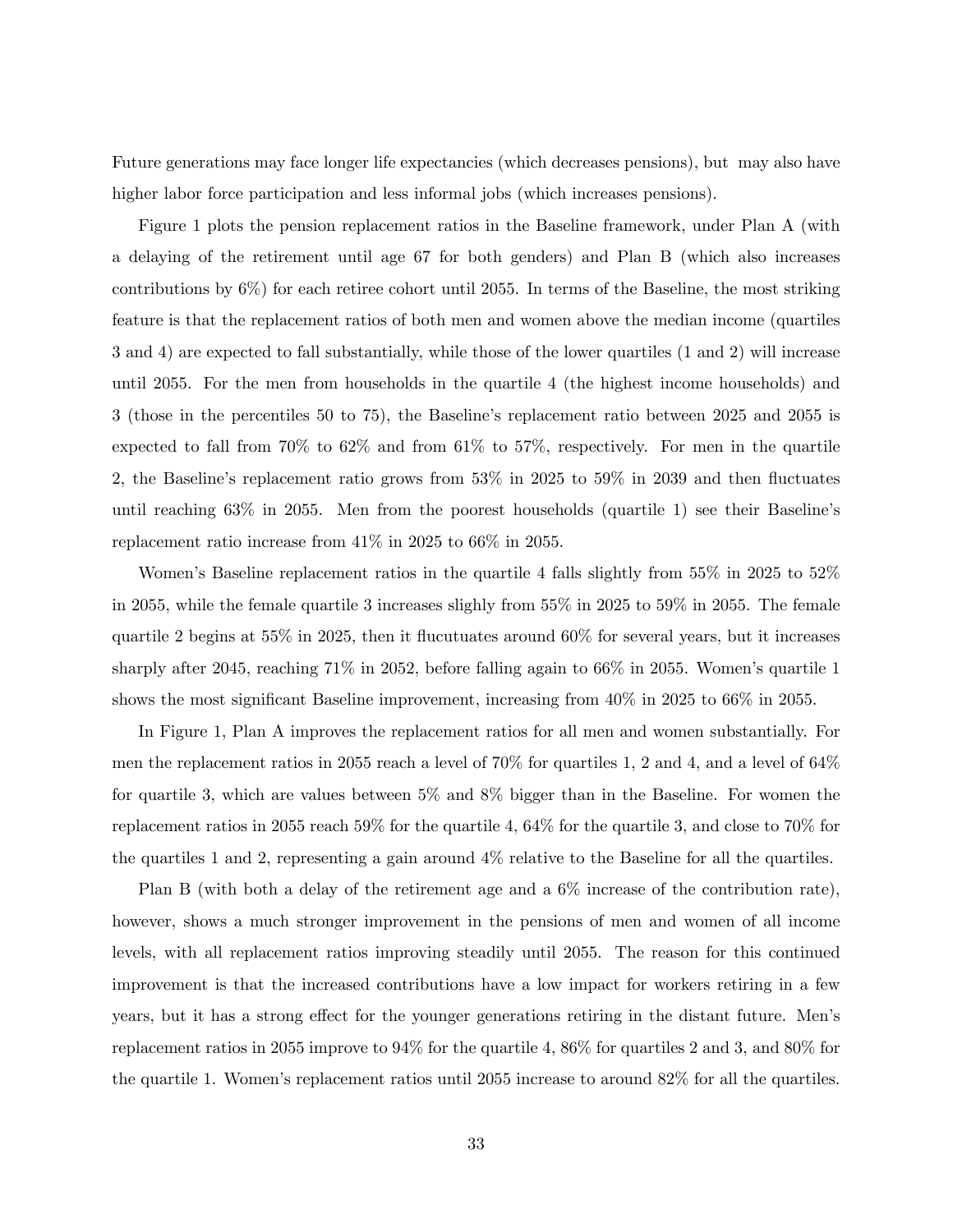Figure 1: Projections of the replacement ratio of the age 67 cohort under the current framework, a delaying of retirement, and an increase in contributions (by gender and household income quartile)

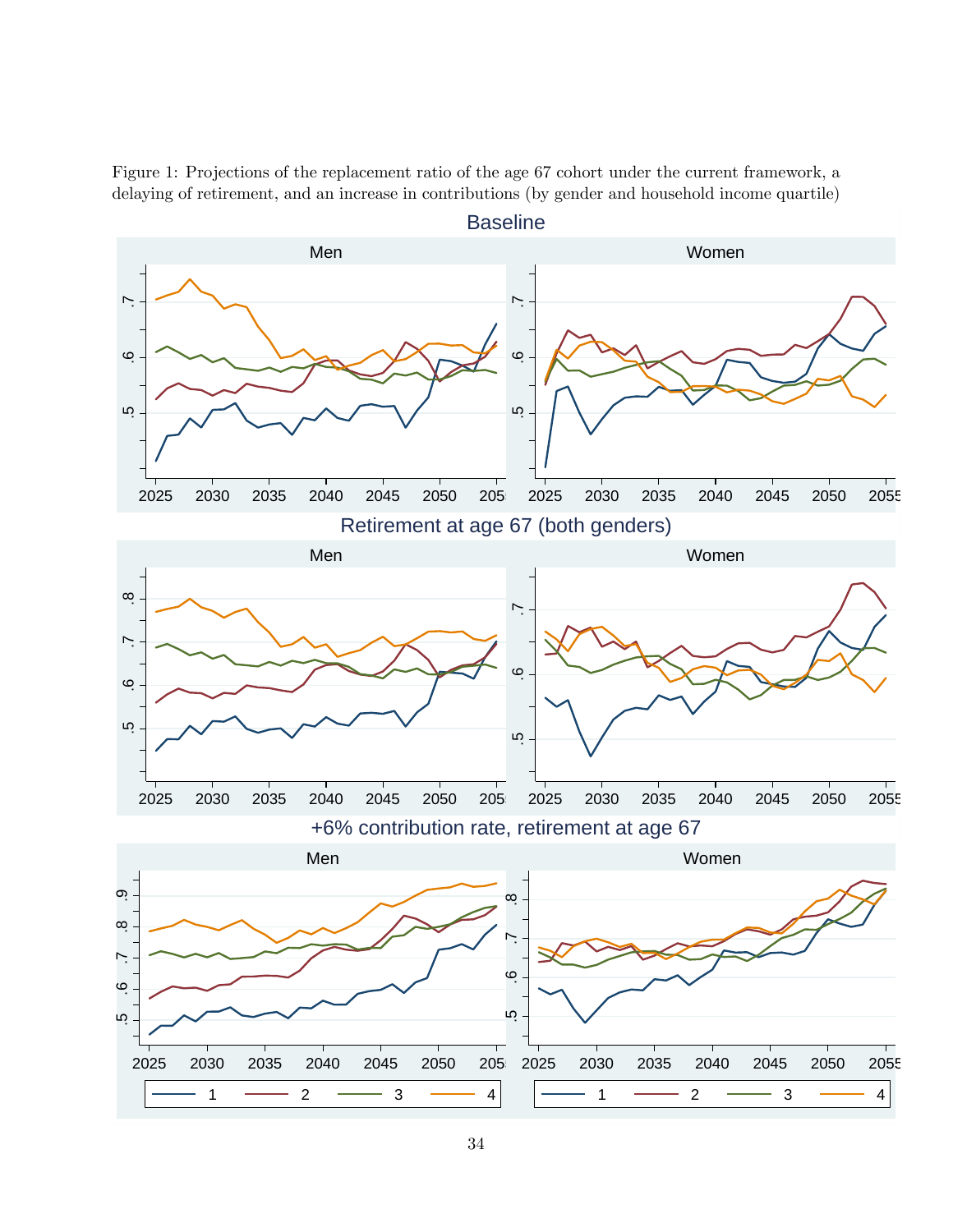

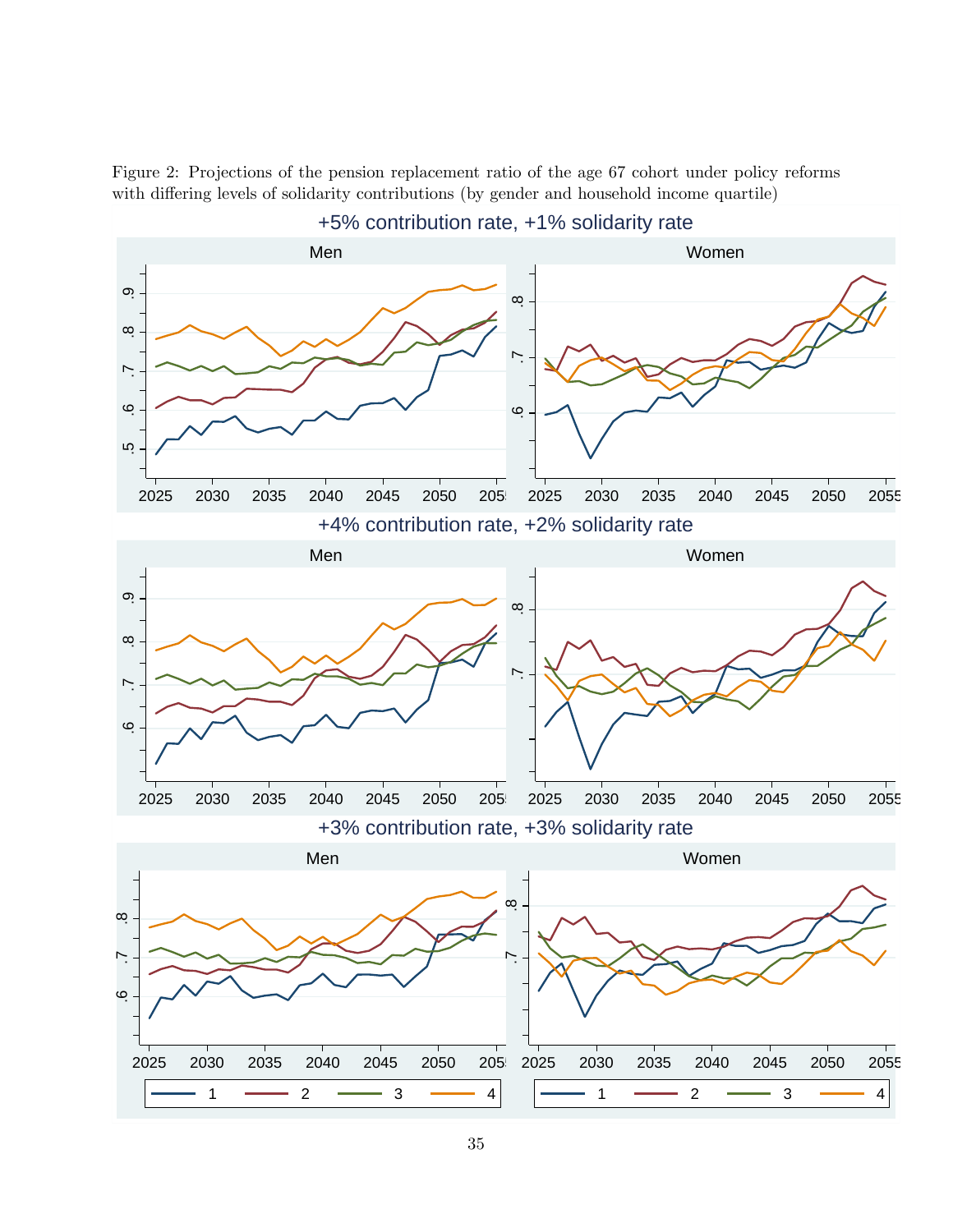Figure 2 shows the replacement ratios when part of the increase in contributions are dedicated to solidarity (1%, 2%, 3%). The results are qualitatively similar to plan B in Figure 1, but with flatter increases for the quartiles  $2, 3$  and  $4$  (the ones paying solidarity contributions) and stronger improvements in the quartile 1 (which receive larger solidarity funds). Men's quartiles 4, 3 and 2 see their respective replacement ratios by 2055 lower to 92%-83%-86%, 90%-80%-85%, 87%-76%-82%, for plans C, D and E, respectively. Menís quartiles 1 see their 2055 replacement ratios improve to 81%, 82% and 83%, for plans C, D and E, respectively.

Women's replacement ratios in 2055 with plan C (only 1\% solidarity rate) are between 79\% and 84% for all quartiles, therefore very close to the plan B (around 82% for all the quartiles), but with a small improvement for women in the quartiles 1 and 2 and a worse income for women in the quartiles 3 and 4. For the plans D and E, the female replacement ratios for quartiles 1 and 2 remain very similar to the plan C. Perhaps this is because the solidarity funds are spent on the retirees for each period and do not accumulate for the future. However, the replacement ratios in 2055 of the quartiles 3 and 4 fall to 78%-75% and to 76%-75% with the plans D and E, respectively.

Finally, Table 8 shows the average replacement ratios for all the retirees population in a few selected years  $(2025, 2035, 2045, 2055)$ . It differs from the previous analysis in the sense that it includes all the retirees and not just the cohort reaching 67 in that year. Besides the total pension replacement ratio,  $PRatioT_{k,t} = \min(1, \frac{\tilde{p}a_{k,t} + SB_{i,t}(SP_k + B_{k,t}^{22})}{\min(m_{Gt}W_{k,t-1})}$  $\frac{\min(m_{c_t}, W_{k,t-1})}{\min(m_{c_t}, W_{k,t-1})}$ , I also include the Baseline contributory replacement ratio (that is, without any solidarity funds,  $PRatioC_{k,t}$  =  $\min(1, \frac{\tilde{p}a_{k,t}}{\min(mc, W)})$  $\frac{p a_{k,t}}{\min(mc_t, W_{k,t-1})})$  to show how the solidarity intervention affect the outcomes. The results show that the Baseline contributory replacement ratios in 2025 are especially low for the quartile 1, with a mean value of just 2.8%. This result is driven by the low rates of labor participation and high rates of informality among the poorest households (Berstein 2010) plus the pension withdrawals of 2020 and 2021, which resulted in more than 4 million affiliates remaining with zero accumulated contributions (Evans and Pienknagura 2021). Even for the highest income households, the average contributory replacement ratio in 2025 is only 46%, due to both a low contribution rate in the baseline framework (10%) and the low labor force participation of women (Berstein 2010).

Under the Baseline there is a slight improvment in the mean total pension replacement ratios from 55% in 2025 to around 58% between 2035 and 2055, perhaps as the retirees recover from the pension withdrawals. The total pension replacement ratio is significantly higher for Plans A (an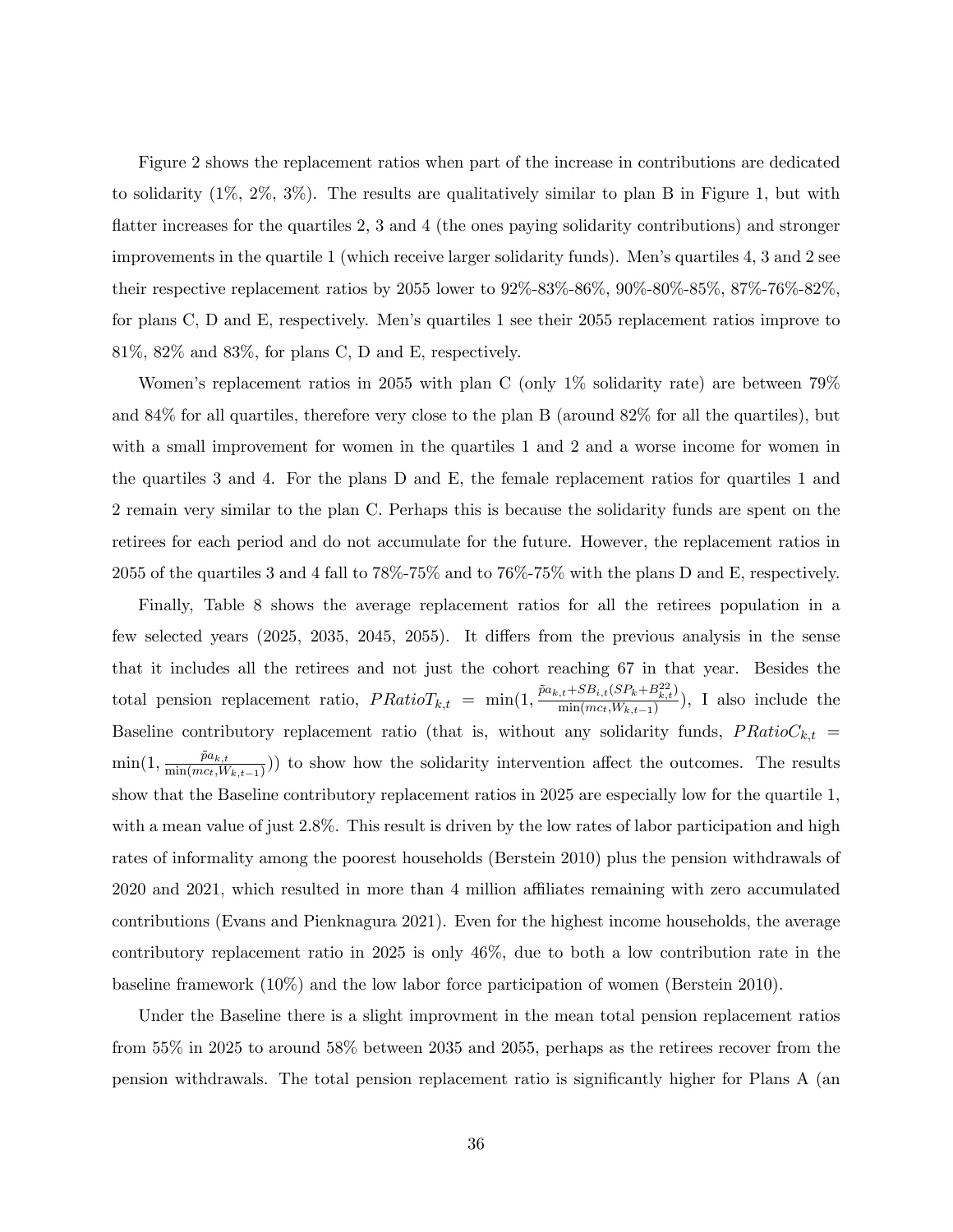|                  | Contributory    | Total pension (contributory plus) |          |                  |               |             | Fraction of retirees hurt by so- |               |                                    |          |
|------------------|-----------------|-----------------------------------|----------|------------------|---------------|-------------|----------------------------------|---------------|------------------------------------|----------|
| Income           | Rep. Ratio      | solidarity) replacement ratio     |          |                  |               |             |                                  |               | lidarity relative to plan B $(\%)$ |          |
| Quartile         | <b>Baseline</b> | <b>Baseline</b>                   | $\bf{A}$ | $\boldsymbol{B}$ | $\mathcal{C}$ | $\mathbf D$ | $\mathbf E$                      | $\mathcal{C}$ | $\mathbf D$                        | E        |
| 2025             |                 |                                   |          |                  |               |             |                                  |               |                                    |          |
| $\mathbf{1}$     | 2.8             | 32.7                              | 55.0     | 55.5             | 57.5          | 59.0        | 60.4                             | 20.3          | 19.0                               | 16.6     |
| $\sqrt{2}$       | 7.3             | 48.9                              | 56.3     | 57.0             | 61.8          | 65.2        | 68.2                             | 16.8          | 16.2                               | 15.7     |
| $\boldsymbol{3}$ | 25.8            | 57.5                              | 68.7     | 69.9             | 72.3          | 73.9        | 75.1                             | 43.6          | 40.2                               | 40.1     |
| $\,4\,$          | $45.5\,$        | 65.8                              | 75.7     | 76.6             | 77.1          | 77.5        | 77.8                             | 66.6          | 66.8                               | 66.9     |
| Total            | $24.8\,$        | 54.8                              | 66.3     | 67.2             | 69.4          | 71.0        | 72.4                             | 36.8          | 35.6                               | 34.8     |
| $2035\,$         |                 |                                   |          |                  |               |             |                                  |               |                                    |          |
| $\mathbf{1}$     | $5.7\,$         | 46.1                              | 52.8     | 54.0             | 57.4          | 60.6        | 63.2                             | 26.4          | 26.5                               | $23.5\,$ |
| $\sqrt{2}$       | 15.0            | 56.3                              | 60.7     | 62.9             | 65.8          | 68.2        | 70.4                             | 23.3          | 22.4                               | 21.2     |
| $\boldsymbol{3}$ | 26.1            | 58.2                              | 65.3     | 68.1             | 69.5          | 70.6        | 71.4                             | 57.3          | 55.2                               | 53.0     |
| $\,4\,$          | 42.4            | 65.0                              | 71.9     | 74.3             | 74.3          | 74.1        | 74.0                             | 70.7          | 71.4                               | 71.6     |
| Total            | $25.4\,$        | 58.1                              | 64.4     | 66.7             | 68.3          | 69.6        | 70.8                             | 44.4          | 43.9                               | 42.3     |
|                  |                 |                                   |          |                  | 2045          |             |                                  |               |                                    |          |
| $\mathbf{1}$     | 6.9             | 48.4                              | 53.9     | 56.0             | $59.3$        | 62.2        | 64.7                             | 20.5          | 20.2                               | 18.1     |
| $\sqrt{2}$       | 16.6            | 56.9                              | 61.2     | 64.6             | 66.9          | 68.8        | 70.6                             | 27.8          | 26.5                               | 24.7     |
| 3                | $26.6\,$        | $57.6\,$                          | 64.4     | 68.6             | $69.5\,$      | 70.1        | 70.6                             | 62.2          | $59.8\,$                           | $58.9\,$ |
| $\,4\,$          | 42.1            | 62.7                              | 69.8     | 74.6             | 74.1          | 73.6        | 73.0                             | 73.8          | 75.7                               | 77.3     |
| Total            | 26.1            | 57.7                              | 63.8     | 67.7             | 68.8          | 69.8        | 70.5                             | 46.1          | 45.6                               | 44.8     |
|                  | 2055            |                                   |          |                  |               |             |                                  |               |                                    |          |
| $\mathbf{1}$     | 7.6             | 48.9                              | 54.9     | 57.7             | 60.8          | 63.5        | 65.7                             | 21.8          | 21.4                               | 19.5     |
| $\sqrt{2}$       | 17.2            | 57.2                              | 61.7     | 66.0             | 68.1          | 69.9        | 71.4                             | 29.2          | 28.3                               | 27.0     |
| $\boldsymbol{3}$ | $27.5\,$        | 57.6                              | 64.5     | 69.9             | 70.5          | 70.9        | 71.2                             | 63.9          | 62.2                               | 61.1     |
| $\,4\,$          | 43.1            | 62.6                              | 69.9     | 76.3             | 75.6          | 74.9        | 74.0                             | 72.8          | 75.4                               | 78.7     |
| Total            | 27.1            | 57.8                              | 64.2     | 69.2             | 70.2          | 70.9        | 71.4                             | 46.9          | 46.8                               | 46.6     |

Table 8: Replacement ratios (means, in %) across policies for all retirees in 2025, 2035, 2045, 2055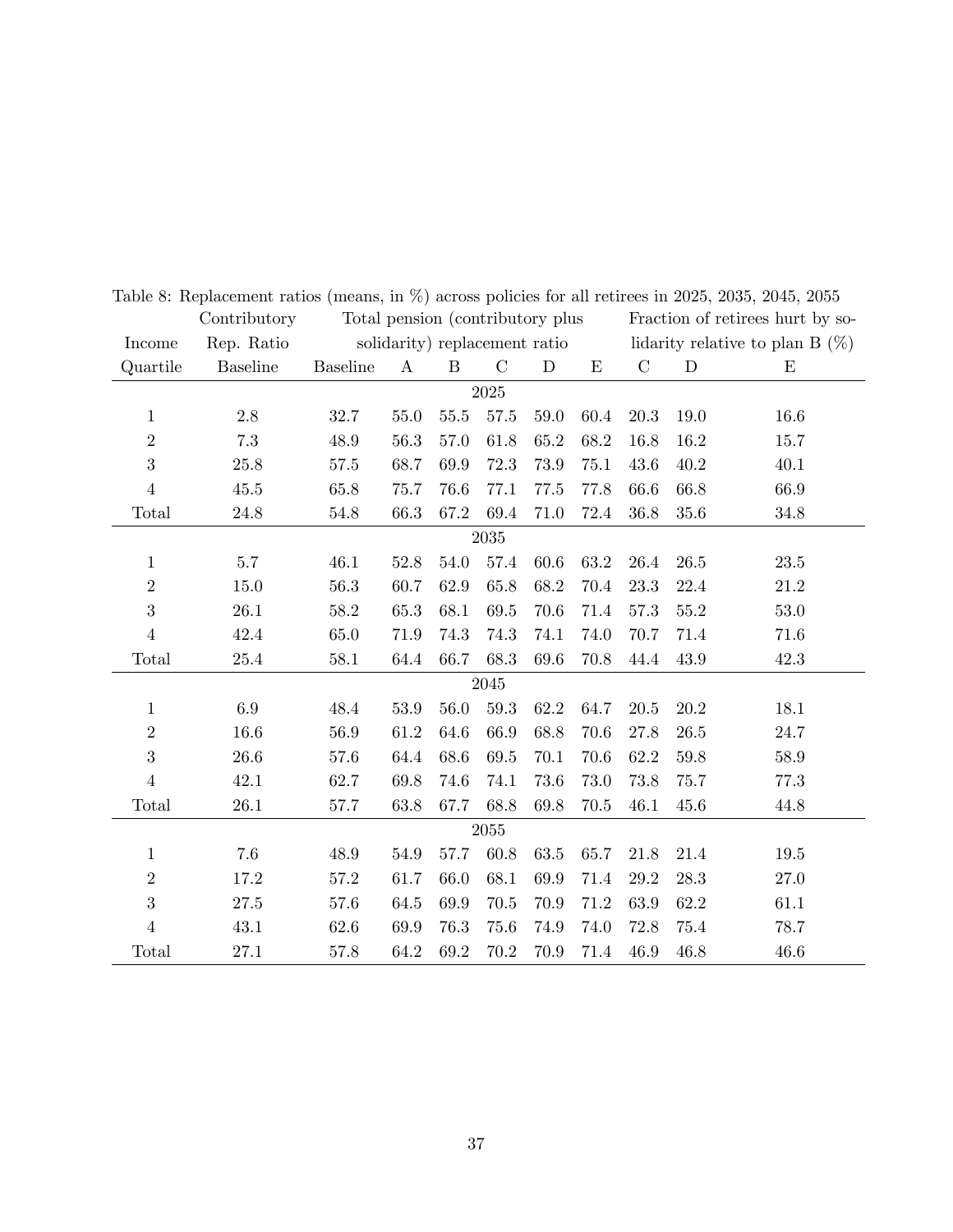increase in the retirement age to 67) and B (increases in retirement age and  $+6\%$  in the personal contribution rate) than for the Baseline for any of the comparison years and for all the income quartiles. The differences between Plans A and B are smaller for the lowest income households (quartiles 1 and 2), but the benefits of higher contributions are starker for the quartiles 3 and 4, which have higher contribution rates and less access to solidarity. Plan B has a higher impact relative to Plan A over time as the younger generations accumulate more contributions.

In 2025 the solidarity plans give higher mean pension replacement ratios for all the quartiles of retirees (which could be because even the richest retirees only contributed a few years of solidarity before reaching retirement). However, note that the solidarity schemes are not a gain for all income quartiles for all periods. In fact, even in 2025, Table 8 shows that around 35% to of the retirees are "hurt" by the solidarity schemes in the sense that their pension is worse under plan C, D or E, relative to plan B without any solidarity (implying that they pay for 1%, 2% or 3% of solidarity, but receive few or no benefits). However, the policy reform options only enter into effect in 2022, therefore as the years go by, the fraction of retirees that are hurt by the solidarity schemes steadily increases, reaching more than 42%, 44% and 46% in 2035, 2045 and 2055, respectively. Also, in 2035 the plans D and E are already worse for the mean retiree in quartile 4, with their mean replacement ratios slightly worse than plans B and C. By 2045 and 2055, the mean replacement ratios for the quartile 4 in the solidarity plans C, D and E are worse than plan B. The mean replacement ratios for quartiles 1, 2, 3, continue to be higher under the solidarity plans in 2035, 2045 and 2055. However, after 2025 there is a significant increase in the share of retirees hurt by the solidarity for quartiles 2, 3 and 4. More than 60% and 70% of the retirees in quartile 3 and 4, respectively, are hurt by the solidarity scheme by 2055.

## 5 Conclusions

This work studies the impact on the household savings rates and future pensions of the Chilean policy changes implemented between 2019 and 2022 and some of the current policy reforms under debate, which consider among several options the delaying of the retirement age and an increase in the contributions with some share being destined for solidarity funds. Using the EPF survey to estimate a simple lifecycle model of savings, I find that households treat expected contributory and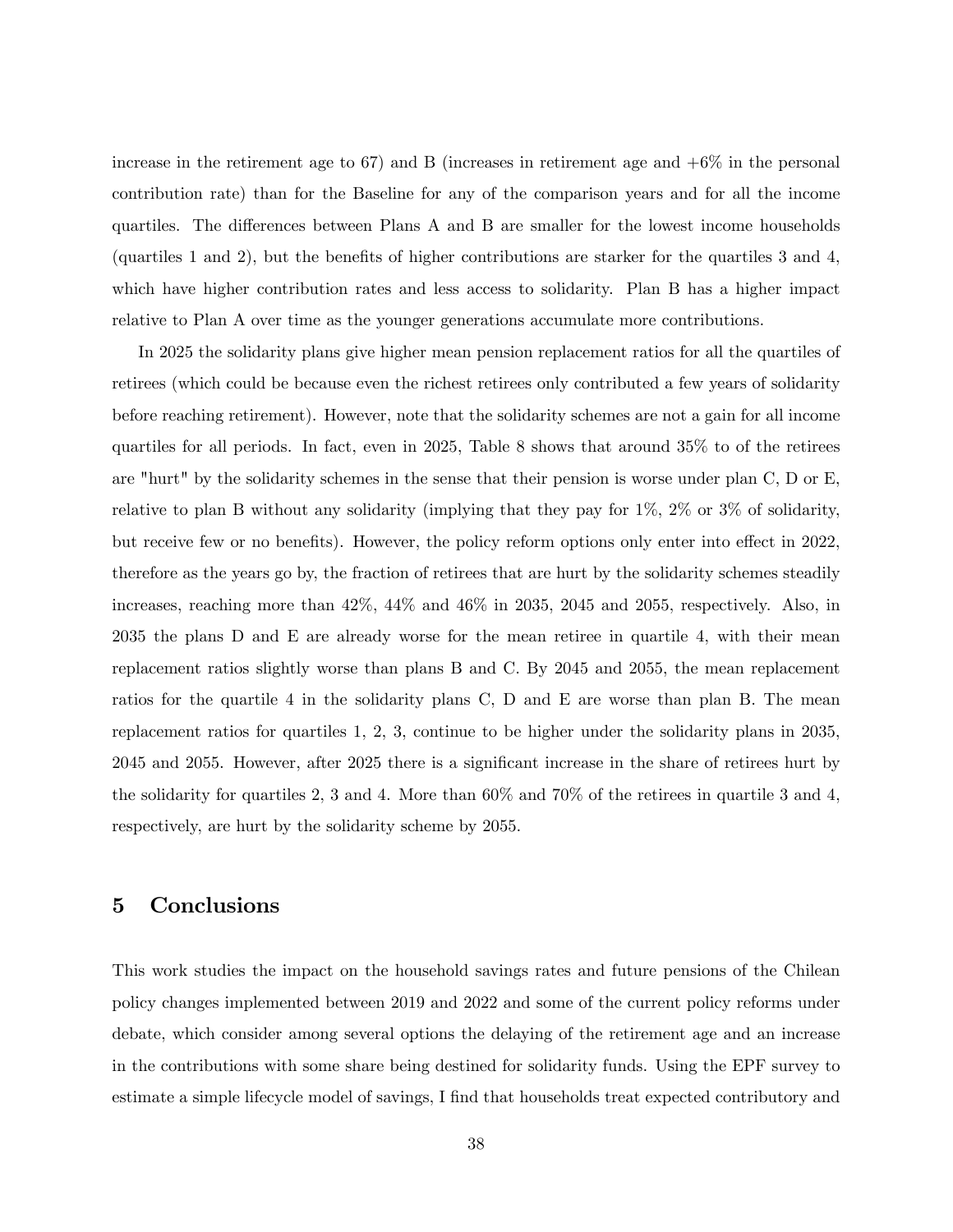non-contributory wealth differently, with agents dis-saving a significant fraction of their promised public pension benefits. The pension withdrawals during the Covid pandemic put more people on the brink of receiving public benefits. This may significantly impact household savings, with the permanent savings rate declining by 2.3% for the average household and 1.7% for the economy.

The planned increase in personal contributions  $(+6%)$  and delay in retirement age to 67 years is expected to raise the savings rate by 0.9% for both the average household and the total economy. However, the savings rate would be reduced by 0.3% for the average household and 0.3% for the economy with each percentage point that is destined for solidarity funds instead of the personal pensions. Therefore the plan of a 3% solidarity rate would decrease the economy-wide savings rate by 0.5% relative to a full personal contribution plan.

Pension replacement ratios improve significantly with a delaying of retirement age, increasing by 11.5% in 2025 and 6.4% in 2055 for the average retiree. The increase in the personal contribution rate also improves the replacement ratios, but it takes a slower time to make its full effect, since its strongest impact is on the workers recently joining the labor force. However, by 2055 the increase of 6% in personal contributions has improved replacement ratios by 5%. The solidarity schemes could contribute to increasing the average replacement ratios and the replacement ratios among the lower income households even more, since a given amount that is redistributed represents a higher fraction of the income for poorer households than the fraction that is taxed at the top. However, the pensions of higher income households decline with solidarity and by 2055 more than 45% of the retirees do not benefit from the solidarity scheme.

Future research should account that non-contributory pensions may reduce the benefits of formal employment relative to less taxable informal jobs (Ghilarducci et al. 1995, OECD 2021), woth informal labor in Chile representing 22% of the employment. Welfare evaluations of the social security system must consider the behavioral and market imperfections that agents face regarding employment, health, taxes and savings (Laibson et al. 1998, Conesa and Krueger 1999).

## References

[1] Alonso-Ortiz, J. (2014), "Social security and retirement across the OECD," Journal of Economic Dynamics and Control, 47, 300-316.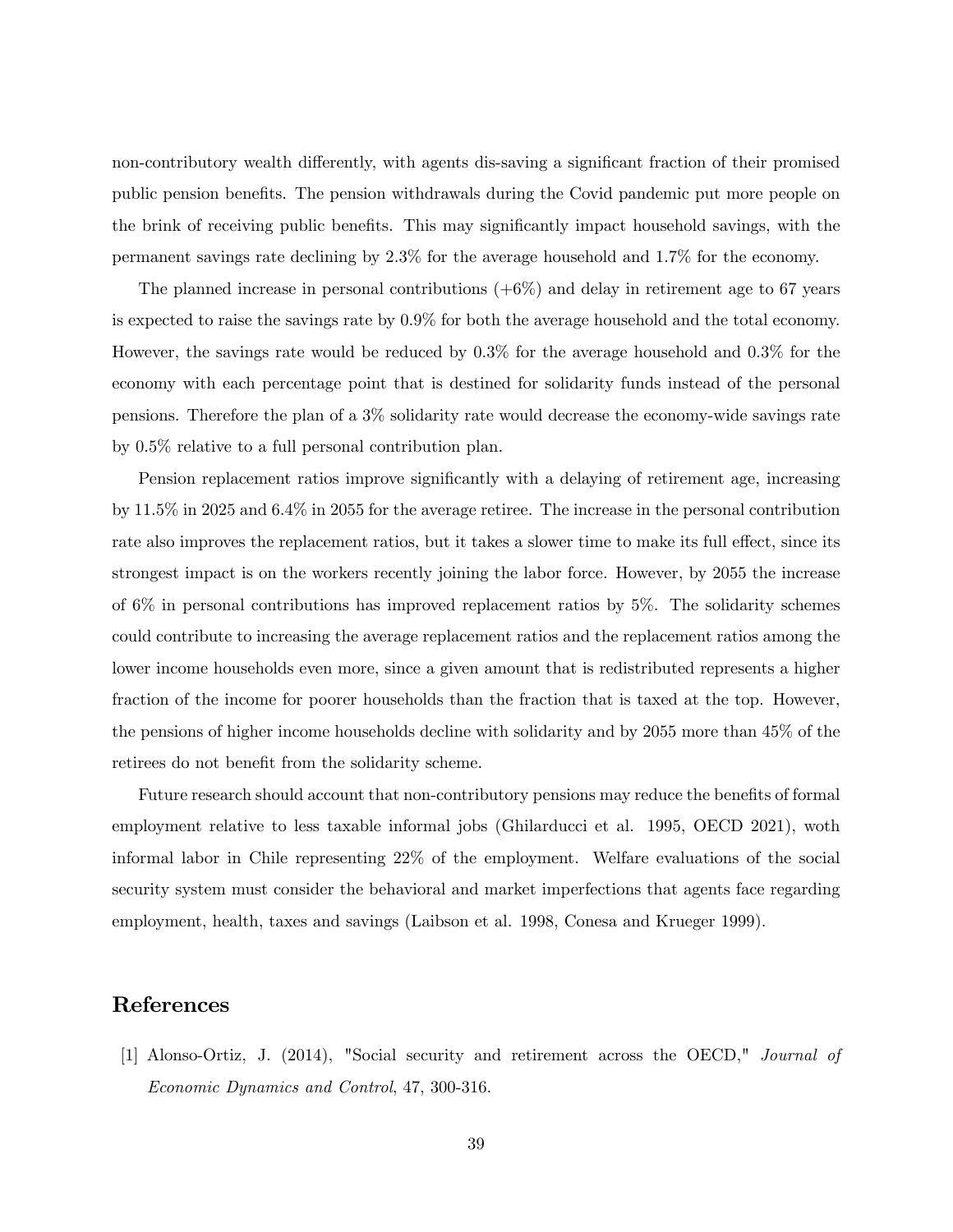- [2] Alonso-Ortiz, J. J. Amuedo-Dorantes and L. Juarez (2019), "The effect of non-contributory pensions on saving in Mexico," Economic Inquiry. 57(2), 931-952.
- [3] Attanasio, O. and A. Brugiavini (2003), "Social Security and Households' Saving," Quarterly Journal of Economics, 118(3), 1075-1119.
- [4] Attanasio, O. and S. Rohwedder (2003), "Pension Wealth and Household Saving: Evidence from Pension Reforms in the United Kingdom." American Economic Review, 93(5), 1499-1521.
- [5] Attanasio, O. and G. Weber (2010), "Consumption and Saving: Models of Intertemporal Allocation and Their Implications for Public Policy," Journal of Economic Literature, 48(3), 693-751.
- [6] Barrett, P., M. Bondar, S. Chen, M. Chivakul and D. Igan (2021), "Pricing Protest: The Response of Financial Markets to Social Unrest," IMF WP 21/79.
- [7] Benzoni, L., P. Collin-Dufresne and R. Goldstein (2007), "Portfolio Choice over the Life-Cycle when the Stock and Labor Markets Are Cointegrated," Journal of Finance, 62(5), 2123-2167.
- [8] Berstein, S. (2010), "The Chilean pension system", Superintendence of Pensions, Chile.
- [9] Berstein, S., O. Fuentes and F. Villatoro (2013), "Default investment strategies in a deÖned contribution pension system: a pension risk model application for the Chilean case", Journal of Pension Economics and Finance, 12(4), 379-414.
- [10] Bernal-Verdugo, M., D., Furceri, and M. Guillaume (2013) "The Dynamic Effect of Social and Political Instability on Output: The Role of Reforms," IMF WP 13-91
- [11] Blagrave, P. and M. Santoro (2017), "Labor Force Participation in Chile: Recent Trends, Drivers, and Prospects," IMF WP 17/54.
- [12] Boon, L. and M. Brière (2018), "Regulation and pension fund risk-taking," *Journal of* International Money and Finance, 84, 23-41.
- [13] Campbell, J. (2018), "Financial Decisions and Markets: A Course in Asset Pricing," Princeton University Press.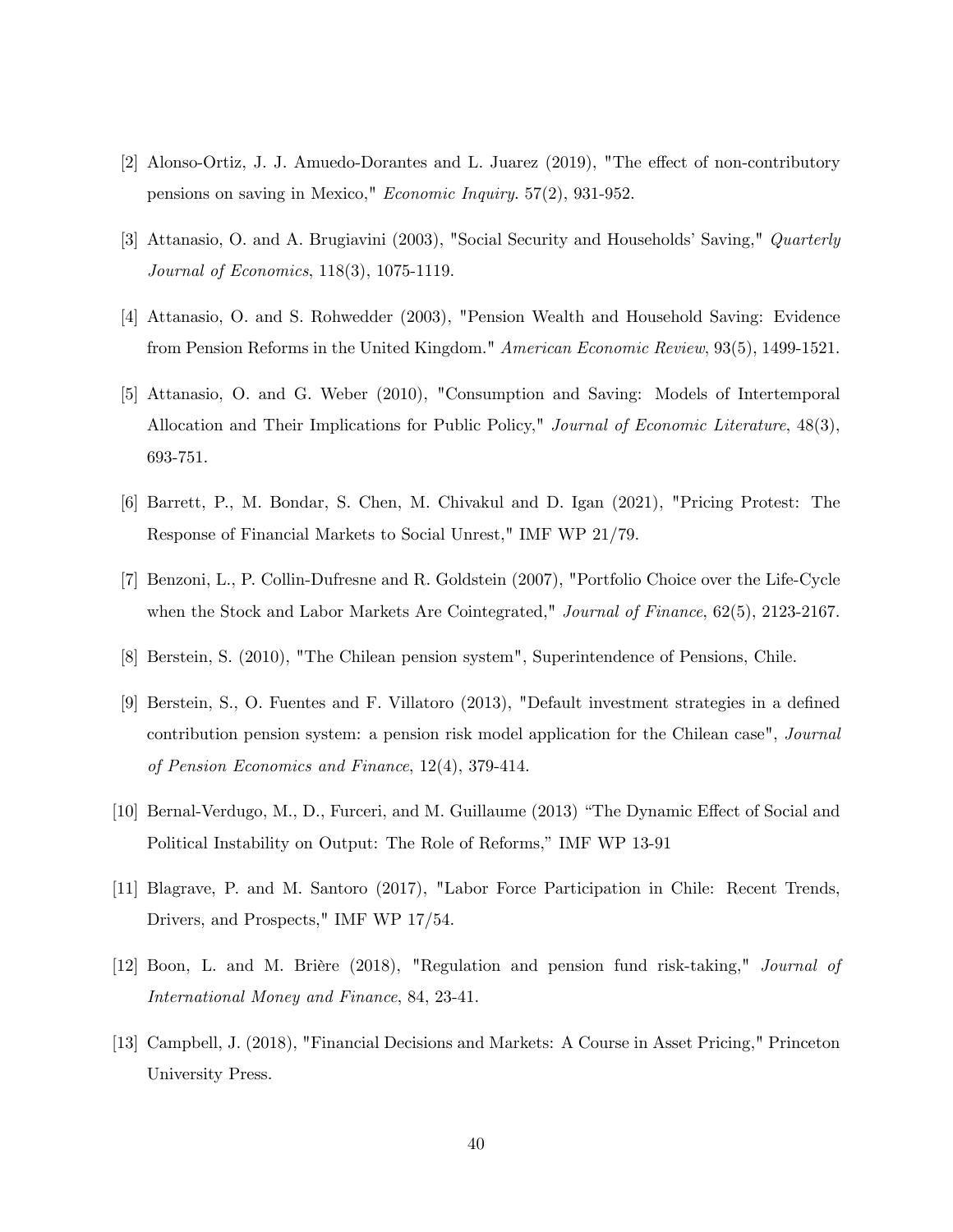- [14] Campbell, J. and L. Viceira (2002), "Strategic Asset Allocation: Portfolio Choice for Long-Term Investors," Oxford University Press.
- [15] Carroll, C. (1997), "Buffer-Stock Saving and the Life Cycle/Permanent Income Hypothesis," Quarterly Journal of Economics, 112(1), 1-55.
- [16] Cavallo, E. and T. Serebrisky (2016), "Saving for Development: How Latin America and the Caribbean Can Save More and Better," Inter-American Development Bank, DC.
- [17] Cerda, R., R. Fuentes, G. García and J. Llodrá (2020), "Understanding domestic savings: an empirical approach," Applied Economics, 52(9), 905-928.
- [18] Conesa, J. and D. Krueger (1999), "Social Security Reform with Heterogeneous Agents," Review of Economic Dynamics, 2(4), 757-795.
- [19] Dynan, K., J. Skinner and S. Zeldes (2004), "Do The Rich Save More?," Journal of Political Economy, 112(2), 397-444.
- [20] ECLAC (2020), "Long Term Population Estimates and Projections 1950-2100," Economic Commission for Latin America and the Caribbean, Population Division, United Nations.
- [21] Evans, C. and S. Pienknagura (2021), "Assessing Chileís Pension System: Challenges and Reform Options," IMF Working Papers 2021/232.
- [22] Feldstein, M. (1974), "Social Security, Induced Retirement, and Aggregate Capital Accumulation," Journal of Political Economy, 82(5), 905-926.
- [23] Gale, W. (1998), "The Effects of Pensions on Household Wealth: A Reevaluation of Theory and Evidence," Journal of Political Economy, 106(4), 706-723.
- [24] Gandelman, N. (2017), "Do the rich save more in Latin America?," Journal of Economic *Inequality*,  $15(1)$ ,  $75-92$ .
- [25] Ghilarducci, T., G. Mangum, J. Peterson and P. Philips (1995), "Portable Pension Plans for Casual Labor Markets," Praeger.
- [26] Gourinchas, P. and J. Parker (2002), "Consumption Over the Life Cycle," Econometrica, 70(1), 47-89.